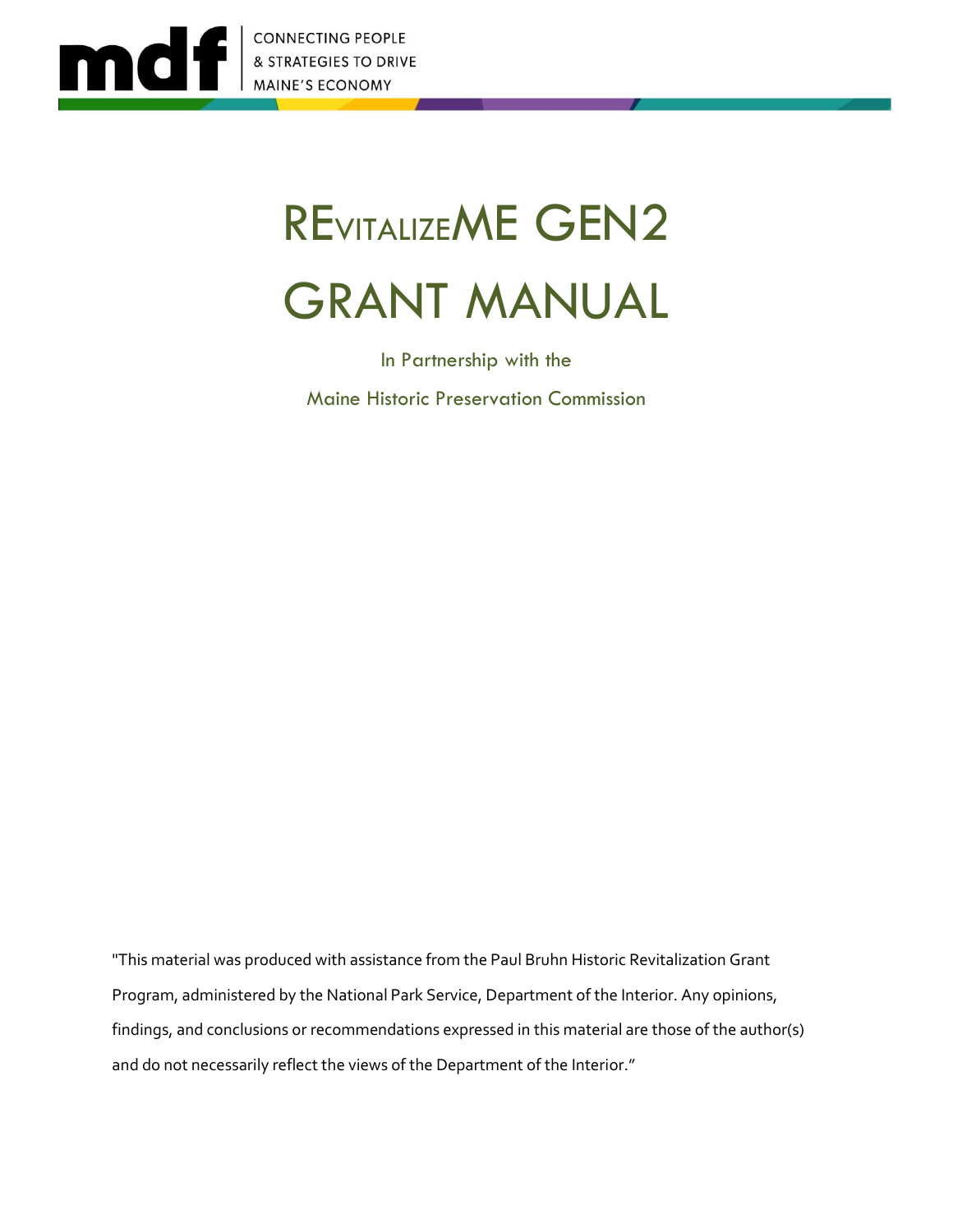#### **REvitalizeME Gen2 GRANT PROGRAM SCHEDULE**

| December 1, 2021         | Required Pre-Application Webinar 12:30-2:00pm Zoom Meeting<br>https://us02web.zoom.us/j/84447056788                                                                       |
|--------------------------|---------------------------------------------------------------------------------------------------------------------------------------------------------------------------|
| January 5, 2022          | Applicant Q & A Open Office Hours, Optional Zoom session to answer<br>questions about application process and requirements. Zoom<br>https://uso2web.zoom.us/j/88631283181 |
| January 14, 2022, 5:00pm | Last day to submit draft applications for technical review (optional)                                                                                                     |
| March 1, 2022            | Final applications due by 5:00pm                                                                                                                                          |
| April 15, 2022           | <b>Award Notification Letters Mailed</b>                                                                                                                                  |
| May-June 2022            | Grant Agreements sent, signed and returned to MDF, review of project<br>by the National Park Service; documentation of existing conditions.                               |
| May 11, 2022             | <b>Required Grantee Webinar Zoom Meeting</b><br>https://us02web.zoom.us/j/85432273418                                                                                     |
| September 30, 2022       | Grantee First Interim Report due                                                                                                                                          |
| March 31, 2023           | Grantee Second Interim Report due                                                                                                                                         |
| September 30, 2023       | Grantee Third Interim Report due                                                                                                                                          |
| March 31, 2024           | Grantee Fourth Interim Report due                                                                                                                                         |
| September 1, 2024        | Grantee Final report due; all projects and billing must be complete.                                                                                                      |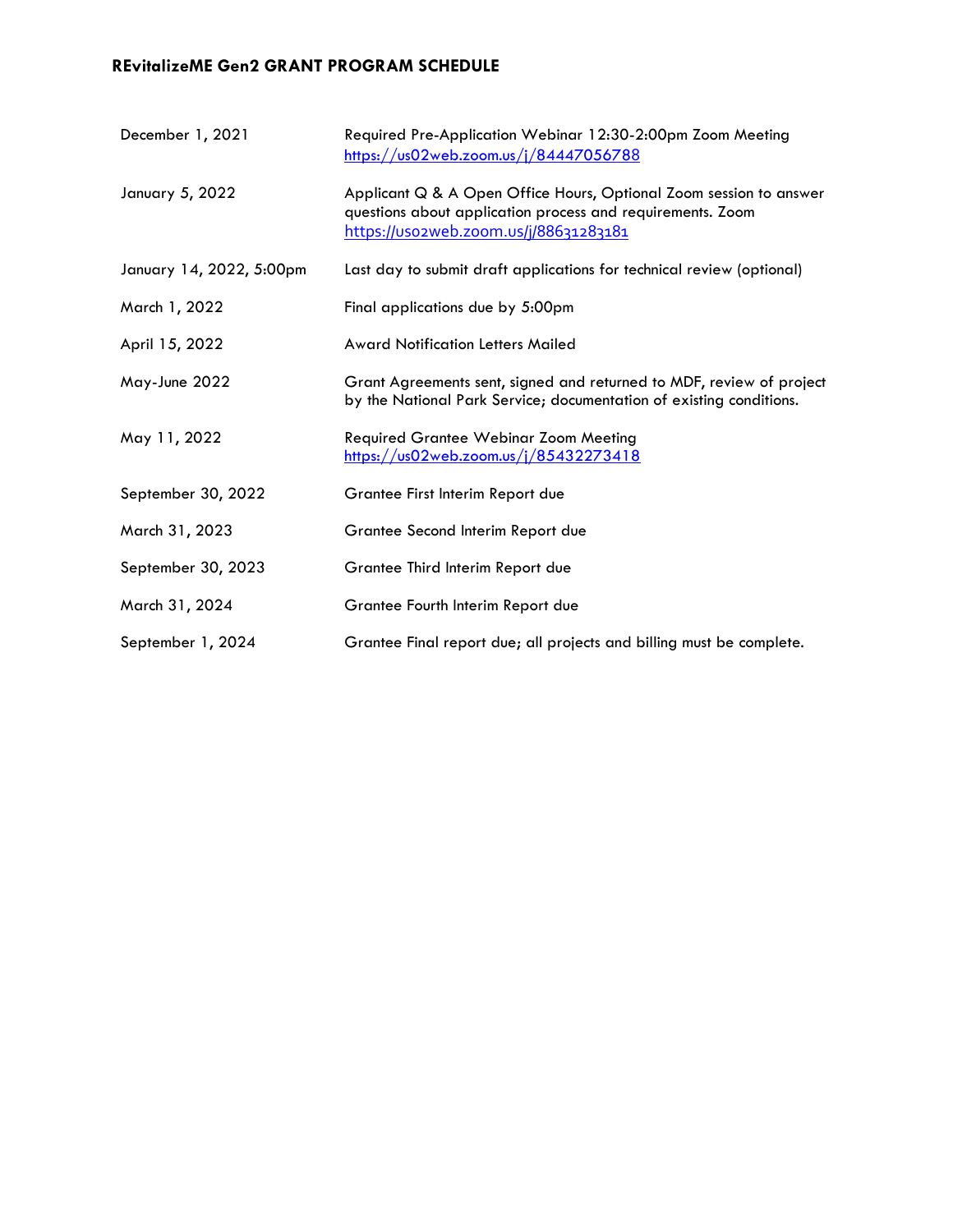## $Contents$

| APPENDIX A: PROFESSIONAL QUALIFICATIONS STANDARDS, 36 CFR Part 61  22 |
|-----------------------------------------------------------------------|
|                                                                       |
|                                                                       |
| APPENDIX D: DIGITAL PRODUCT SUBMISSION GUIDELINES FOR REPORTING  47   |
|                                                                       |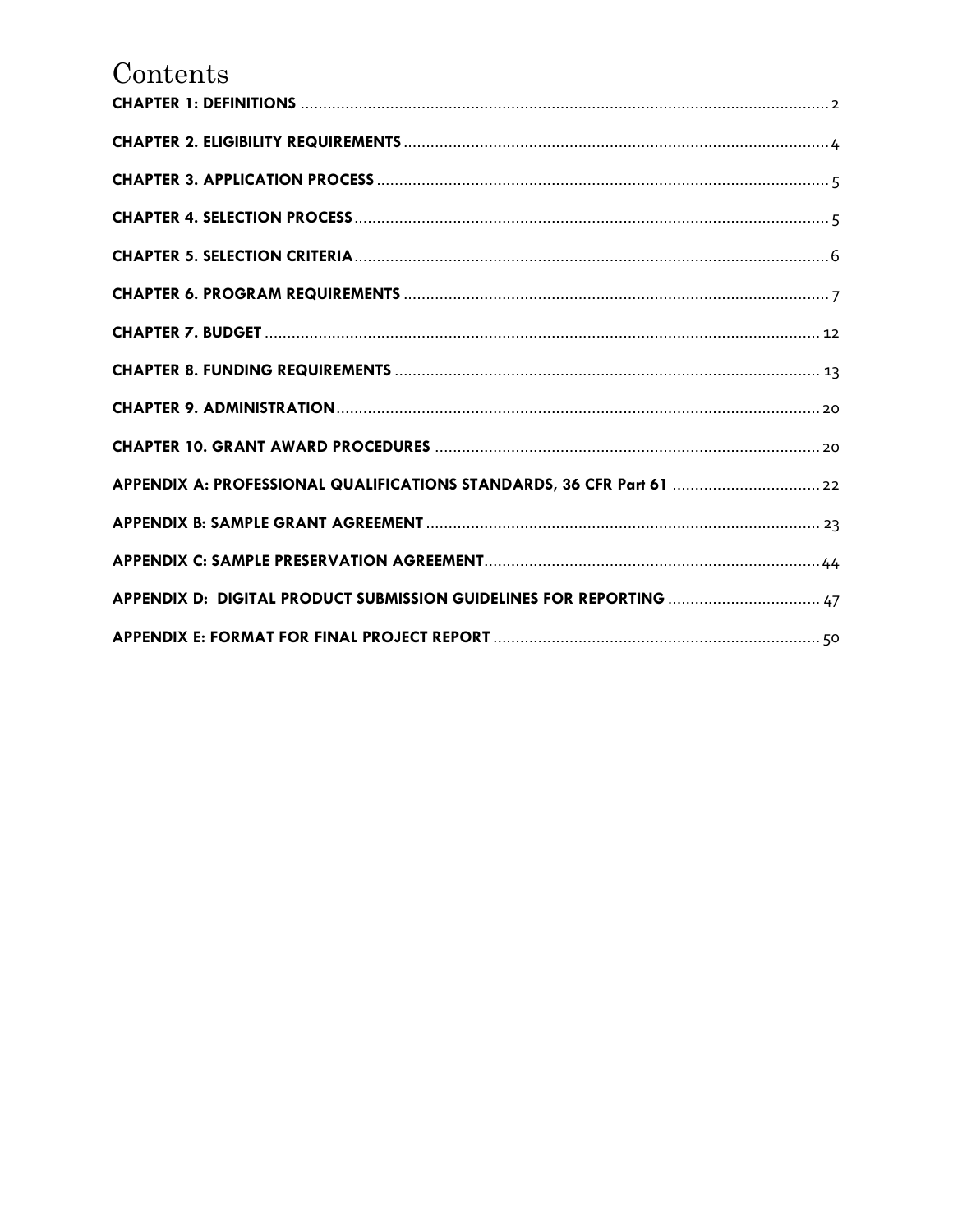#### **INTRODUCTION**

The Maine Development Foundation (MDF) and its partner, the Maine Historic Preservation Commission (Commission) are administering a grant program for historic preservation and economic development entitled REvitalizeME Gen2. REvitalizeME Gen2 is supported through a grant from the Historic Preservation Fund Paul Bruhn Historic Revitalization Grant Program as administered by the National Park Service, Department of the Interior. MDF is a non-partisan, statewide public-private organization that works to drive sustainable economic growth in Maine. The Maine Downtown Center (MDC), a program of MDF, serves as a statewide resource for downtown revitalization and the state coordinator of the National Main Street Program.

REvitalizeME Gen2 proposals may be submitted for: pre-development (architectural plans and specifications) and development grants to historic properties for preservation, restoration, rehabilitation, in the downtown areas of current MDC member communities (Main Street or Affiliates) (listed below). The properties eligible for this subgrant program will be those that provide infrastructure (broadly defined) that contribute to the social and economic life of the town and the surrounding area, and that represent the history of the local community. In order to stimulate local investment, subgrants will be matched by the recipients at a percentage of the project based on a sliding scale reflective of population.

The purpose of this manual is to familiarize applicants with the policies and requirements of the REvitalizeME Gen2 program, and to explain the application procedures. Grant recipients are required to comply with Federal and State laws and regulations governing administration of the 2021REvitalizeME Gen2 program. **APPLICATIONS MUST BE SUBMITTED BY MARCH 1, 2022.**

#### **Quick Facts about REvitalizeME Gen2**

- The minimum grant award for pre-development projects is \$10,000 and the maximum is \$50,000.
- The minimum grant award for development projects is \$50,000 and the maximum is \$200,000.
- Approximately \$660,000 is expected to be awarded in grant funding.
- This is a matching grant. Recipients will be required to raise a portion of the project cost.
- Recipients of grant funds awarded for the physical preservation of a historic property are required to sign a Preservation Agreement with the Maine Historic Preservation Commission for a term of between 15 and 20 years.
- All projects funded through this program, must meet the *Secretary of the Interior's Standards and Guidelines for Archaeology and Historic Preservation*.
- Tax credit projects cannot use REvitalizeME grant funds AND take Federal Historic Preservation Tax credits on the same project work. However, funding from this grant can be used for pre-development work for a project that will make use of tax credits during the development phase.
- Grants are only available for projects in the downtown areas of the following communities:

| <b>Bath</b>      | <b>Belfast</b> |
|------------------|----------------|
| <b>Brunswick</b> | Bucksport      |
| Dover-Foxcroft   | Ellsworth      |
| <b>Hallowell</b> | Houlton        |
| Machias          | Madawaska      |
| Rockland         | Rumford        |
| Skowhegan        | Stonington     |
|                  |                |
|                  |                |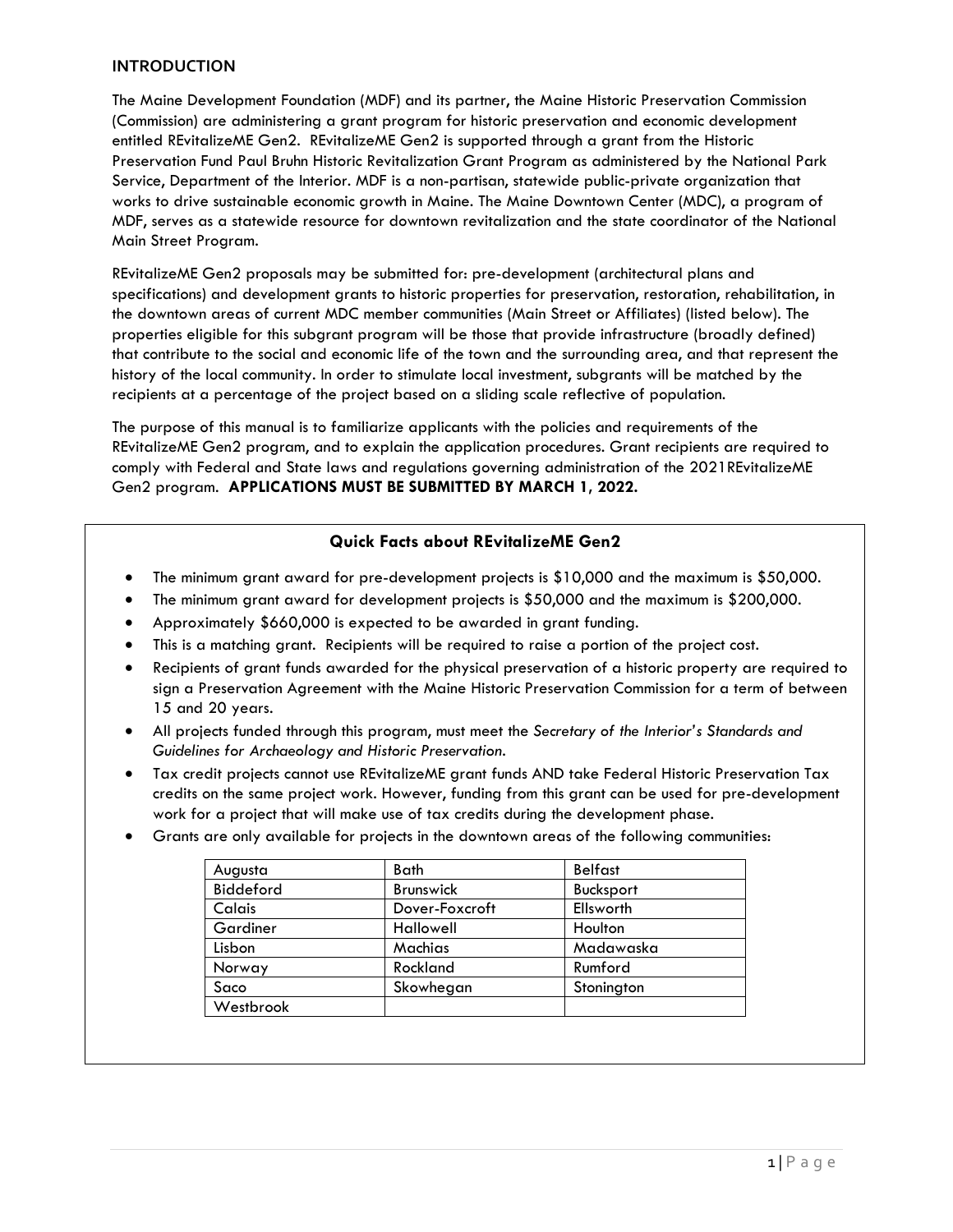## <span id="page-4-0"></span>**CHAPTER 1: DEFINITIONS**

**Commission**. "Commission" shall mean the Maine Historic Preservation Commission.

**Community Engagement Project**: A public education, project linked to the REvitalizeME Gen2 funded development or pre-development project, that focuses on the topic of revitalization, historic preservation, or the impact the project will have on a certain population or demographic.

**Development Project**: A project which has for its purpose the protection, rehabilitation, restoration, or reconstruction of a historic property. A "bricks and mortar" project.

**Governmental Agencies**. "Governmental agencies" shall mean agencies of State government, counties and other political subdivisions of the state.

**Grantee.** "Grantee" refers to those who are the recipients of the REvitalizeME Gen2 grant funds.

**Historic Preservation Fund (HPF).** "Historic Preservation Fund" or "(HPF)" shall mean the source from which federal monies are appropriated to fund the program of matching grants-in-aid to the States and other authorized grant recipients for carrying out the Purpose of the National Historic Preservation Act of 1966, as authorized by Section 108 of the Act.

**Historic Property(ies**). "Historic Property(ies)" shall mean any prehistoric or historic district, site, building, structure, or object included in the National Register of Historic Places, including artifacts, records, and material remains related to such a property or resource.

**Maine Development Foundation (MDF).** MDF is a non-partisan, statewide organization that drives sustainable economic development in Maine through their programs that focus on trusted research, leadership development and creative partnerships.

**Maine Downtown Center (MDC).** MDC is a program of MDF. MDC serves as the statewide coordinator for the National Main Street Center Program and as a statewide resource for downtown revitalization.

**National Register of Historic Places (Register).** The National Register of Historic Places is the official list of the Nation's cultural resources worthy of preservation. Authorized under the National Historic Preservation Act of 1966, the National Register is part of a national program to coordinate and support public and private efforts to identify, evaluate, and protect out historic and archeological resources. The Register is administered by the National Park Service under the Secretary of the Interior.

**Non-profit Organizations.** "Non-profit organizations" shall mean organizations granted tax-exempt status by the Internal Revenue Service.

**Pre-development Project**. The historical, architectural, and/or archeological research necessary to properly document proposed construction work on a historic structure or site performed prior to the commencement of development. For the purposes of this grant program, funding is available to support the creation of working architectural or engineering plans and specifications.

**Preservation**. "Preservation" as defined by the Secretary of the Interior's Standards is the act or process of applying measures necessary to sustain the existing form, integrity, and materials of an historic property.

**Preservation Agreement**. A Preservation Agreement is a legal document executed between the State and the property owner in which the property owner of record encumbers the title of the property with a covenant running with the land, in favor of and legally enforceable by the State. The property owner of record (and, if applicable, the holder of the mortgage) must be the executors of the preservation agreement whether or not the owner is the recipient of the grant award.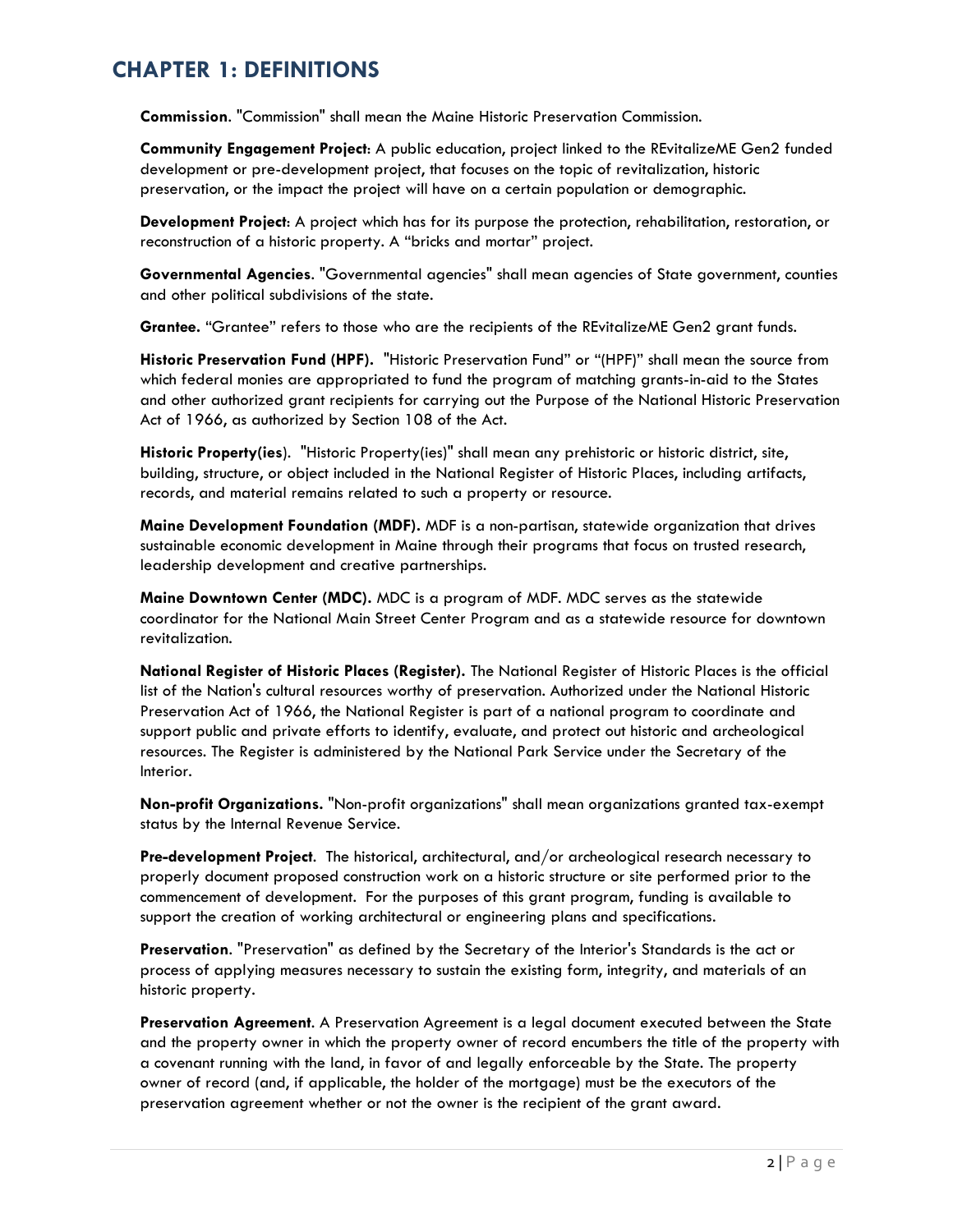**Program Director.** "Program Director" shall mean the program director of the Maine Downtown Center, Maine Development Foundation and the Program Director of the REvitalizeME Gen2 Program.

#### **Recipient. (see Grantee)**

**Register**. "Register" shall mean the National Register of Historic Places.

**Rehabilitation.** "Rehabilitation" as defined by the Secretary of the Interior's Standards acknowledges the need to alter or add to a historic property to meet continuing or changing uses while retaining the property's historic character.

**Restoration**. "Restoration" as defined by the Secretary of the Interior's Standards is the act or process of accurately depicting the form, features, and character of a property as it appeared at a particular period of time by means of the removal of features from other periods in its history and reconstruction of missing features from the restoration period.

**Secretary of the Interior's Standards (SOIS).** "Secretary of the Interior's Standards" shall mean The *[Secretary of the Interior's Standards for the](https://www.nps.gov/tps/standards.htm) Treatment of Historic Properties,* 1995, 36 CFR Part 68 or *[the Secretary of the Interior's Standards and Guidelines for Archeology and Historic Preservation](https://www.nps.gov/history/local-law/arch_stnds_0.htm)*, 1983, 48 CFR 44716 and the specific standards and guidelines for Preservation Planning, Identification, Evaluation, Registration, and Documentation (historical, architectural and engineering, archaeological) that it encompasses.

**State Historic Preservation Office (SHPO).** The Maine Historic Preservation Commission is the State Historic Preservation Office for Maine.

**"Third Space".** A physical location which strengthens social connections, builds community, promotes informal gatherings and contributes to the local economic "ecosystem".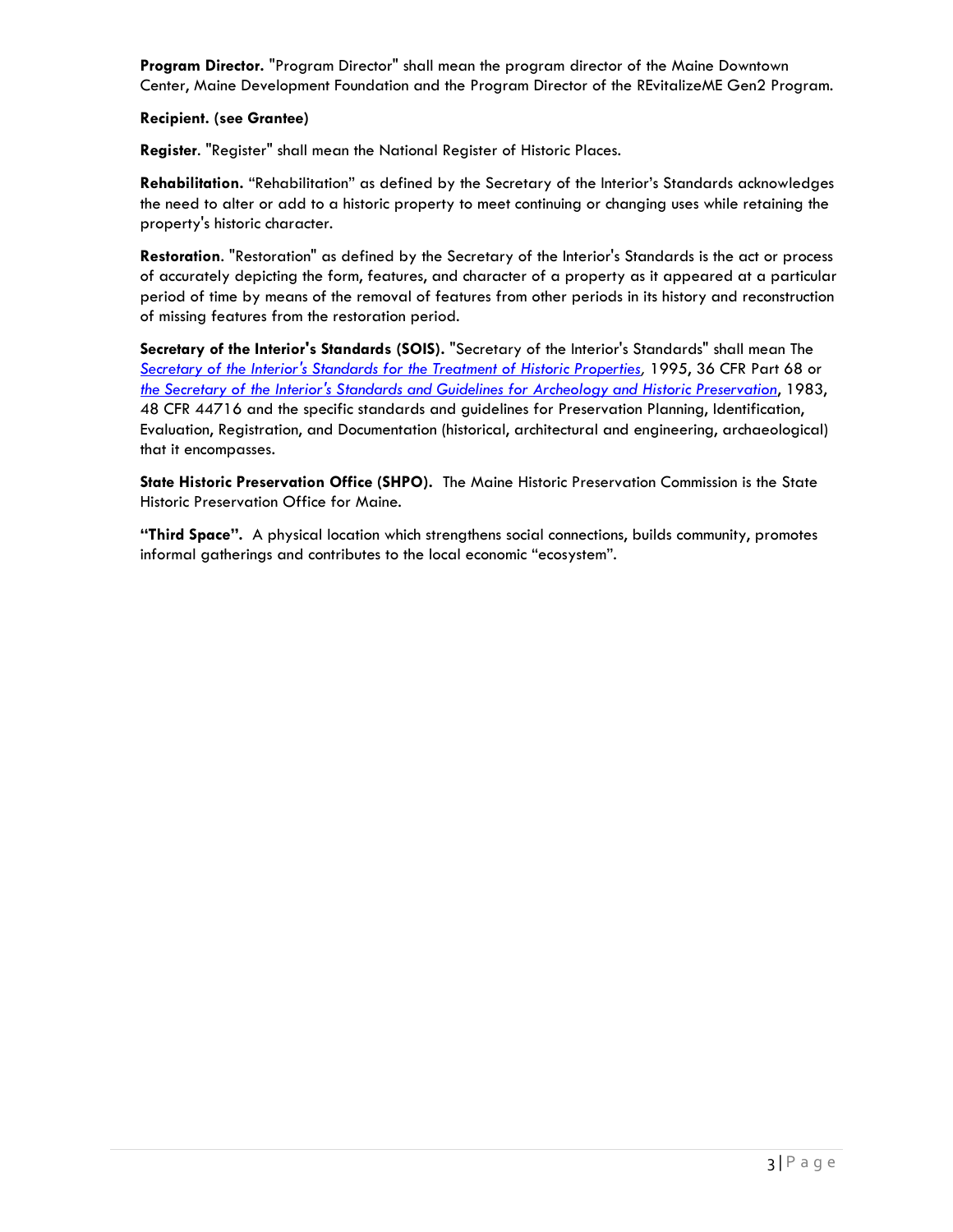## <span id="page-6-0"></span>**CHAPTER 2. ELIGIBILITY REQUIREMENTS**

- **A. APPLICANTS:** Non-profit organizations, government entities, educational organizations, and private property owners who own buildings or structures listed in, or eligible to be listed in, the National Register of Historic Places (Register).
- **B. PROPERTIES:** To apply for a subgrant the property must meet ALL the following conditions:
	- 1. Be individually listed in the Register, or be classified as a contributing resource within a listed district, at the National, state or local level of significance, or be eligible for listing in the Register and have property owner consent, in writing, to list the property before the end of the project;
	- 2. Be a non-residential, non-religious building or structure (residential units as part of a mixeduse building are eligible, but not free-standing residential structures);
	- 3. Be significant under Criterion A or B in the areas of Commerce, Government/Politics, Education, Economics, Entertainment/Recreation, Health/Medicine, Industry, Performing Arts, or Social History, or, under Criterion C for Architecture, Art or Engineering;
	- 4. Be located in a downtown area of one of the 22 MDC communities classified as current National Main Street or Maine Downtown Affiliate Community. See list on page 3;
	- 5. Be located in a municipality or unorganized territory with a population of 50,000 or less as determined by the 2020 U.S. Census [https://www.maine](https://www.maine-demographics.com/cities_by_population)[demographics.com/cities\\_by\\_population](https://www.maine-demographics.com/cities_by_population) ; and,
	- 6. Be a project that has the potential to catalyze continued investment in the historic downtown.
- **C. ELIGIBLE PROJECTS:** Two types of projects are eligible for funding:
	- 1. Pre-Development. Funding is available to support the creation of architectural or engineering plans and specifications.
		- a. For pre-development projects the following additional conditions apply:
		- b. All plans must meet the SOIS; and
		- c. Plans and specifications must be developed by a licensed architect or engineer who meets the SOIS professional qualification standards.
	- 2. Development. Buildings, structures, sites and objects listed in the Register deteriorate over time; therefore, these properties require periodic work to preserve and protect their historic significance and integrity. The SOIS in Appendix C defines appropriate treatments for historic properties. Development projects may include energy efficiency upgrades. For development subgrant applications the following condition applies:
		- a. Project-specific plans and specifications that meet the SOIS for the Treatment of Historic Properties must be complete at time of application and submitted with application for review.
		- b. If there is an energy efficiency component an energy audit done within the last few years and submitted with the application.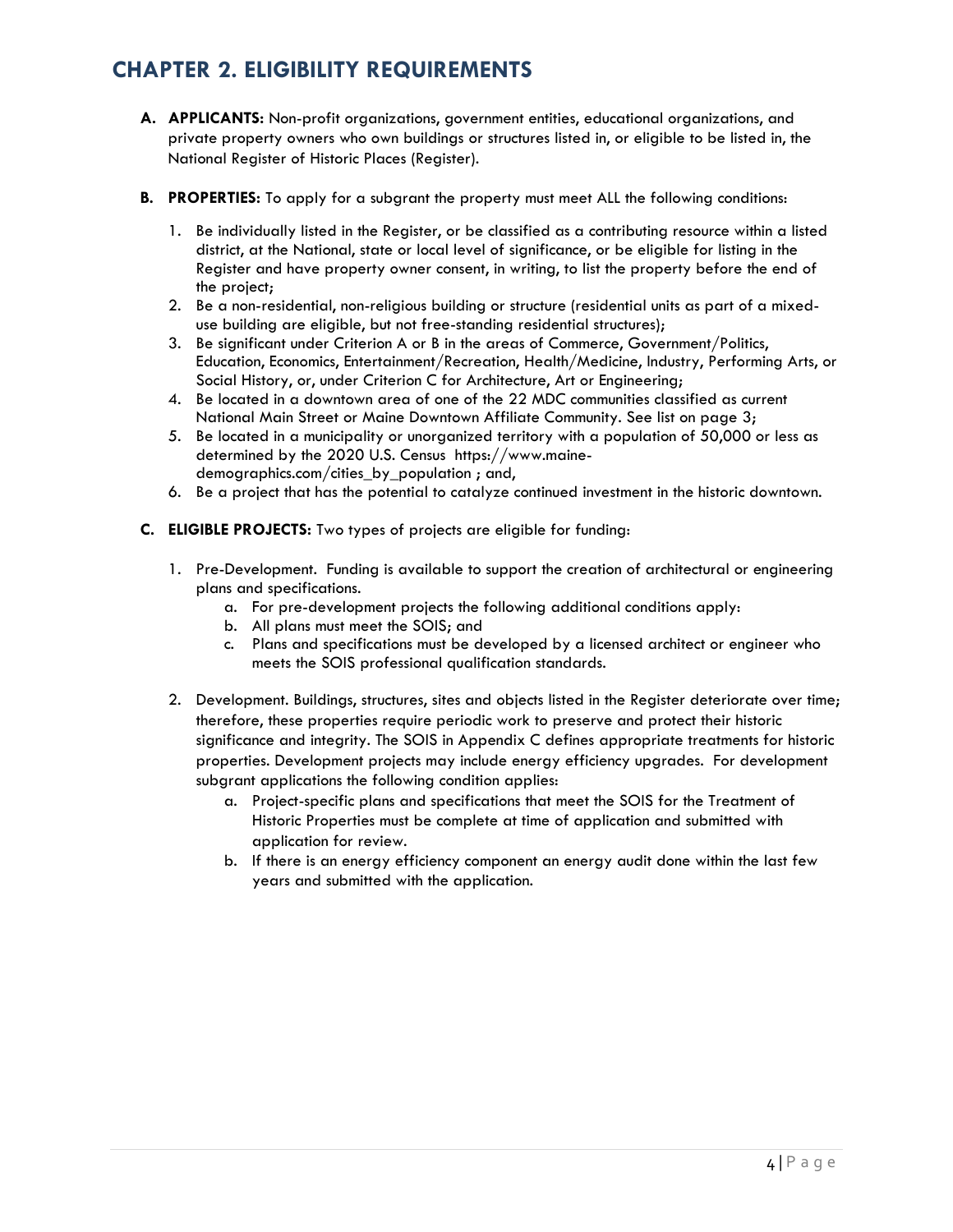## <span id="page-7-0"></span>**CHAPTER 3. APPLICATION PROCESS**

MDF will receive applications through an on-line application at [www.mdf.org.](http://www.mdf.org/) Supplemental documents will be combined and uploaded as a single pdf. Photographs, architectural plans, specifications and energy audit (if required) will be submitted to MDF via wetransfer.com.

- 1. Photographs: JPEGs or TIFFs at a minimum resolution of 4"x6", 300 dpi. Also upload an index (Word file) with property name, date taken, and a short description of the image.
- 2. Plans and Specification: PDF, JPGs, or TIFFs at a reasonable resolution for reviewers to view. Please have file name reflect property name and description of the document.

#### **Draft Review January 14, 2022 5:00pm (Optional)**

Applicants are encouraged to take advantage of an optional review of draft applications. Commission staff will review all draft submissions for technical completeness and compliance with SOIS and will notify applicants of any errors and/or omissions. The last day to submit an application for draft review is January 14, 2022.

#### **Application Submission: March 1, 5:00pm**

**Compliance** All grant applications will be reviewed for compliance with Federal regulations**.**

- **1. Department of the Interior's Standard Terms and Conditions. Recipients must adhere to these Terms and Conditions** [https://www.doi.gov/grants/doi-standards-terms-and-conditions.](https://www.doi.gov/grants/doi-standards-terms-and-conditions)
- **2. Federal Review: Section 106**

Grant applications will be sent to the Commission and NPS for compliance with Section 106 of the National Historic Preservation Act (54 U.S.C.306108) which requires Federal agencies to consider effects to historic properties. Projects that are determined to have an "adverse effect" will not be considered for grant funding. The consultation process stipulated in the regulations issued by the Advisory Council for Historic Preservation in 36 CFR 800 must be completed prior to the commencement of all grant-assisted construction or ground disturbance on a property.

#### **3. Federal Review Section 110(f)**

Grant applications for projects involving a National Historic Landmark (NHL) will be sent to the Commission and NPS for compliance with Section 110(f) of the National Historic Preservation Act (54 U.S.C.306107) which requires Federal agencies to protect NHLs from harm. Projects that are determined to have an "adverse effect" will not be considered for grant funding. The consultation process stipulated in the regulations issued by the Advisory Council for Historic Preservation in 36 CFR 800 must be completed prior to the commencement of all grant-assisted construction or ground disturbance on a property.

#### **4. Compliance with NEPA**

All HPF funded grants are subject to the requirements of the National Environmental Policy Act (NEPA) of 1969, as amended, to determine if the grant projects will have a significant impact on the environment. The Commission will review the applicant-completed NPS Environmental Screening Worksheet, attach the Section 106 findings and forward to the NPS to determine if a Categorical Exclusion found in NPS Director's Order 12 can be utilized.

## <span id="page-7-1"></span>**CHAPTER 4. SELECTION PROCESS**

A Grant Review Committee will review all complete subgrant applications and make funding decisions based on the selection criteria in Chapter 5. All grant decisions are at the discretion of the GRC. The GRC will be comprised of representatives of the MDF, the Commission, Maine Preservation, Maine Department of Economic and Community Development, the Maine Downtown Center Advisory Council, and a representative of the Maine Real Estate and Development Association.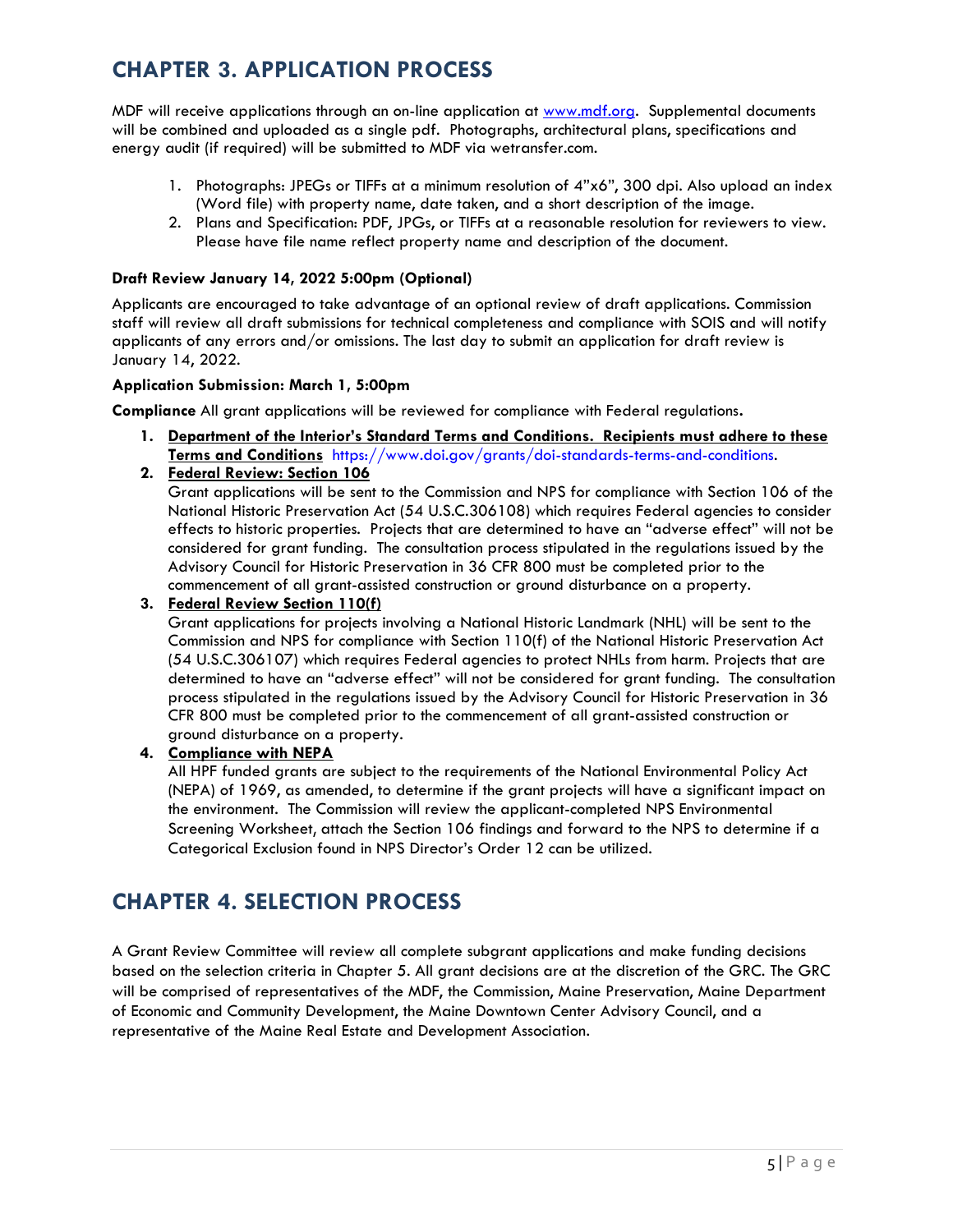## <span id="page-8-0"></span>**CHAPTER 5. SELECTION CRITERIA**

The goal of the REvitalizeME Gen2 program is to catalyze continued investment in Maine's historic downtowns through historic preservation. Applications will be reviewed by the REvitalizeME Gen2 Grant Review Committee (GRC) and ranked for funding in accordance with the following criteria.

#### **A. Historic Significance 1-4 points**

The level of National Register significance of the historic property, (local, state, national, or National Historic Landmark) will determine the number of points it receives for this criterion.

#### **B. Project Building and Community Impact 0-10 points**

The level of the resource's value to the community will reflect how broadly the resource is used by the community. Will the proposed project enhance the value of the building to the community? Scoring will take into account: occupancy, whether the building is used by the community, considered a community asset or is critical infrastructure for the community.

#### **C. Project Description 0-10 pts**

The project description should thoroughly describe all work elements of the project and identify the project product(s) (such as "slate roof repair"). Will the building be used at its highest and best use after the project is completed? Points will be awarded based on how well-defined and thought-out the project is.

- Clear description of the project and its components **2 pts**
- Project establishes new housing **2 pts**
- Project enhances the town's position as a destination **2 pts**
- Project includes energy efficiency upgrades and meets goals of Maine Won't Wait: Maine's Climate Action Plan **2 pts**
- Project creates a third space **2 pts**

#### **D. Methodology 0-15 pts**

Applicants will outline the project methodology that will be used to address the project and result in the products outlined above. Reference should be made to the appropriate Standards (Restoration, Rehabilitation or Preservation) as set forth in the SOIS and Guidelines for the Treatment of Historic [Properties.](https://www.nps.gov/tps/standards.htm) Points will be awarded based on:

- How fully the methodology has been developed **0-5 pts**
- How well the sequence of the project has been articulated **0-5 pts**
- The extent to which the SOIS have been identified and will be met **0-5 pts**

#### **E. Catalyst 0-8 pts**

Applicants will describe how a project that has the potential to catalyze continued investment in the historic downtown or be able to demonstrate the potential economic impact of the proposed project. Points will be awarded based on:

- Will occupancy of the building increase when the project is completed? **Yes=2 pts**
- Does the project create permanent jobs in the downtown? **Yes=2 pts**
- To what extent will the project create physical/visible changes downtown **0-2 pts**
- Other examples as defined by the applicant **0-2 pts**

#### **F. Community Engagement Project 0-5 pts**

The value of the engagement project is measured by its educational impact.

#### **G. Public Private Partnerships 0-3 pts**

Describe who, how many, what types of partnerships are involved, and address whether the partnerships be long lasting or short-lived.

#### **H. Ability of Applicant to Complete Project on Schedule 0-4 pts**

Measured by assessment of the project schedule and project personnel.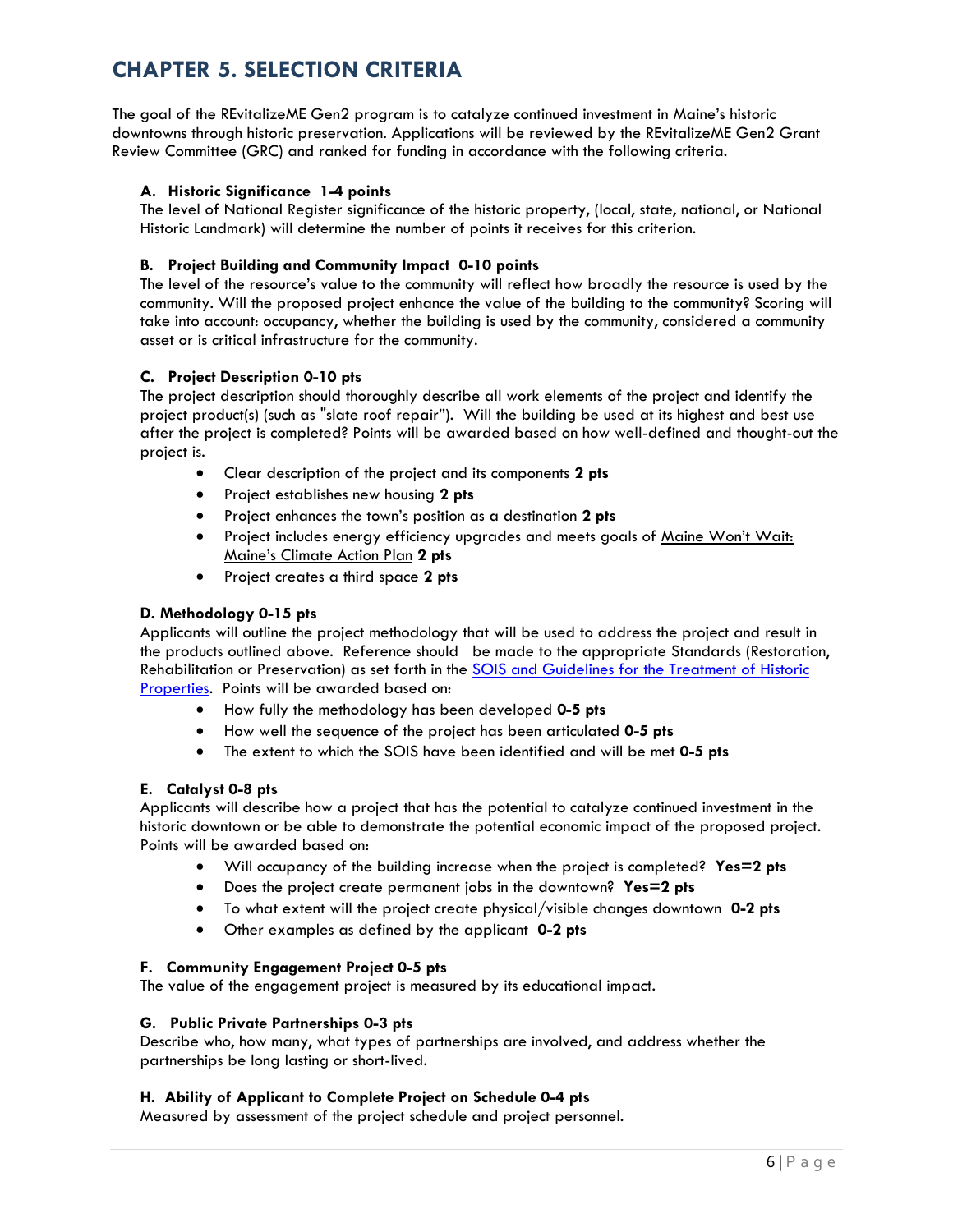#### **I. Availability of Adequate Match 0-2 pts**

Projects for which all necessary match has been secured will be ranked higher than those for which fundraising is ongoing or has not started.

#### **J. Budget 0-5 pts**

Applicants will describe what steps they have taken to determine the project budget and ensure its accuracy. Applicants who can demonstrate they have followed the steps recommended in Chapter 7, as applicable, will score higher than those who have not.

#### **K. Administrative Capability 0-5 pts**

Applications will be scored on the applicant's record of past accountability in administering other grants (MHPC, State, Federal or foundation grants) Grantees must have an adequate accounting system, audit procedure, and effective accountability.

#### **L. Geographic distribution of applications may be considered. No points.**

**TOTAL POSSSIBLE POINTS = 71points**

## <span id="page-9-0"></span>**CHAPTER 6. PROGRAM REQUIREMENTS**

#### **1. Community Engagement Project**

Between 5% and20% of the required match must be used to educate and engage the community and produce a Community Engagement Project (CEP) around the topic of revitalization, historic preservation, or the impact the project will have on a certain population or demographic. This could be a segment for community television about the project, a community workshop on a specific preservation topic, or a school field trip to the project site to educate local students. The CEP is not to be viewed as a fundraising tool, rather the goal should be to educate the general public about the project. The CEP must be completed within the project period and is an allowable expense in the project budget.

#### **2. National Register Listing**

The project property must be listed in the Register or be determined eligible for listing in the Register at the time the application is submitted. Eligible properties must be listed in the Register by the end of the project period; and the process of listing generally takes a minimum of six months. To successfully list a property within the timeframe of the REvitalizeME Gen2 project, the applicant will mostly likely need the assistance of an architectural historian or preservation consultant. Costs associated with hiring professional assistance to develop the Register nomination and list the property can be included in the project budget. For more information on the Register visit [https://www.maine.gov/mhpc/programs/national-register-of-historic-places/application](https://www.maine.gov/mhpc/programs/national-register-of-historic-places/application-process)[process](https://www.maine.gov/mhpc/programs/national-register-of-historic-places/application-process) or contact Michael Goebel-Bain at the Maine Historic Preservation Commission. [Michael.w.goebel-bain@maine.gov,](mailto:Michael.w.goebel-bain@maine.gov) 207-287-5435.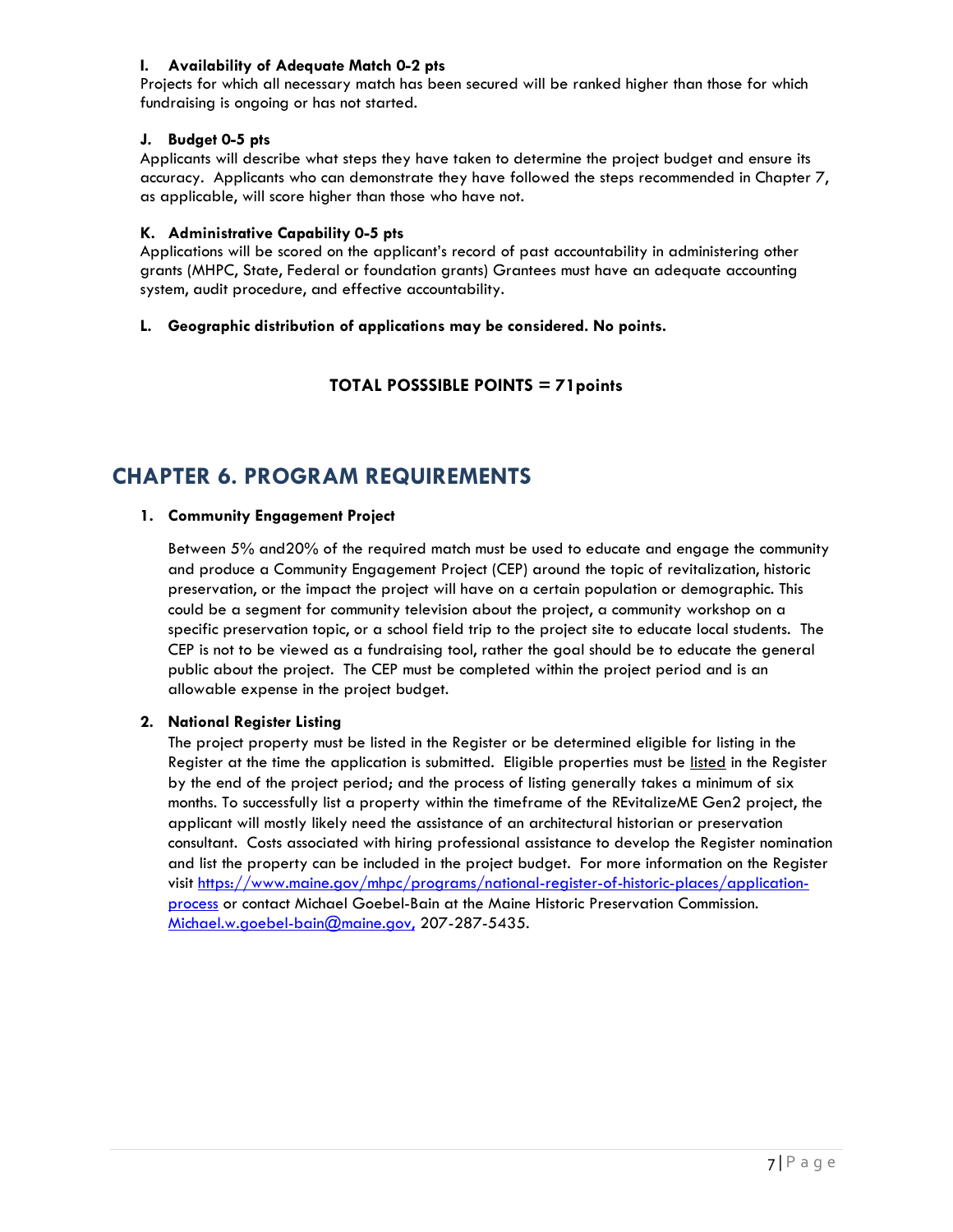#### **3. Preservation Agreements for Development Projects**

A successful grant recipient shall enter into a Preservation Agreement to guarantee maintenance of the building or structure and public benefit requirements. Requirements will vary, depending on the nature of the work to be accomplished with grant monies. The agreement shall substantially conform to the sample Preservation Agreement in Appendix D. The duration of the agreement will be determined by the grant amount, as follows:

- Grant award from \$50,001 to \$100,000: 15-year Preservation Agreement
- Grant award from \$100,001 and above: 20-year Preservation Agreement

#### **4. Preservation Agreement Documentation**

A schedule of character defining features for the project property and associated photographs will be developed at the beginning of the project and appended to the Preservation Agreement. Additional photographs will be taken of the project area at the conclusion of the project and appended to the Preservation Agreement. The schedule and photographs will be recorded with the Preservation Agreement at the appropriate Registry of Deeds. Applicants are asked to work with a preservation consultant to prepare the schedule and photographs and to include the cost for the consultant in the project budget.

#### **5. Match**

Each project requires a non-federal match. The amount of the match will be a percentage of the **total** project budget and is determined by the population of the municipality in which the project is located.

| Population (based on 2010 Census) | <b>Percent Match</b> |
|-----------------------------------|----------------------|
| $10,001 - 49,999$                 | $25 \%$              |
| $5,001 - 10,000$                  | 20%                  |
| 5,000 and under                   | 15%                  |

For example, in a town of 32,000 people, a \$100,000 project could request \$75,000 in grant funds and would be responsible for \$25,000 in non-federal match. If that same project was in a town of 8,000 people, the grant would be \$80,000 and the non-federal match would be \$20,000. In a town with a population of only 4,000 people \$85,000 could be awarded in grant funds and \$15,000 would be required in non-federal match.

#### **6. Procurement Actions**

REvitalizeME Gen2 grantees will be required to use Federal Procurement Standards. https://www.ecfr.gov/cgi-bin/text-idx?node=2:1.1.2.2.1.4.31&rgn=div7

Procurement of goods/services must provide for maximum open and free competition in compliance with program requirements, including OMB Circular A-102 (43 CFR 12) Micro-purchases: No competition necessary. Do not split up the cost of a single purchase into smaller purchases in order to make it a micro-purchase.

Small Purchases: Must obtain 3 or more prices where possible. Document the vendors (or suppliers) contacted and their addresses, the price, the selected vendor and how you arrived at the determination that the price is fair and reasonable.

Competitive Sealed Bids - Bids are publicly advertised and solicited and a contract is awarded to the lowest bidder.

Competitive Negotiation - Bids can be sought directly from the grantee (bids do not have to be publicly advertised but may be). Generally used when conditions are not appropriate for the use of sealed bids – such as when selection is based on qualifications rather than price.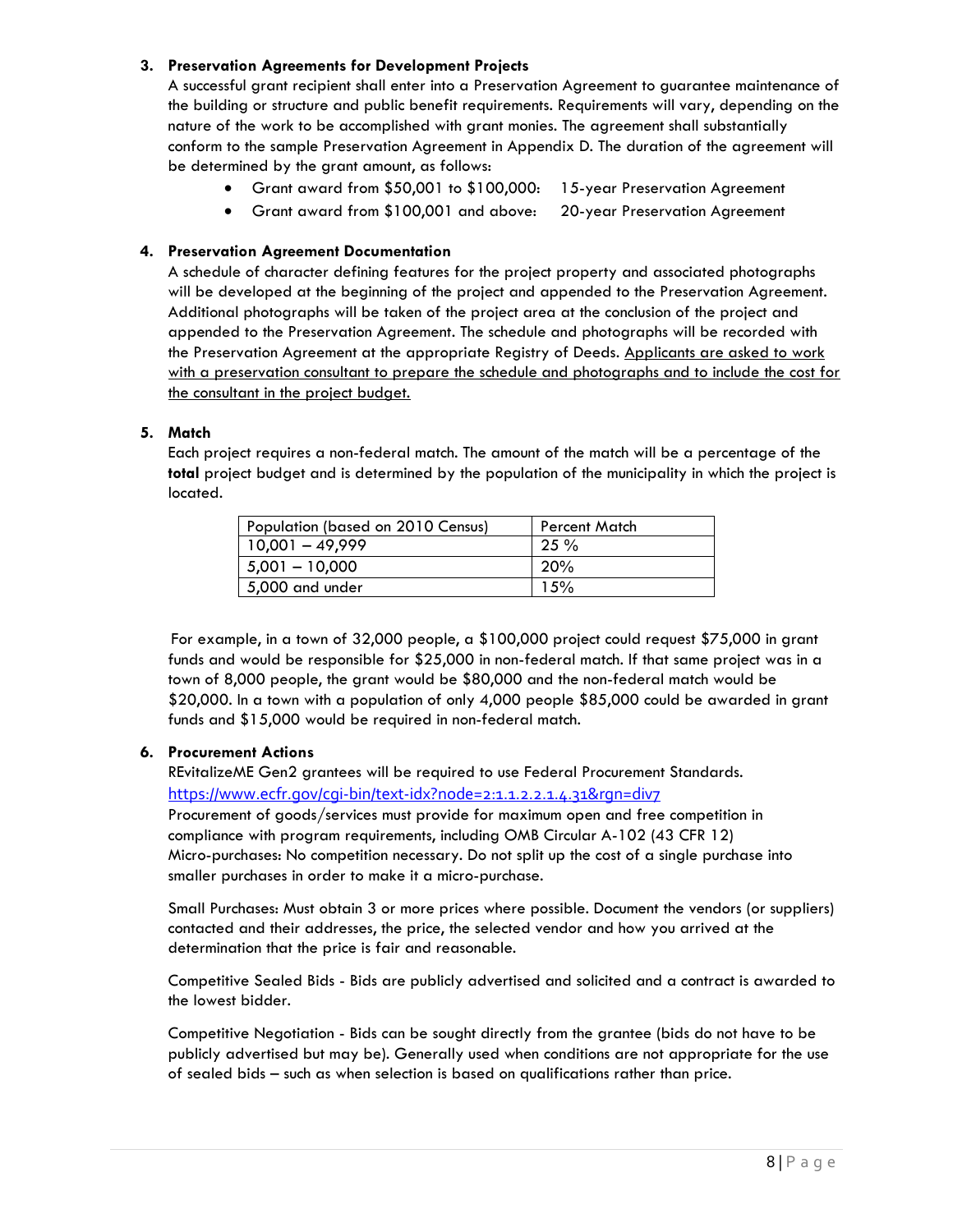

#### **7. Project Period**

Project costs must be incurred between the date by which the grant agreement is executed (signed and dated by both MDF and the grantee) and the project end-date as stipulated by the grant agreement. Costs incurred prior to the execution of the grant agreement or following the enddate are not allowable project costs, nor can they be used as part of the matching share.

#### **8. Project Scope**

The scope of the project work is stipulated in the grant agreement. Prior to implementing any change, the grantee must request permission from MDF in writing when such changes to the scope of work are necessary. Some changes may be minor in nature and will be allowable by written permission of MDF, however, others will require a grant agreement amendment. In some cases, Federal approval of scope changes will be required, and obtaining this approval will cause delays. So that funding is not jeopardized, the grantee shall notify MDF of requested changes immediately.

#### **9. Project Budget**

The grantee must notify MDF in writing of any major changes in the budget prior to implementing the change. As a guideline, any increase or decrease of a budget item by more than five percent is a major change. Grantees are requested to notify MDF of under-expenditure of the grant at the earliest possible date so that if needed, the MDF can re-allocate the excess funds to another activity.

#### **10. Interim Reporting**

As stipulated in the project grant agreement, interim reports are required of all projects, even if no work has been done or costs incurred by the interim report due date. The schedule of due dates for Interim Reports are found in the project contract under the Scope of Work. Interim reporting forms will be provided to grantees for their use.

#### **11. Final Report**

All grantees must complete a final project report at the conclusion of the project, in addition to any technical report which may be a grant product, before final reimbursement. The products and reporting requirements are specified in Appendix F and in Grant Agreement.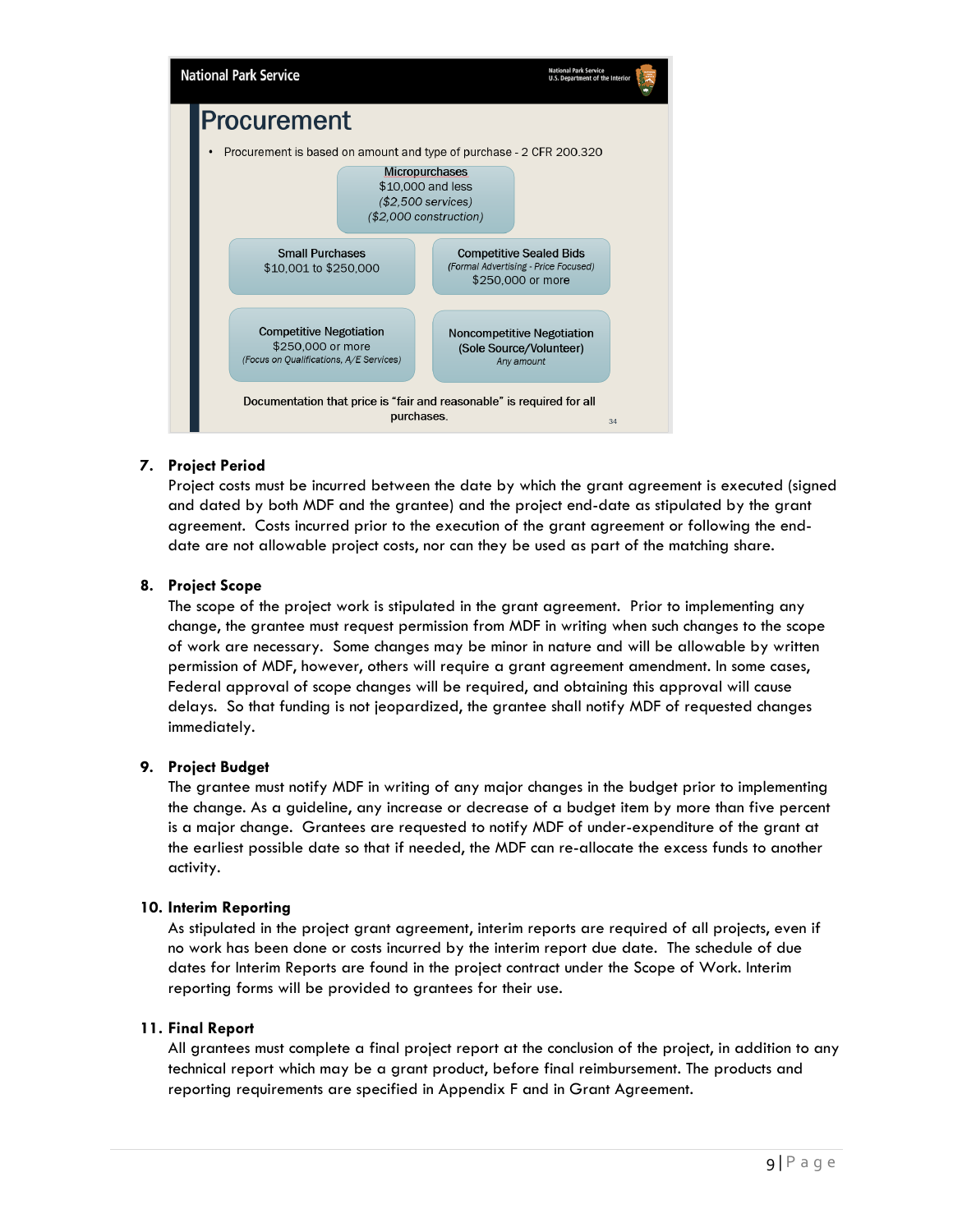#### **12. Project Extensions**

No project extensions beyond **September 1, 2024,** will be given.

#### **13. Method of Payment**

All grant funds are paid on a reimbursement basis only. Documentation of all expenditures (grant and local matching share) must be submitted to and be audited by MDF. All expenses must be documented with copies of bills and photocopies of both sides of canceled checks. All matching funds must also be documented. Time sheets signed by the employee or volunteer and supervisor are required for volunteer and in-kind services, showing a pre-approved rate and total dollar value of the donated or in-kind time. The dollar value of donated equipment and donated space must also be documented for approval as match. Reimbursement may be made in installments, although 10% of total grant award will be withheld for final payment pending approval of the project products by MDF.

#### **14. Federal Laws and Regulations**

Historic Preservation Fund program funds are subject to the provisions of the National Historic Preservation Act of 1966, the Historic Preservation Fund Grants Manual (2007) and subsequent memos and guidance, OMB regulations in 2 CFR 200, and other Federal, State and local laws and regulations. See the sample MDF Grant Agreement in Appendix B for more information.

#### **15. Maine Human Rights Act of 1972** (5 M.R.S.A § 4551, et.seq.)

The Human Rights Act of 1972 prohibits discrimination on the grounds of religion or gender. Any person who believes he or she has been discriminated against on these or the above grounds in any program, activity, or facility operated by a recipient of Federal or State assistance should write to: Maine Human Rights Commission, State House Station 51, Augusta, Maine 04333-0051.

#### **16. Environmental Screening Worksheet**.

Applicants for development projects must complete the environmental screening worksheet and the categorical exclusion form attached to the application.

#### **17. Grant Orientation Meeting**

All grant recipients (consisting of the local project manager and the grant recipient's fiscal officer) will be required to participate in a grant orientation meeting May 11, 2022, with MDF upon receipt of a formal grant notification award letter from MDF. The purpose of the orientation meeting is to confirm the budget and the timetable for completion and discuss procurement requirements and reimbursement procedures.

#### **18. Grant Agreement**

- A successful grantee shall enter into a Grant Agreement that shall include the amount of the grant award, the project schedule, the scope of work for the project, a total project budget and general requirements of the grant award.
- The Grantee must submit a signed copy of the Grant Agreement with an original signature to MDF prior to commencing any work.
- This Grant Agreement shall substantially conform to the sample Grant Agreement in Appendix B.

#### **19. Project Work for Development Projects**

- All project work shall be accomplished by persons licensed in the State of Maine to practice their profession or trade.
- Plans and specifications must be developed by a licensed architect or engineer prior to rehabilitation, preservation, or restoration work.
- A final report of the project, including photography, shall be submitted to the Program Director upon completion of the project. See Appendix F for Final Report Format.
- Project work shall conform to the SOIS.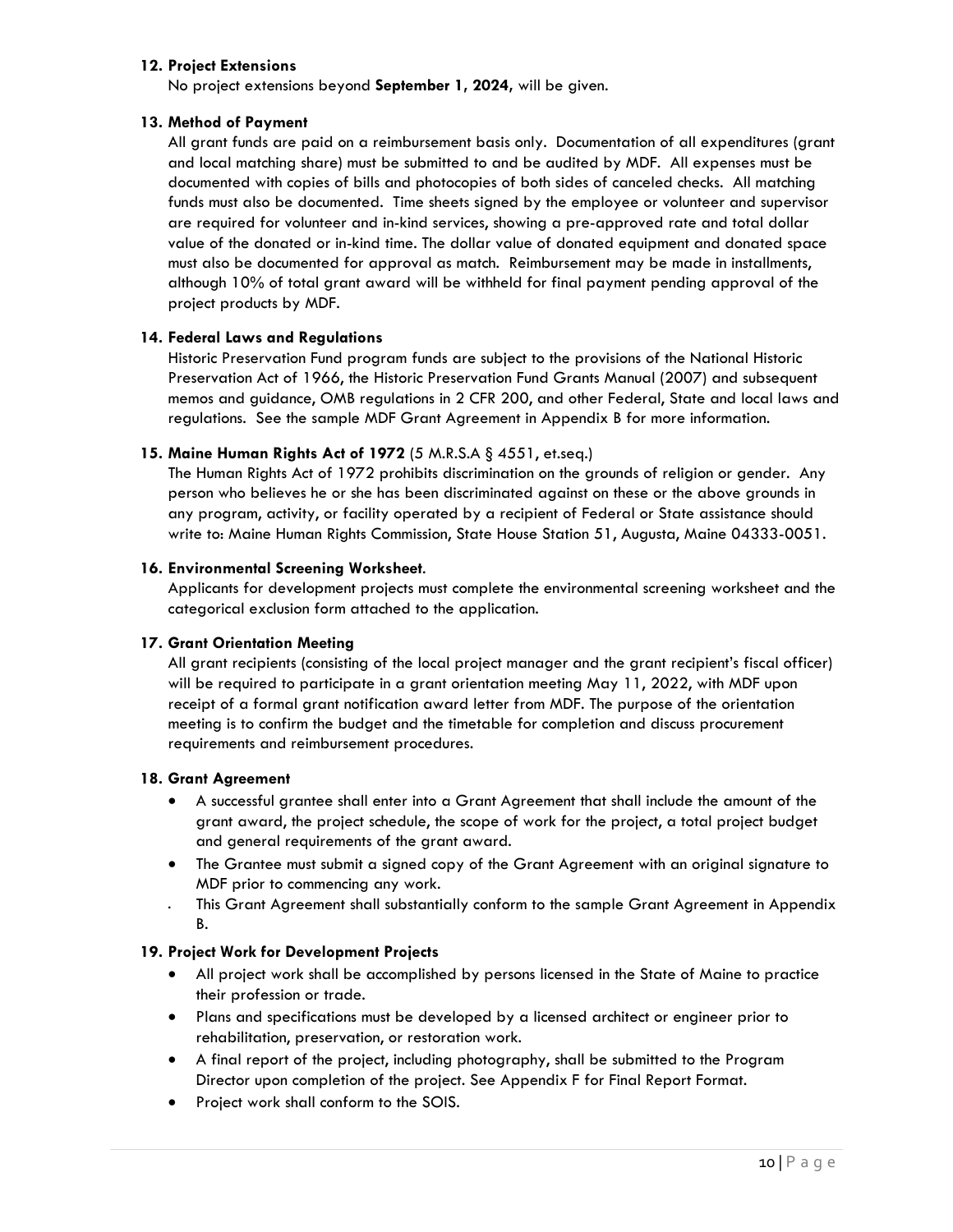#### **20. Project Sign & Public Notification**

For development projects the Grantee must erect and maintain a project sign at the project site. This sign must: be of reasonable and adequate design and construction to withstand weather exposure; be of a size that can be easily read from the public right-of-way; and be maintained in place throughout the project term as stipulated in the grant agreement. At a minimum, the sign must contain the following statement:

*"Restoration/Preservation/Rehabilitation of the [name of property] is being supported in part by a grant from the Paul Bruhn Historic Revitalization Grant Program from the Historic Preservation Fund administered by the National Park Service, Department of the Interior."*

Additional information briefly identifying the historical significance of the property or recognizing the Maine Development Foundation and the Maine Historic Preservation Commission is strongly encouraged. Images of the proposed sign must be submitted for approval to MDF (who will submit it to NPS) in advance of the start of construction. The cost of fabricating and erecting this sign is an eligible cost for this grant and should be included in the project budget.

For Pre-development projects the Grantee must create public notification of the project in the form of a website posting or press release and include proper credit for announcements and publications as appropriate. Copies of all notifications, publications or announcements must be submitted to MDF.

#### **21. Photographs Required**

Photographs may be required at three stages in the application/grant project:

- Application photographs. Photographs of the subject property showing the location(s) of the proposed project work. These photographs can be taken by the applicant.
- Documentation photographs for Preservation Agreements (development projects only). Photographs will be taken of the property of existing character defining features and condition at the start of the project. These photographs will be taken by a skilled, but not necessarily a professional, photographer. Photographs will follow the size requirements, naming conventions and size specifications in Appendix E Digital Product Submission Guidelines.
- Project photography (development projects only). These photographs can be taken by the applicant. Photographs will follow the size requirements, naming conventions and size specifications in Appendix E Digital Product Submission Guidelines.
	- A. At least one (1) photograph of the condition of each work category prior to grant funded work.
	- B. At least one (1) photograph of work in progress for each work category.
	- C. At least one (1) photograph of work completed for each work category.
	- D. At least three (3) views of the overall building.

#### **BE SURE TO PLAN FOR PHOTOGRAPHIC DOCUMENTATION IN THE BUDGET**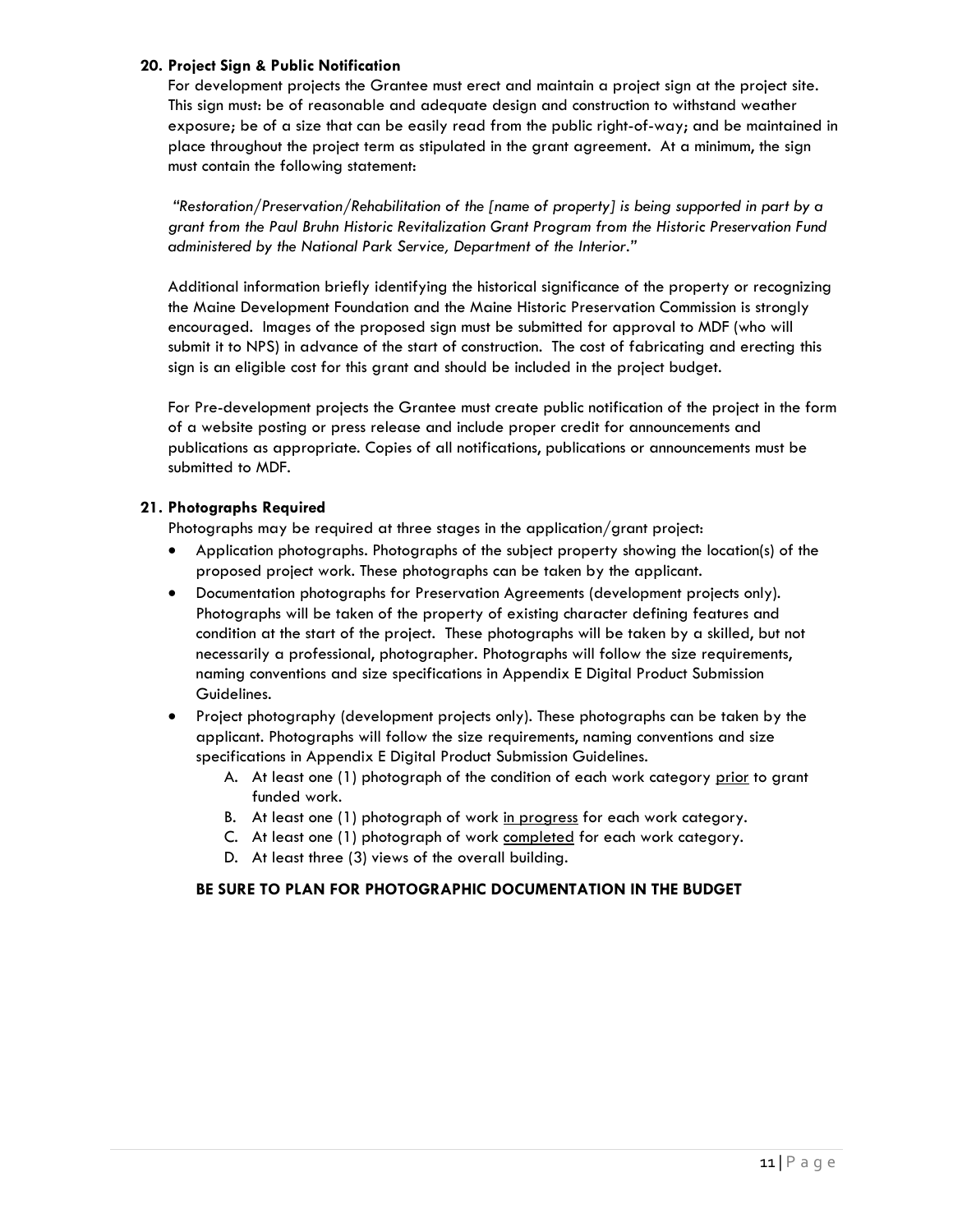## <span id="page-14-0"></span>**CHAPTER 7. BUDGET**

Advance planning that yields accurate estimates and reliable budgets produce successful projects. This is especially true for development projects – "bricks and mortar projects"- where the costs of services and materials can fluctuate greatly between contractors and suppliers. Applicants should take the following recommended steps to generate a budget for the project. (Not all steps apply to every project.)

- 1. Make sure background documentation, including Historic Structure Reports or Building Condition Surveys, if any, are up to date.
- 2. Have a final set of drawings, plans and specifications for the project.
- 3. Contact MDF in advance to ensure that the drawings, plans and specifications for the project meet the SOIS.
- 4. Make background documentation and drawings, plans and specifications available for review when soliciting estimates. Provide an opportunity for on-site walkthrough.
- 5. Solicit estimates from as many qualified providers as possible before completing the project budget in the application. Submit all estimates with the application. Remember, consultants and contractors cannot be hired until after a signed and approved grant agreement has been executed with MDF.
- 6. Calculate labor costs carefully. Any minimum wage labor (paid or donated) must be calculated at the Executive Order minimum wage rate, or at the state minimum wage rate, whichever is higher. Currently the higher of the two is the state minimum wage, which is at \$12.15 per hour. On January 1, 2022, the state minimum wage will rise to \$12.75 per hour and the Executive Order minimum wage will rise to \$15.00/hour. Consult [https://www.whitehouse.gov/briefing](https://www.whitehouse.gov/briefing-room/presidential-actions/2021/04/27/executive-order-on-increasing-the-minimum-wage-for-federal-contractors/)[room/presidential-actions/2021/04/27/executive-order-on-increasing-the-minimum-wage-for](https://www.whitehouse.gov/briefing-room/presidential-actions/2021/04/27/executive-order-on-increasing-the-minimum-wage-for-federal-contractors/)[federal-contractors/](https://www.whitehouse.gov/briefing-room/presidential-actions/2021/04/27/executive-order-on-increasing-the-minimum-wage-for-federal-contractors/) for more information on the Executive Order minimum wage rate and how it may change during the course of the project.
- 7. Be certain to include donated time or services as costs.
- 8. Have a process in place to track costs and payments and a person responsible for this process so that any changes to the budget can be identified as early as possible.
- 9. Calculate the non-federal match carefully. Remember, the match is a percentage of the overall project budget and based on population. **See page 8** for sliding scale.
- 10. Include a line item for professional services personnel who meet the SOIS Professional Qualification Standards if such a person is not already part of the project team.
- 11. Be aware that grant agreement awards cannot be made to a former employee, contractor or professional who has developed or has drafted bid specifications, requirements, a statement of work, an invitation for bids, and/or a request for proposals for a particular procurement.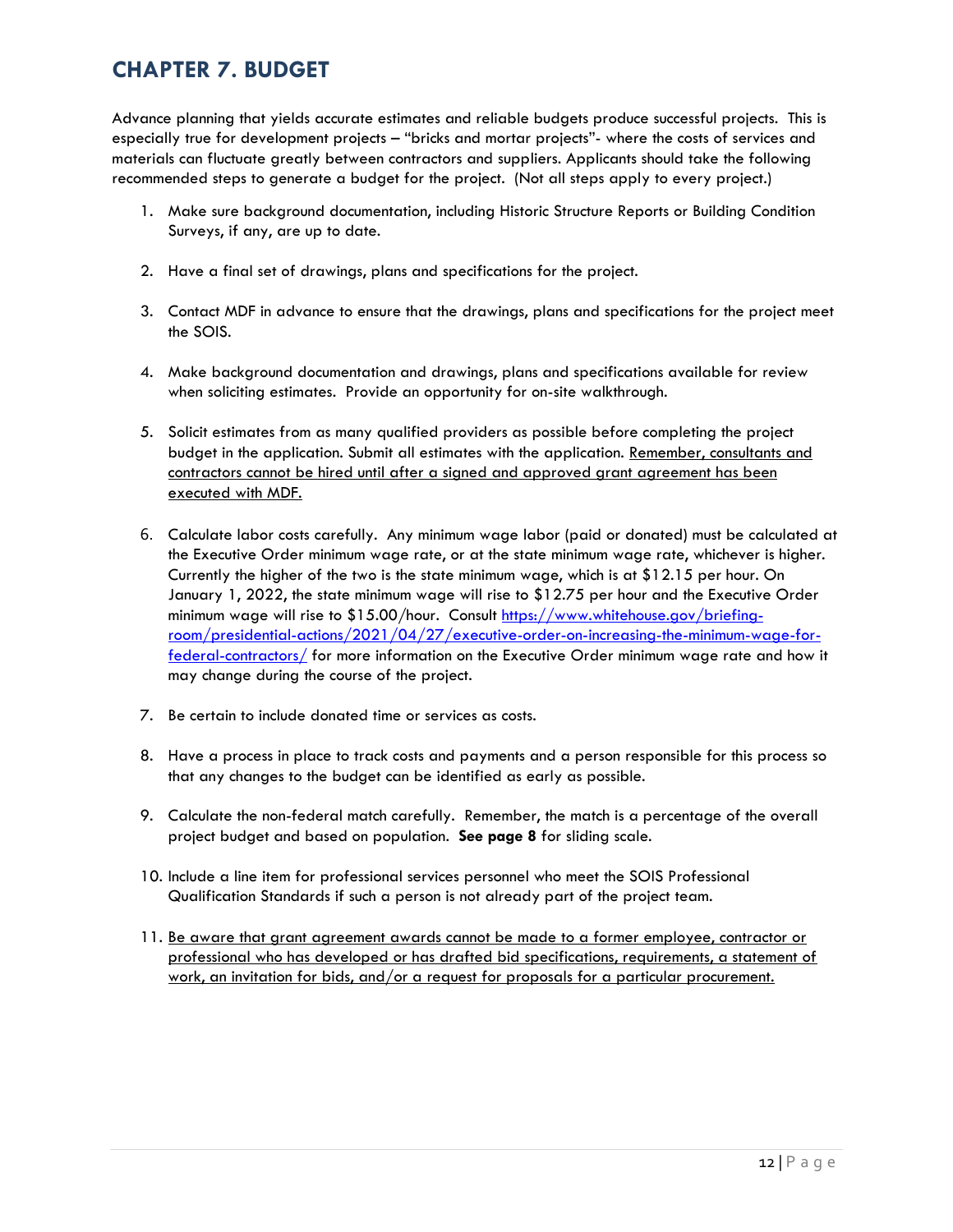## <span id="page-15-0"></span>**CHAPTER 8. FUNDING REQUIREMENTS**

Pre-development projects have a minimum grant award of \$10,000 and a maximum of \$50,000. Development projects have a minimum grant award of \$50,000 and a maximum of \$200,000. Eligible match will be cash, in-kind or volunteer qualified professional labor for the project only, unless approved otherwise by the MDF. In some cases, donated equipment or donated space, if a significant and essential component of the project, may be used as matching share. All match must be from non-Federal sources, except for Community Development Block Grants. Expenditures will be reimbursed only if they are part of the contracted budget and: a) are in payment of an obligation incurred during the grant period; b) are necessary for the accomplishment of approved project objectives; c) conform to appropriate Federal cost principals (OMB Circulars A-87 and A-122); and d) are approved in advance as necessary.

The following lists of allowable and unallowable costs is excerpted from the Historic Preservation Fund Grants Manual, Chapter 13 Standards for Allowability of Costs available at https://www.nps.gov/preservation-grants/HPF\_Manual.pdf\_See Also [https://obamawhitehouse.archives.gov/omb/circulars\\_a087\\_2004](https://obamawhitehouse.archives.gov/omb/circulars_a087_2004)

- **A. Allowable Costs** References are to the Historic Preservation Fund Grant Manual available at: [https://www.nps.gov/preservation-grants/hpf\\_manual.pdf](https://www.nps.gov/preservation-grants/hpf_manual.pdf) or OMB Circulars which can be found at https://obamawhitehouse.archives.gov/omb/circulars\_default/
	- 1. Accounting Costs

The cost of establishing and maintaining accounting and other fiscal information systems is allowable.

2. Advertising and Public Relations Costs

Advertising media include newspapers, magazines, radio and television programs, direct mail, exhibits, and the like (See Chapter 13 Section B.4.) Allowable advertising costs are those which are solely for: recruitment of personnel necessary for the grant program; the procurement of goods and services required for the performance of the grant agreement; and notices required by Federal or State regulations pertaining to the program.

Public Relations costs are allowable when: (1) specifically required by the Federal award and then only as a direct cost; (2) incurred to communicate with the public and press pertaining to specific activities or accomplishments that result from performance of the Federal award and then only as a direct cost; or (3) necessary to conduct general liaison with news media and government public relations officers, to the extent that such activities are limited to communication and liaison necessary to keep the public informed on matters of public concern, such as notices of Federal contract/grant awards, financial matters, etc. (Also see Public Information Costs, Section B.36, below.)

3. Automatic Electronic Data Processing

The cost of data processing services is allowable (Also see Section B.17, regarding Equipment). 4. Communications

Communication costs incurred for telephone calls or service, mail, messenger, and similar communication expenses necessary for and directly related to grant program operations are allowable.

5. Compensation for Personnel Services (including Fringe Benefits)

For State and local governments, compensation for personnel services includes all remuneration, paid currently or accrued, for services rendered during the period of performance under the grant agreement, including but not necessarily limited to wages, salaries and fringe benefits. Such compensation is allowable to the extent that it satisfies the specific requirements of the OMB Cost Principles and that the total compensation for individual employees: is reasonable for the services rendered, and conforms to the established policy of the governmental unit consistently applied to both Federal and nonfederal activities; follows an appointment made in accordance with State, local, or Indian tribal government laws and rules and which meets other requirements required by Federal law, where applicable (See Chapter 13, Section 13-3 to 13-7)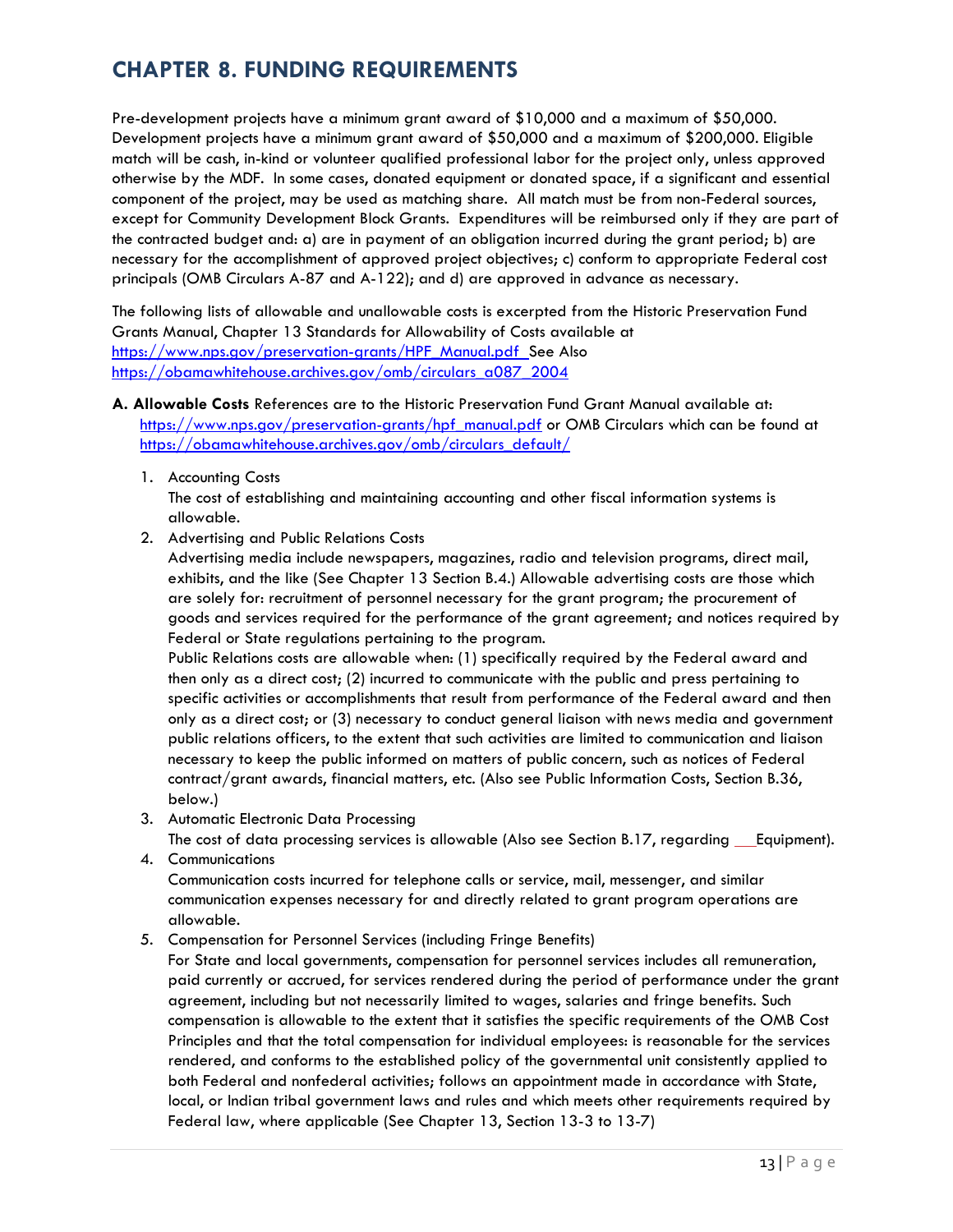6. Development Costs

Development costs incurred by a subgrant, contract or force account as follows are allowable when such work complies with the SOIS for the Treatment of Historic Properties and with the provisions of Section K of Chapter 6 of the Historic Preservation Fund Grants Manual:

- a. Costs of exterior work, structural work, and necessary improvements in wiring, plumbing, and other utilities;
- b. Costs of interior restoration if the public is to have access to the interior in accordance with public benefit policies.
- 7. Equipment and Other Capital Expenditures

Any article of nonexpendable tangible personal property having a useful life of more than one (1) year and an acquisition cost of \$5,000 or less is defined as supplies, and is allowable as a direct cost, without specific prior NPS approval, if necessary for the performance of the grant. (See Section C.2 of this Chapter for prior approval of items costing more than \$5,000.) When replacing equipment purchased with Federal funds, the grantee may use the equipment to be replaced as a trade-in or sell the property and use the proceeds to offset the cost of the replacement equipment. Capital expenditures which are not charged directly to a Federal award may be recovered through use allowances, or depreciation (See Chapter 13, Section B.13).

8. Exhibits

Costs of temporary exhibits relating specifically to grant assisted program operations, accomplishments, or results are allowable. (See Chapter 13, Section D.29 for unallowable exhibition costs.)

9. General Conditions for Construction Contracts

This term, used in construction cost estimates, bids, and construction administration documents, refers to provisions by the general contractor of miscellaneous requirements to other contractors and subcontractors, thereby eliminating the duplication and expense of each trade providing its own temporary facilities. General conditions including, but not limited to, temporary heat, power, lighting, water, sanitary facilities, scaffolding, elevators, walkways and railings, construction office space and storage, as well as cleanup, security, and required insurance, permits, and surety bonds, are allowable when identified as a line item in the project application. (See Chapter 13, Section D.9. and D.22 for insurance costs, which are unallowable)

10. Indirect Costs

Indirect costs are allowable only in accordance with the applicable indirect cost principles and when based on a current approved or provisional rate awarded by the cognizant Federal agency. (See Chapter 12; also see Section D.21 of Chapter 13.)

11. Insurance and Indemnification

Costs of hazard and liability insurance to cover personnel or property directly connected with the grant-assisted program or project site required or approved and maintained pursuant to the grant agreement are allowable during the grant period. Costs of other insurance in connection with the general conduct of activities are allowable if maintained in accordance with sound business practice, except that the types and extent and cost of coverage or of contributions to any reserve covering the risk of loss of, or damage to, Federal Government property are unallowable except to the extent that the NPS has specifically required or approved such costs. (See OMB Circular A-87, Item B.25, for the allowability of self-insurance reserves.) For nonprofit grantees, see OMB Circular A-122, Item 18. (See Chapter 13, Section D.22 for certain unallowable insurance costs.)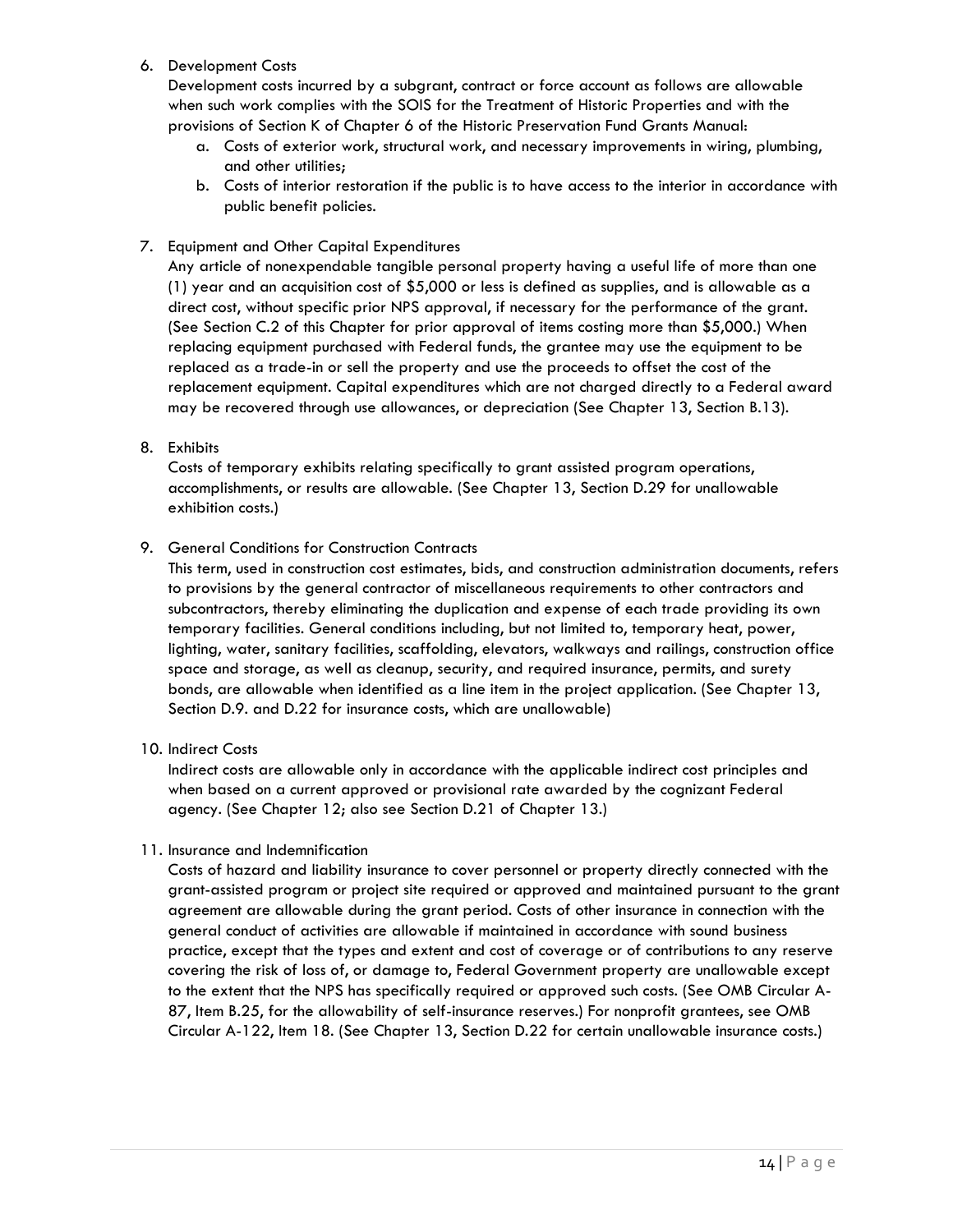#### 12. Interpretive Signs

The costs of purchasing and installing (but not maintaining) a minimum number of interpretive or informational markers or signs at grant-assisted historic buildings and structures and archeological sites are allowable with prior review and approval by NPS.

#### 13. Landscaping

Costs of landscaping are allowable as follows:

- a. Restoration, rehabilitation, stabilization, or protection of a well-documented historic landscape listed in the National Register of Historic Places either individually, or as a contributing element to a National Register property;
- b. Grading for purposes of drainage, building or site safety, and protection of a National Register listed property;
- c. Improvements necessary to facilitate access for the disabled to a National Register listed property; or
- d. Revegetation to stabilize and protect an archeological site or other National Register property.

(Note: Non-historic features such as parking lots, street paving, streetlamps, and benches are not eligible for grant assistance.)

#### 14. Materials and Supplies

The cost of materials and supplies necessary to carry out the grant program is allowable. Purchases made specifically for the grant program should be charged at their actual prices after deducting all cash discounts, trade discounts, rebates, and allowances received. Withdrawals from general stores or stockrooms should be charged at cost under any recognized method of pricing, consistently applied. Incoming transportation charges are a proper part of materials and supplies costs.

#### 15. Plans and Specifications

Costs of architectural plans and specifications, shop drawings, and/or other materials required to document and plan development project work according to the SOIS for the Treatment of Historic Properties are allowable.

#### 16. Professional and Consultant Service Costs

- a. Costs of professional and consultant services rendered by persons or organizations that are members of a particular profession or possess a special skill, whether or not officers or employees of the grantee, are allowable, subject to the provisions of Chapter 5 of the Historic Preservation Fund Grants Manual and subject to the subsections below, when reasonable in relation to the services rendered, and when not contingent upon recovery of the costs from the Government (i.e., contingent fees are prohibited).
- b. Factors to be considered in determining the allowability of costs in a particular case include: 1) the nature and scope of the service rendered in relation to the service required; 2) the necessity of contracting for the service, considering the grantee organization's capability in a particular area; 3) the impact of grants on the grantee organization; (4) the qualifications of the individual or concern rendering the service and the customary fees charged, especially on non-government contracts and grants; and 5) the adequacy of the contractual agreement for the service (i.e., description of the service and products to be provided, estimate of time required, rate of compensation, and termination provisions).
- c. Retainer fees supported by evidence of bona fide services available or rendered are allowable.
- d. Costs of legal, accounting, and consulting services, and related costs incurred in the prosecution of claims against the Government are unallowable. (See Chapter 13 Section D.33.)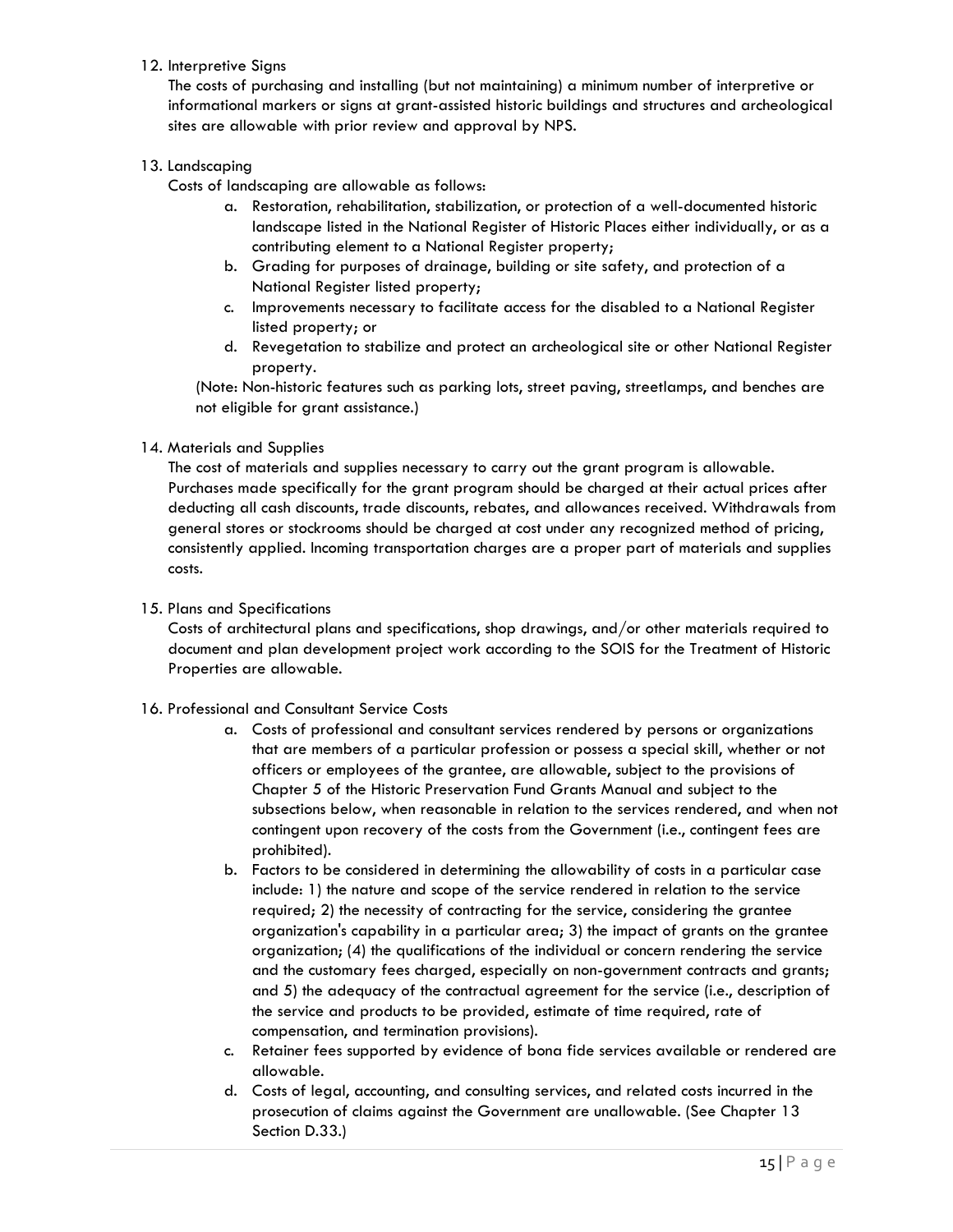- e. Written agreements shall be executed between the parties which detail the responsibilities, standards, and fees.
- 17. Compensation for Consultants

No person employed as a consultant, or by a firm providing consultant services, shall receive more than a reasonable rate of compensation for personal services paid with grant funds, or when such services are contributed as nonfederal share. **Maximum hourly rates charged to this grant may not exceed 120% of a Federal Civil Service GS-15, step 10 salary.** Current salary tables can be found on the Office of Personnel and Management website: www.opm.gov.

When consultant services rates exceed this rate, only the amount up to that rate can be charged to the grant or be claimed as nonfederal matching share costs. Where consultants are hired at salaries above that rate, the excess costs must be paid outside the historic preservation grant (and nonfederal share). For nonprofit grantees, also see OMB Circular A-122, Item 37.

#### 18. Public Information Services Costs

Public information services costs include the costs associated with newsletters, pamphlets, news releases, films, videotapes, and other forms of historic preservation related information services.

- Allowable costs are those normally incurred to:
	- 1. inform or instruct individuals, groups, or the general public about specific historic preservation activities, accomplishments, and issues that result from performance of the grant;
	- 2. interest individuals and organizations in participating in grant supported programs of the grantee and the achievement of NPS approved work program objectives;
	- 3. provide necessary stewardship reports to State and local government agencies, contributing organizations, and the like; or to 4) disseminate the results of grantee sponsored activities to preservation professionals, interested organizations, and the general public.
- Within the foregoing parameters, public information services which (1) are not directly related to historic preservation or NPS approved activities, or (2) are costs related to fundraising appeals are unallowable. Public information costs are allowable as direct costs only. For nonprofit organizations, see OMB Circular A-122, Item 37.

#### 19. Publication and Printing Costs

Costs of printing and reproduction services necessary for grant administration are allowable. Publication costs of reports or other media relating to grant program accomplishments or results are allowable when necessary to comply with grant supported program or project requirements, such as Final Project reports, publications undertaken at the written direction of NPS, as well as other publications necessary for grant assisted program administration. (See Chapter 3, Section D.3. In addition, for nonprofit orgs, see OMB Circular A-122, Item 38)

#### 20. Rental Costs

Rental of office space is allowable, subject to the provisions of Chapter 12, Section C, and OMB Circular A-87, Item B.38. The cost of office space in privately or publicly owned buildings used for the benefit of the grant program is allowable subject to the following conditions: (1) the total cost of space, in a privately or publicly owned building, may not exceed the rental cost of comparable space and facilities in a privately owned building in the same locality; (2) the cost of space procured for grant program usage may not be charged to the program for periods of nonoccupancy without authorization of NPS. (For nonprofit organizations, see OMB Circular A-122, Item 43)

Equipment rental is allowable only to the extent that the equipment is only needed for a short time, and it would not be more cost effective to purchase the equipment.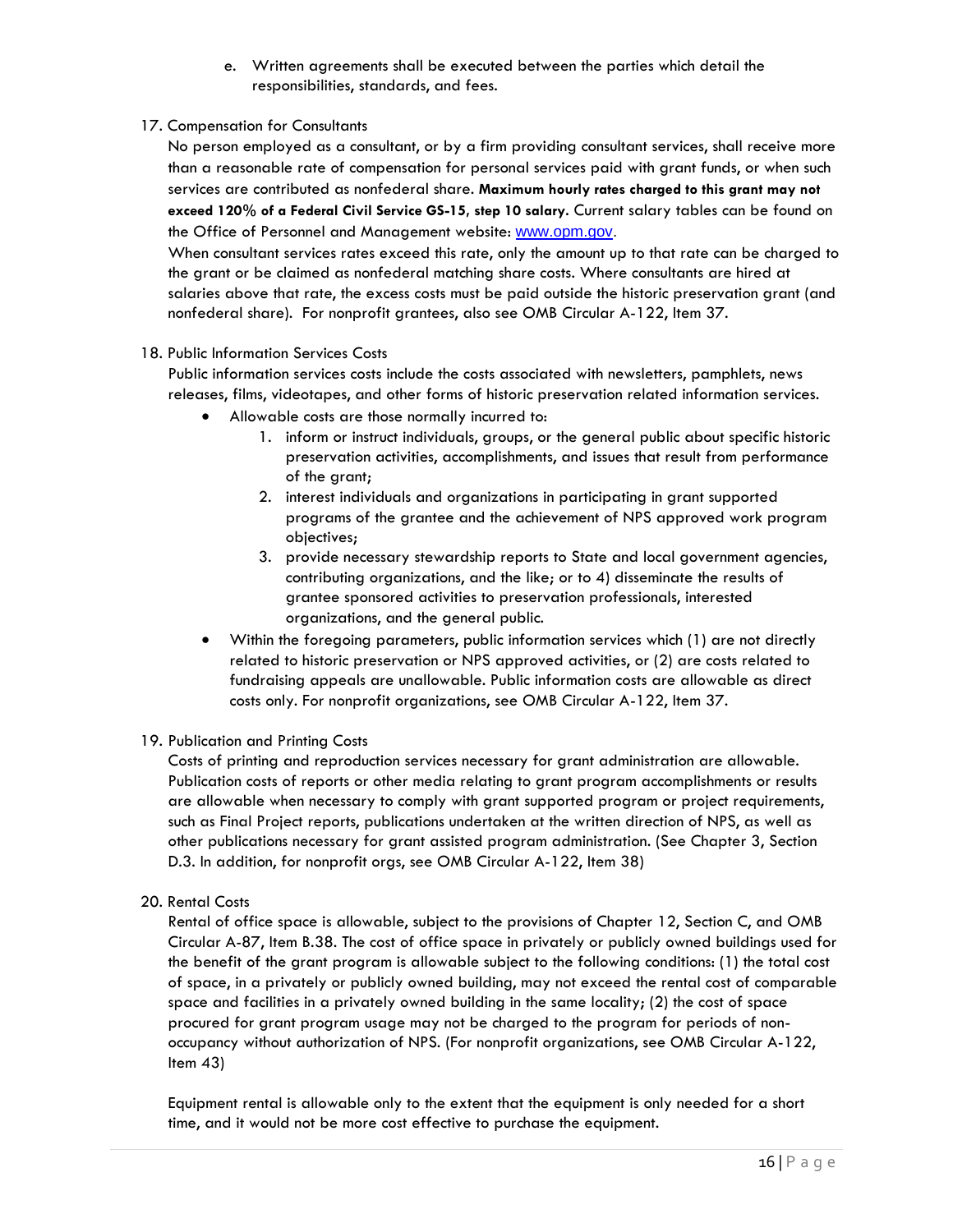#### 21. Research

Costs of historical, architectural, and archeological research necessary for project accomplishment are allowable. Purely archival research is unallowable.

#### 22. Signs

A sign acknowledging Historic Preservation Fund assistance at the construction project site during the grant period is required. The cost to produce the sign is allowable and the design must be reviewed and approval by NPS prior to production and installation. (See Chapter 6, Section K.2.b.3)

#### 23. Travel

Travel costs are allowable for expenses for transportation, lodging, subsistence, and related items incurred by employees traveling on official business incident to the grant program. Such costs may be charged on an actual basis, on a per diem or mileage basis in lieu of actual costs incurred, or on a combination of the two, provided the method used is applied to an entire trip, and results in charges consistent with those normally allowed in like circumstances in non-Federally sponsored activities. Lodging costs must be documented by a receipt in order to be eligible for reimbursement under the grant.<https://www.irs.gov/tax-professionals/standard-mileage-rates> *The costs of lodging and per diem are not normally allowed but in extraordinary circumstances may be allowed for projects which are located more than 50 miles from the grantee's offices.* 

#### **B. Unallowable Costs**

1. Archival Research

Costs of purely archival research are unallowable. Grant-assisted research must directly relate to achieving the purposes of the grant program.

2. Alcoholic Beverages

Costs of Alcoholic Beverages are unallowable.

3. Archeological Salvage

Costs of data recovery unrelated to increasing an understanding of a National Register property are unallowable. (See Chapter 6, Section K.4.d)

#### 4. Conditional Donations

Any donation of real property containing a reversionary provision to the donor which can be exercised during the term of the covenant is not eligible as matching share.

5. Contingencies

Contributions to a contingency reserve or any similar provision made for events the occurrence of which cannot be foretold with certainty as to time, or intensity, or with an assurance of their happening, are unallowable. (The term "contingency reserve" excludes self-insurance, pension plan, and post-retirement health benefit reserves computed using acceptable actuarial cost methods; see Section B.12.)

- 6. Contributions and Donations
	- a. Charitable contributions and donations of grant funds, property, or grant-assisted services are unallowable. For nonprofit grantees, see OMB Circular A-122, Item 8, and see discussion of donations in A-122, Item 10.
	- b. The value of services donated by employees or other persons paid with grant funds or other Federal funds is unallowable.
	- c. Donated goods (i.e., expendable personal property/supplies and donated use of space) may be furnished to a grantee, subgrantee, or grant supported contractor. The value of the goods and space is not reimbursable as a direct or indirect cost. However, the value of the donations may be used to meet matching share requirements when determined in accordance with the conditions described in Chapter 14.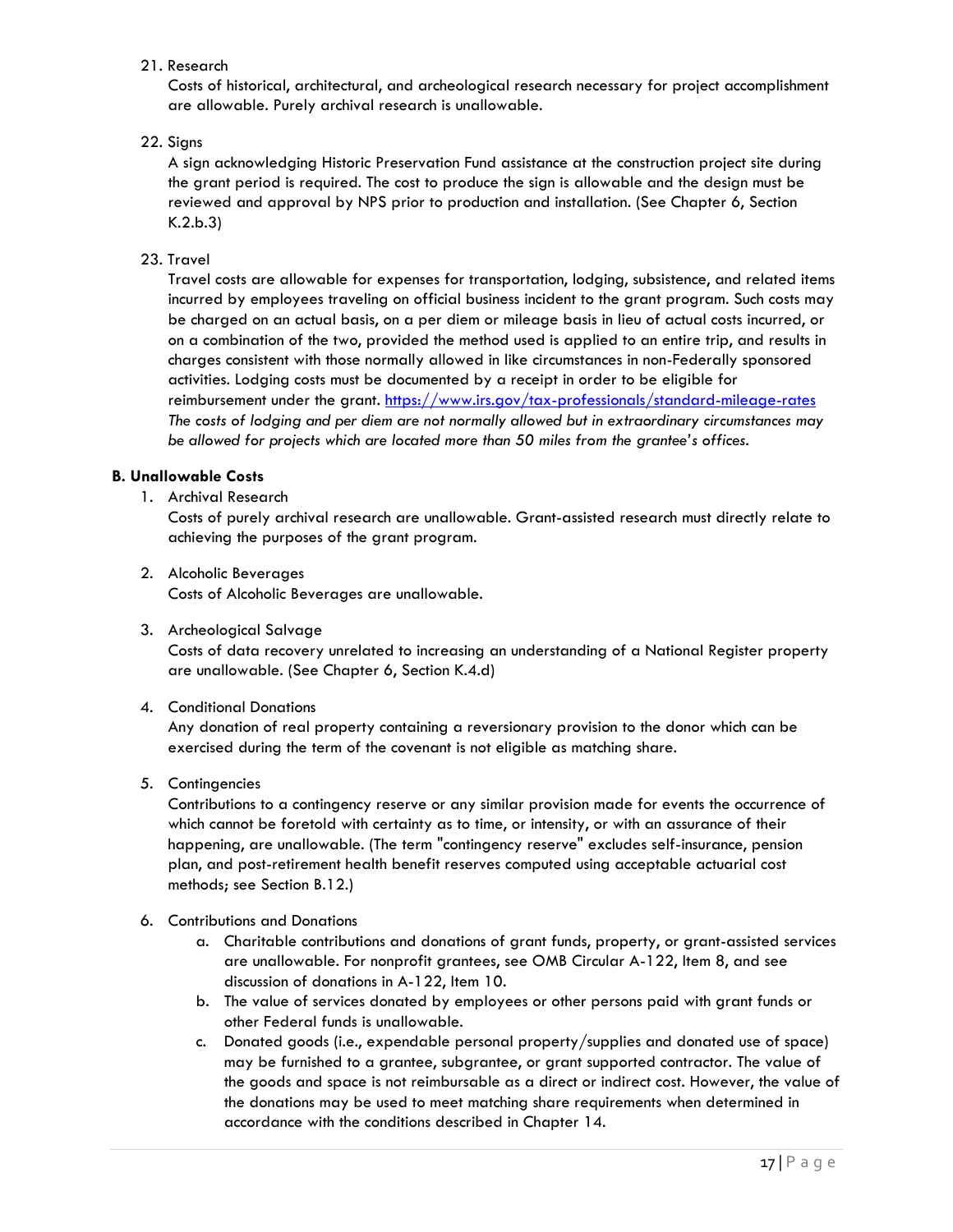#### 7. Curation

Costs of curation or exhibition of artifacts or other materials after the project end date are unallowable.

#### 8. Entertainment

Costs of entertainment, including amusements, social activities, and any costs directly associated with such costs (such as tickets to shows or sports events, meals, lodgings, rentals, transportation, and gratuities) are unallowable. For nonprofit grantees, see OMB Circular A-122, Item 12.

9. Equipment

Equipment and other capital expenditures are unallowable as indirect costs. (See Section B.13, for the allowability of use allowances or depreciation on buildings, capital improvement, and equipment.)

#### 10. Federal Properties

Costs related to federally owned properties are not eligible for grant assistance. (However, see Chapter 6, Section H.3.i., for allowable costs for surveys on Federal lands.) Note that the Consolidated Rail Corporation is not an instrumentality of the Federal Government and is therefore eligible for grant assistance. (See 45 U.S.C. 741b.)

11. Fines and Penalties

Fines, penalties, damages, and other settlements resulting from violations (or alleged violations) of, or failure of the grantee to comply with, Federal, State, local, or Indian tribal laws and regulations are unallowable, except when incurred as a result of compliance with specific provisions of the Federal award or written instructions by NPS authorizing in advance such payments. For nonprofit grantees, see OMB Circular A-122, Item 14.

#### 12. Fundraising and Investment Management Costs

Expenses and costs of organized fundraising, including financial campaigns, endowment drives, solicitation of gifts and bequests, investment counsel, and similar expenses incurred to raise capital or obtain contributions are unallowable. For nonprofit grantees, see OMB Circular A-122, Item 19 for other unallowable fundraising costs.

#### 13. Honoraria

Payments of grant funds for honoraria are not allowable when the primary intent is to confer distinction on, or to symbolize respect, esteem, or admiration for, a recipient. (Payments for services rendered, such as a speaker's fee at a grant-assisted workshop, are allowable.)

#### 14. Idle Facilities and Idle Capacity

For State and local government grantees, the provisions of OMB Circular A-87, Item B.24 are applicable. For nonprofit grantees, the provisions of OMB Circular A-122, Item 16, are applicable.

#### 15. Indirect Costs to Individuals

Indirect costs to individuals under grantee awarded subgrants and contracts are not allowable. "Overhead" or administrative support costs must be charged on a direct cost basis and documented by appropriate supporting documentation.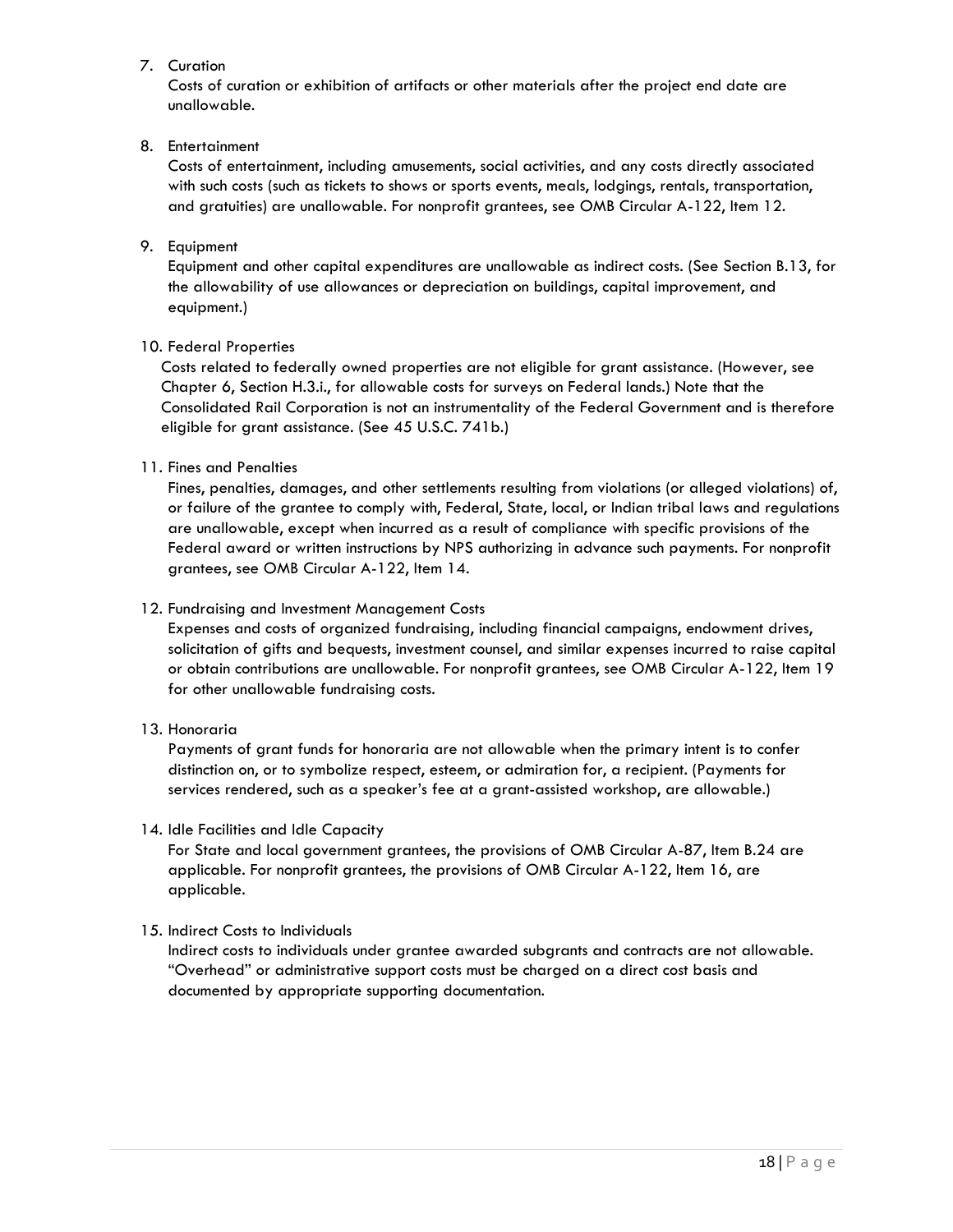#### 16. Insurance and Indemnification

Actual losses which could have been covered by permissible insurance (through an approved selfinsurance program or otherwise) are unallowable unless expressly provided for in the grant agreement.

#### 17. Interest and Other Financial Costs

Costs incurred for interest on borrowed capital or the use of a grantee's own funds, however represented, are unallowable, except as specifically provided in Item B.23 of this Chapter, or when authorized by Federal legislation.

#### 18. Interpretive Expenses

Interpretive expenses, such as staff salaries or maintenance of interpretive devices (with the exception of purchase and installation costs for such devices in accordance with Section B.24 above) are unallowable.

#### 19. Lobbying

The cost of certain activities associated with obtaining grants, contracts, cooperative agreements, or loans is an unallowable cost.

#### 20. Maintenance and Administration

Costs of ongoing maintenance and administration of properties following grant assistance are not allowable, in accordance with Section  $102(a)(5)$  of the Act, as amended. This prohibition is not applicable to the National Trust.

#### 21. Meals

Costs of meals for grantee employees, Review Board members (including any other State oversight or advisory boards), or Commission members are unallowable except as per diem when such persons are on travel status in conjunction with activities eligible for assistance.

#### 22. Mitigation Expenses

Costs of mitigation activities performed as a condition or pre-condition for obtaining a Federal permit or license or funding by other Federal programs are not allowable.

#### 23. Museums

Costs of museum exhibits, staff salaries, and other administrative expenses, including maintenance, are unallowable, if they are not directly related to eligible activities. (See Section B.18.)

#### 24. Nonconformance with Applicable SOIS

Work performed under grants, subgrants, or other contractual arrangements that do not conform to the applicable Secretary's Standards are unallowable costs.

#### 25. Organization Costs

For nonprofit grantees, see OMB Circular A-122, Item 27. Profits and Losses on Disposition of Depreciable Property or Other Capital Assets. For State and local government and Indian tribe grantees, see OMB Circular A-87, Item B.22. For nonprofit grantees, see OMB Circular A-122, Item 36.

#### 26. Prohibition on Compensating Intervenors

Compensation to any person intervening in any proceeding under the Act is unallowable due to the provisions of Section 101(f) of the National Historic Preservation Act. (See Legal Expenses in Section B.27.)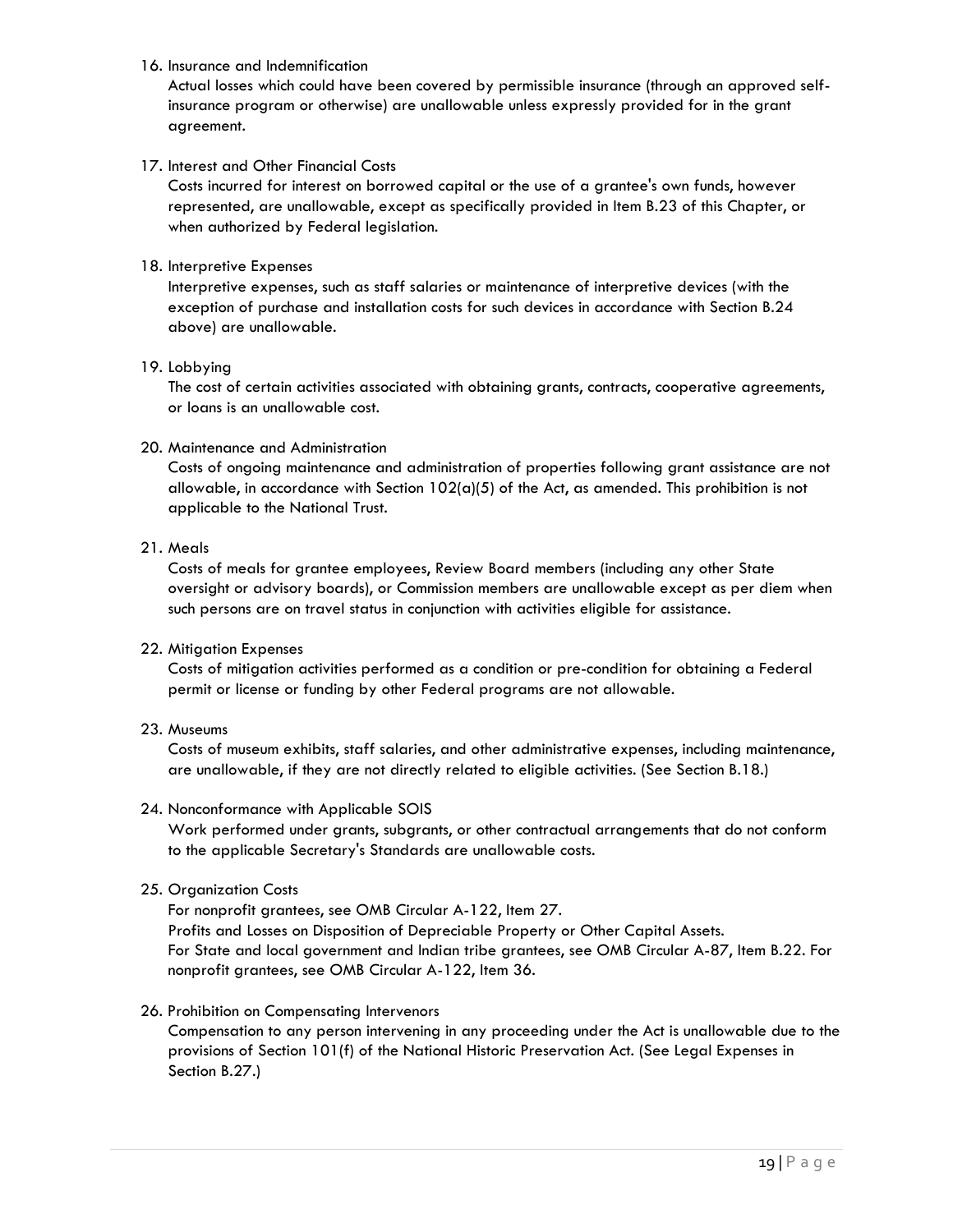#### **C. Allowable Match**

- 1. Cash
- 2. Donated services by volunteers who are necessary for the completion of the project will be valued at the Executive Order Minimum Wage or the state minimum wage, whichever is higher. Except for persons valued at minimum wage, documentation in the form of resumés and/or other information is required for volunteers. In-kind services performed by full-time staff of the grantee within the scope of their normal responsibilities in excess of their normal working hours is not allowable as match.
- 3. Donated services by volunteers who are necessary for the completion of the project will be valued at the Executive Order Minimum Wage or the state minimum wage, whichever is higher. Except for persons valued at minimum wage, documentation in the form of resumés and/or other information is required for volunteers. In-kind services performed by full-time staff of the grantee within the scope of their normal responsibilities in excess of their normal working hours is not allowable as match.

## <span id="page-22-0"></span>**CHAPTER 9. ADMINISTRATION**

#### **A. General Supervision**

The Program Director shall supervise all grant awards and the projects financed by such awards.

#### **B. Applications**

Applications shall be processed according to the procedures set forth in this rule.

#### **C. Enforcement**

The terms of the grant award are included in the Grant Agreement. When the Grant Agreement is signed the recipient has agreed to those terms. The Grant Agreement is a legal agreement and requires compliance with all terms. Funding will not be released to the grantee unless reporting and project products are in agreement with the terms in the Grant Agreement.

## <span id="page-22-1"></span>**CHAPTER 10. GRANT AWARD PROCEDURES**

#### **A. Grant Application Information**

MDF and the Commission will distribute grant applications and grants manuals containing the rules and other information pertaining to administration of REvitalizeME Gen2. Announcements will be posted on the MDF's ([www.mdf.org](http://www.mdf.org/)) and the Commission's websites [\(http://www.maine.gov/mhpc/grants\)](http://www.maine.gov/mhpc/grants).

#### **B. Grant Review and Implementation Schedule**

| January 14, 2022  | Last day to submit draft applications for review (optional)                                                                                                      |
|-------------------|------------------------------------------------------------------------------------------------------------------------------------------------------------------|
| March 1, 2022     | Final applications due                                                                                                                                           |
| March 2022        | Review of projects by Grant Review Committee                                                                                                                     |
| April - June 2022 | Award letters issues; grant packets distributed; contracting, RFP<br>development, baseline documentation for easement; review of<br>contractors and consultants. |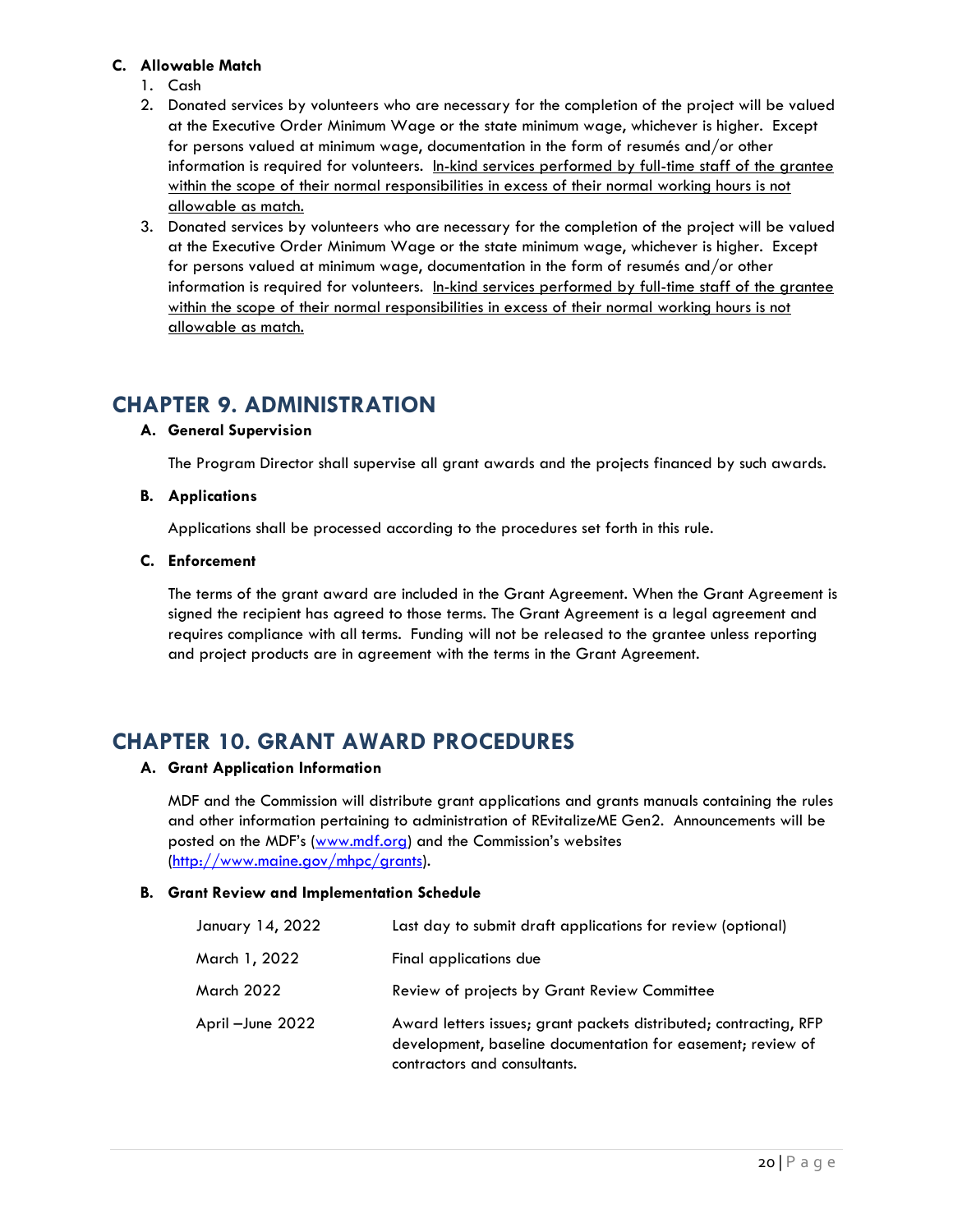#### **C. Pre-project Grantee Responsibilities**

Before work can commence on the grant-funded project the following activities must be completed:

- The scope of work for the project must be approved by the Commission and revisions made if necessary.
- The NEPA documentation must be approved by the NPS (development projects only).
- The baseline documentation for the Preservation Agreement must be conducted and submitted to MDF (development projects only).
- The Preservation Agreement must be signed and notarized (development\_projects only).
- The Grant Agreement with MDF must be signed.
- A Request for Proposals (RFP) for grant funded work will be generated by the Grantee based on the approved scope of work and then be reviewed by the Commission.
- The Procurement Documentation form will be completed and submitted to MDF before contracts are signed with consultants, tradespeople, contractors, etc.

#### **NO PROJECT EXPENSES MAY BE INCURRED PRIOR TO NOTIFICATION FROM MDF TO THE APPLICANT THAT THE LAST STEP ABOVE HAS BEEN SATISFACTORILY COMPLETED.**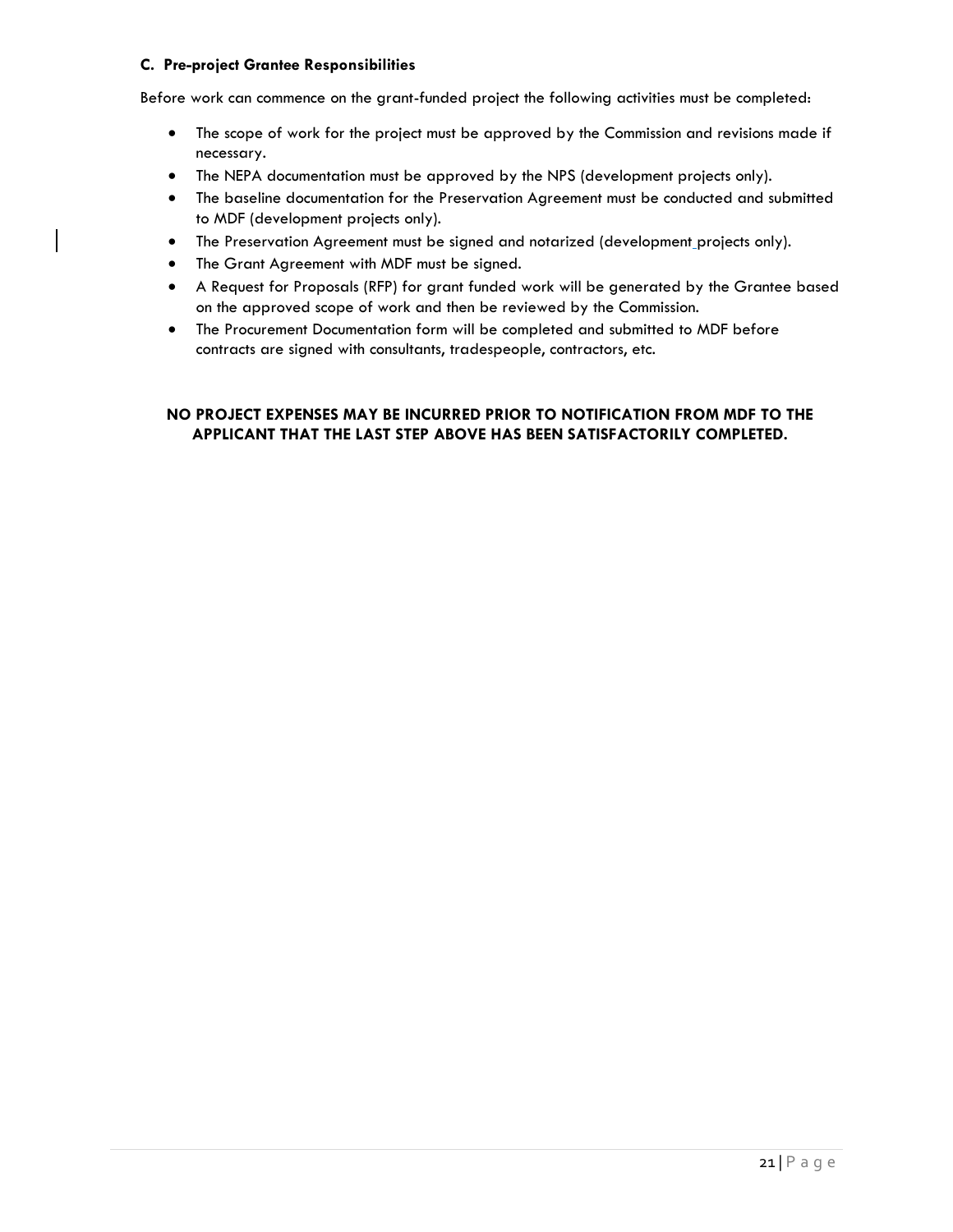### <span id="page-24-0"></span>**APPENDIX A: PROFESSIONAL QUALIFICATIONS STANDARDS, 36 CFR Part 61**

In the following definitions, a year of full-time professional experience need not consist of a continuous year of full-time work but may be made up of discontinuous periods of full-time or part-time work adding up to the equivalent of a year of full-time experience.

- A. History. The minimum professional qualifications in history are a graduate degree in history or closely related field; or bachelor's degree in history or closely related field plus one of the following:
	- At least two years of full-time experience in research, writing, teaching, interpretation, or other demonstrable professional activity with an academic institution, historical organization or agency, museum, or other professional institution; or
	- Substantial contribution through research and publication to the body of scholarly knowledge in the field of history.
- B. Architectural History. The minimum professional qualifications in architectural history are a graduate degree in architectural history, art history, historic preservation, or closely related field, with coursework in American architectural history; or a bachelor's degree in architectural history with concentration in American architecture; or a bachelor's degree in architectural history, art history, historic preservation, or closely related field plus one of the following:
	- At least two years of full-time experience in research, writing, or teaching in American architectural history or restoration architecture with an academic institution, historical organization or agency, museum, or other professional institution; or
	- Substantial contribution through research and publication to the body of scholarly knowledge in the field of American architectural history.
- C. Architecture. The minimum professional qualifications in architecture are a professional degree in architecture plus at least two years of full-time professional experience in architecture; or a State license to practice architecture.
- D. Historical Architecture. Minimum professional qualifications in historical architecture are a professional degree in architecture or State license to practice architecture, plus one of the following:
	- At least one year of graduate study in architectural preservation, American architectural history, preservation planning, or closely related field, and at least one year of full-time professional experience on preservation and restoration projects; or
	- At least two years of full-time, professional experience on preservation and restoration projects. Experience on preservation and restoration projects shall include detailed investigations of historic structures, preparation of historic structures research reports, and preparation of plans and specifications for preservation projects.
- E. Archaeology. Minimum professional qualifications in archaeology are a graduate degree in archaeology, anthropology, or closely related field plus:
	- At least one year of full-time professional experience or equivalent specialized training in archaeological research, administration, or management;
	- At least four months of supervised field and analytic experience in general North American archaeology;
	- Demonstrated ability to carry research to completion; and
	- At least one year of full-time professional experience at a supervisory level in the study of archaeological resources of the prehistoric or historic period for, respectively, professionals in prehistoric or historical archaeology.

In addition, the Commission has established the following requirements for archaeologists in Maine:

- Professional experience in prehistoric and/or historic archaeology in northern New England;
- Institutional or corporate affiliation to ensure fiscal accountability; and
- Commitment from an institution or agency for proper curation of recovered materials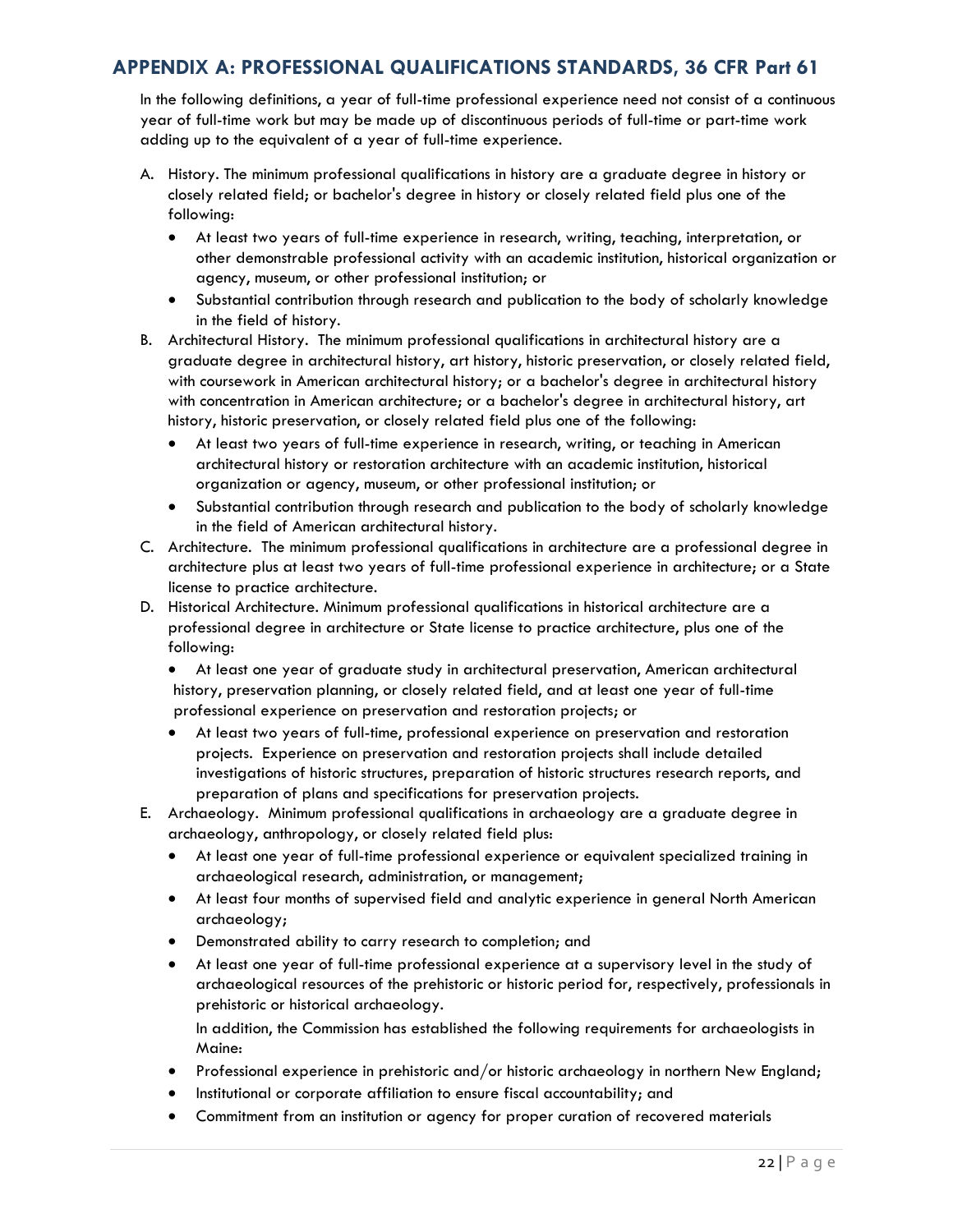#### <span id="page-25-0"></span>**APPENDIX B: SAMPLE GRANT AGREEMENT**

#### Maine Development Foundation

#### AGREEMENT TO PURCHASE SERVICES

THIS AGREEMENT, made this day of , 2022, is by and between the Maine Development Foundation, 2 Beech Street, Suite 203, Hallowell, Maine 04347, hereinafter called "MDF," and , located at , telephone number , hereinafter called "Grantee", for the period of Start Date End Date .

WITNESSETH, that for and in consideration of the payments and agreements hereinafter mentioned, to be made and performed by MDF, the Grantee hereby agrees with MDF to furnish all qualified personnel, facilities, materials and services and in consultation with MDF, to perform the services, study and/or projects described herein, and under the terms of this Agreement. The following riders are hereby incorporated into this Agreement and made part of it by reference:

Rider A - Compliance Information Rider B - Budget Rider C - Attachments Rider D - Exceptions Rider E - Identification of Country in Which Contracted Work will be Performed

IN WITNESS WHEREOF, the MDF and the Grantee, by their representatives duly authorized, have executed this agreement in two (2) original copies.

Grantee:

By: \_\_\_\_\_\_\_\_\_\_\_\_\_\_\_\_\_\_\_\_\_\_\_\_\_\_\_\_\_

Signature, Name and Title Grantee Representative

Printed, Name and Title, Grantee Representative

\_\_\_\_\_\_\_\_\_\_\_\_\_\_\_\_\_\_\_\_\_\_\_\_\_\_\_\_\_\_\_\_\_

Date: \_\_\_\_\_\_\_\_\_\_\_\_\_

and

Maine Development Foundation

 $By:$ 

Yellow Breen, President & CEO

Date:\_\_\_\_\_\_\_\_\_\_\_\_

**Total Agreement Amount: \$**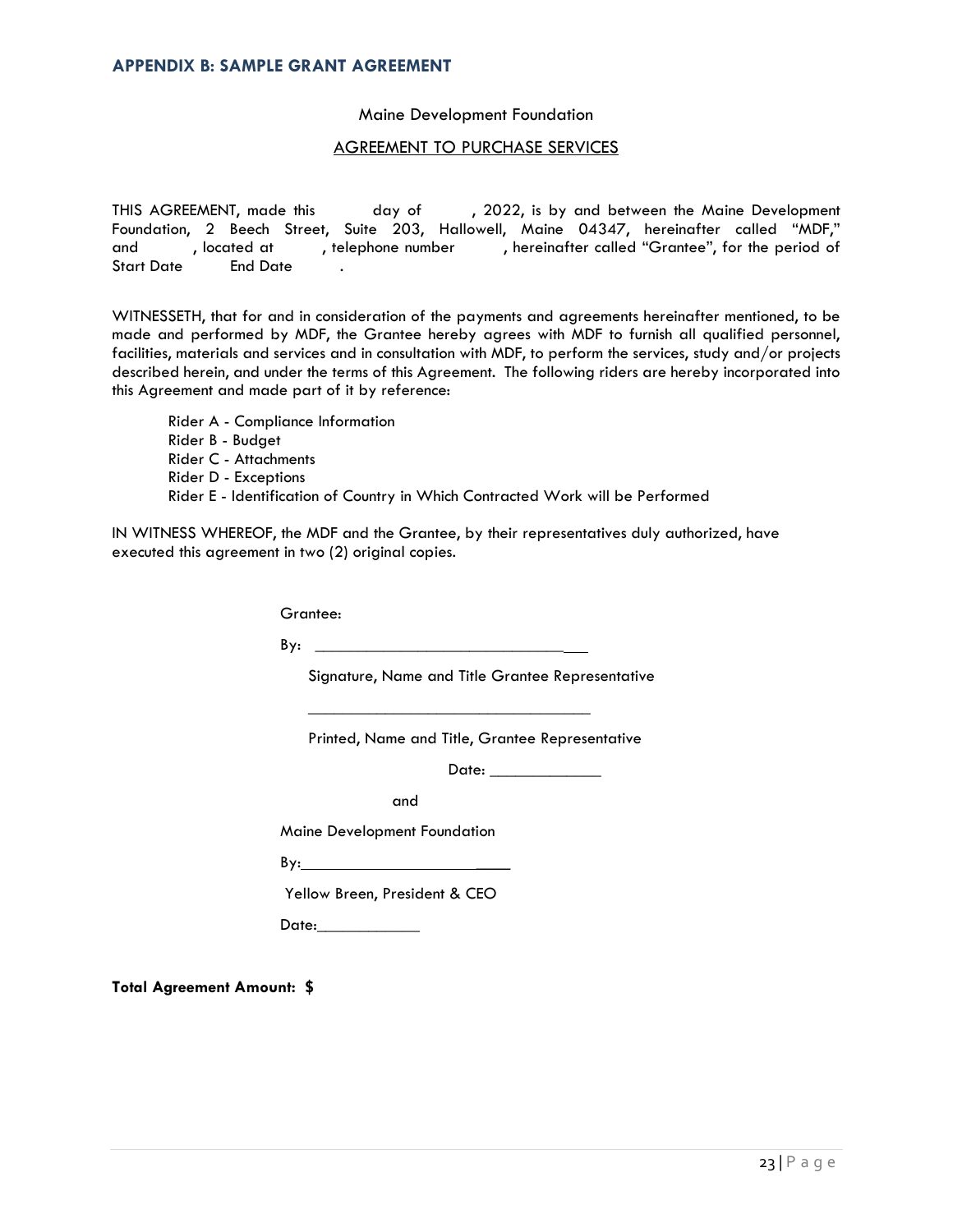#### **METHOD OF PAYMENT AND OTHER PROVISIONS**

#### 1. **AGREEMENT AMOUNT** \$\_\_\_\_\_\_\_\_\_

#### 2. **FUNDING IS PROVIDED FOR**

Project Title/Name

3. **INVOICES AND PAYMENTS** Maine Development Foundation (MDF) will pay the Grantee as follows:

On a reimbursement basis up to the grant agreement amount with documentation of allowable expenditures made and sufficient Grantee match amount per reimbursement request.

Payments are subject to the Grantee's compliance with all items set forth in this Agreement including executed Lien Waivers for all grant project sub-contractors and subject to the availability of funds. MDF will process approved payments within 30 calendar days of receipt of acceptable request.

- 4. **BENEFITS AND DEDUCTIONS** If the Grantee is an individual, the Grantee understands and agrees that he/she is an independent contractor for whom no Federal or State Income Tax will be deducted by MDF, and for whom no retirement benefits, survivor benefit insurance, group life insurance, vacation and sick leave, and similar benefits available to MDF employees will accrue. The individual Grantee will be required to submit a W-9 and will be issued a FORM 1099 by MDF. The Grantee further understands that annual information returns, as required by the Internal Revenue Code or State of Maine Income Tax Law, will be filed by MDF with the Internal Revenue Service and the State of Maine Bureau of Revenue Services, copies of which will be furnished to the Provider for his/her Income Tax records.
- 5. **INDEPENDENT CAPACITY** In the performance of this Agreement, the parties hereto agree that the Grantee, and any agents and employees of the Grantee shall act in the capacity of an independent contractor and not as officers or employees or agents of MDF.
- 6. **AGREEMENT ADMINISTRATOR** All progress reports, correspondence and related submissions from the Grantee shall be submitted to:

| Name:    | Anne G. Ball                                   |
|----------|------------------------------------------------|
| Title:   | Program Director, Maine Development Foundation |
| Address: | 2 Beech Street, Suite 203, Hallowell, ME 04347 |

who is designated as the Agreement Administrator on behalf of MDF for this Agreement except where specified otherwise in this Agreement.

- 7. **MDF'S REPRESENTATIVE** The Agreement Administrator shall be MDF's representative during the period of this Agreement. She has authority to curtail services if necessary to ensure proper execution. She shall certify to MDF when payments under the Agreement are due and the amounts to be paid. She shall make decisions on all claims of the Grantee, subject to the approval of the MDF President & CEO.
- 8. **CHANGES IN THE WORK** MDF may order changes in the work, the Agreement Amount being adjusted accordingly. Any monetary adjustment (increase or decrease of 5% or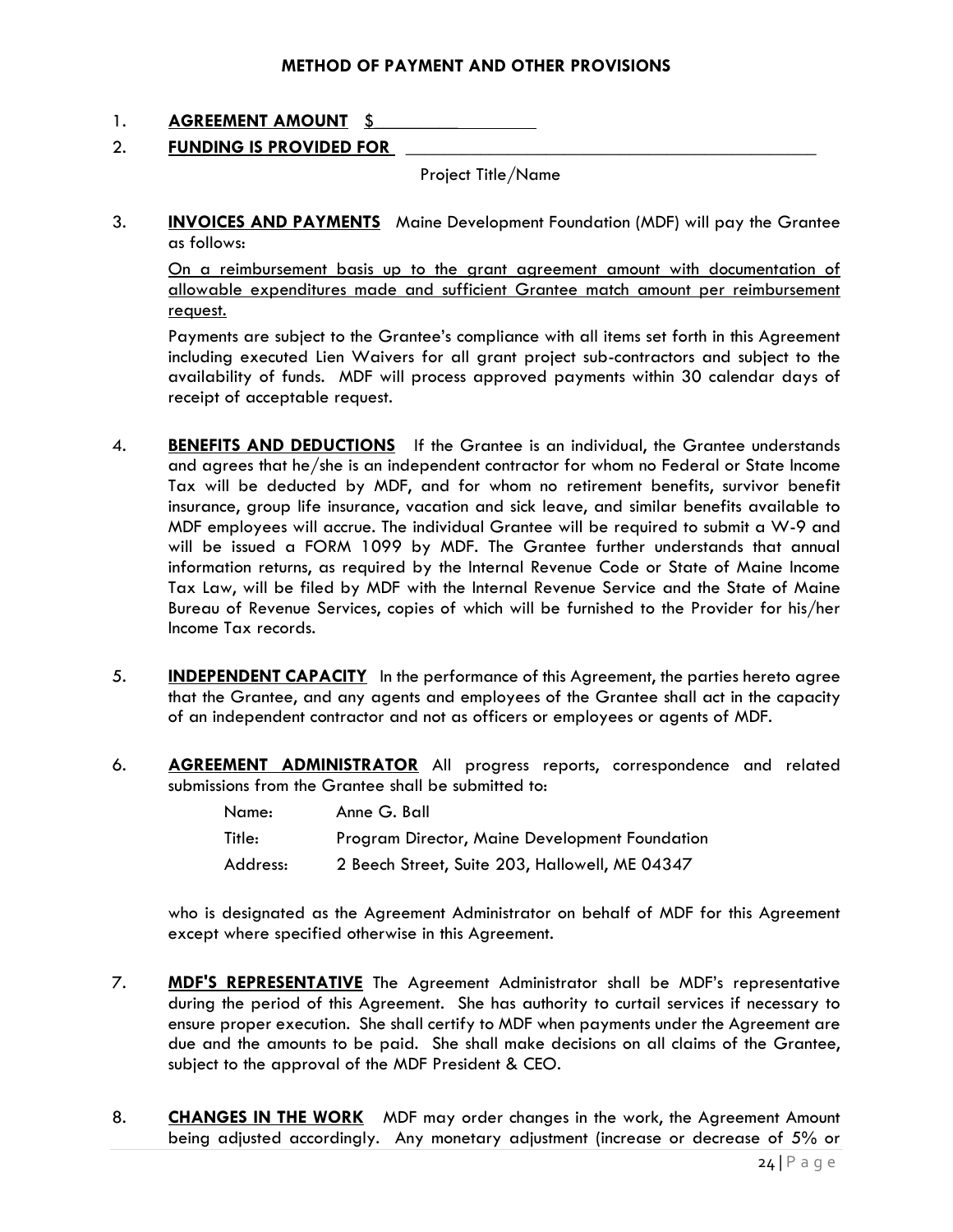more) or any substantive change in the work plan shall be in the form of an amendment, signed by both parties and approved by the Agreement Administrator. Said amendment must be effective prior to execution of the work.

- 9. **SUB-AGREEMENTS** Unless provided for in this Agreement, no arrangement shall be made by the Grantee with any other party for furnishing any of the services herein contracted for without the express written consent and approval of the Agreement Administrator. Any subagreement hereunder entered into subsequent to the execution of this Agreement must be annotated "approved" by the Agreement Administrator before it is reimbursable hereunder. This provision will not be taken as requiring the approval of contracts of employment between the Grantee and its employees assigned for services thereunder.
- 10. **SUBLETTING, ASSIGNMENT OR TRANSFER** The Grantee shall not sublet, sell, transfer, assign or otherwise dispose of this Agreement or any portion thereof, or of its right, title or interest therein, without written request to and the written consent of the Agreement Administrator. No subcontracts or transfer of agreement shall in any case release the Grantee of its liability under this Agreement.
- 11. **EQUAL EMPLOYMENT OPPORTUNITY** During the performance of this Agreement, the Grantee agrees as follows:

a. The Grantee shall not discriminate against any employee or applicant for employment relating to this Agreement because of race, color, religious creed, sex, national origin, ancestry, age, physical or mental disability, or sexual orientation, unless related to a bona fide occupational qualification. The Grantee shall take affirmative action to ensure that applicants are employed, and employees are treated during employment, without regard to their race, color, religion, sex, age, national origin, physical or mental disability, or sexual orientation.

Such action shall include but not be limited to the following: employment, upgrading, demotions, or transfers; recruitment or recruitment advertising; layoffs or terminations; rates of pay or other forms of compensation; and selection for training including apprenticeship. The Grantee agrees to post in conspicuous places available to employees and applicants for employment notices setting forth the provisions of this nondiscrimination clause.

b. The Grantee shall, in all solicitations or advertising for employees placed by or on behalf of the Grantee relating to this Agreement, state that all qualified applicants shall receive consideration for employment without regard to race, color, religious creed, sex, national origin, ancestry, age, physical or mental disability, or sexual orientation.

c. The Grantee shall send to each labor union or representative of the workers with which it has a collective bargaining agreement, or other agreement or understanding, whereby it is furnished with labor for the performance of this Agreement a notice to be provided by the contracting agency, advising the said labor union or workers' representative of the Grantee's commitment under this section and shall post copies of the notice in conspicuous places available to employees and applicants for employment.

d. The Grantee shall inform the MDF's CEO & President of any discrimination complaints brought to an external regulatory body (Maine Human Rights Commission, EEOC, Office of Civil Rights) against MDF by any individual as well as any lawsuit regarding alleged discriminatory practice.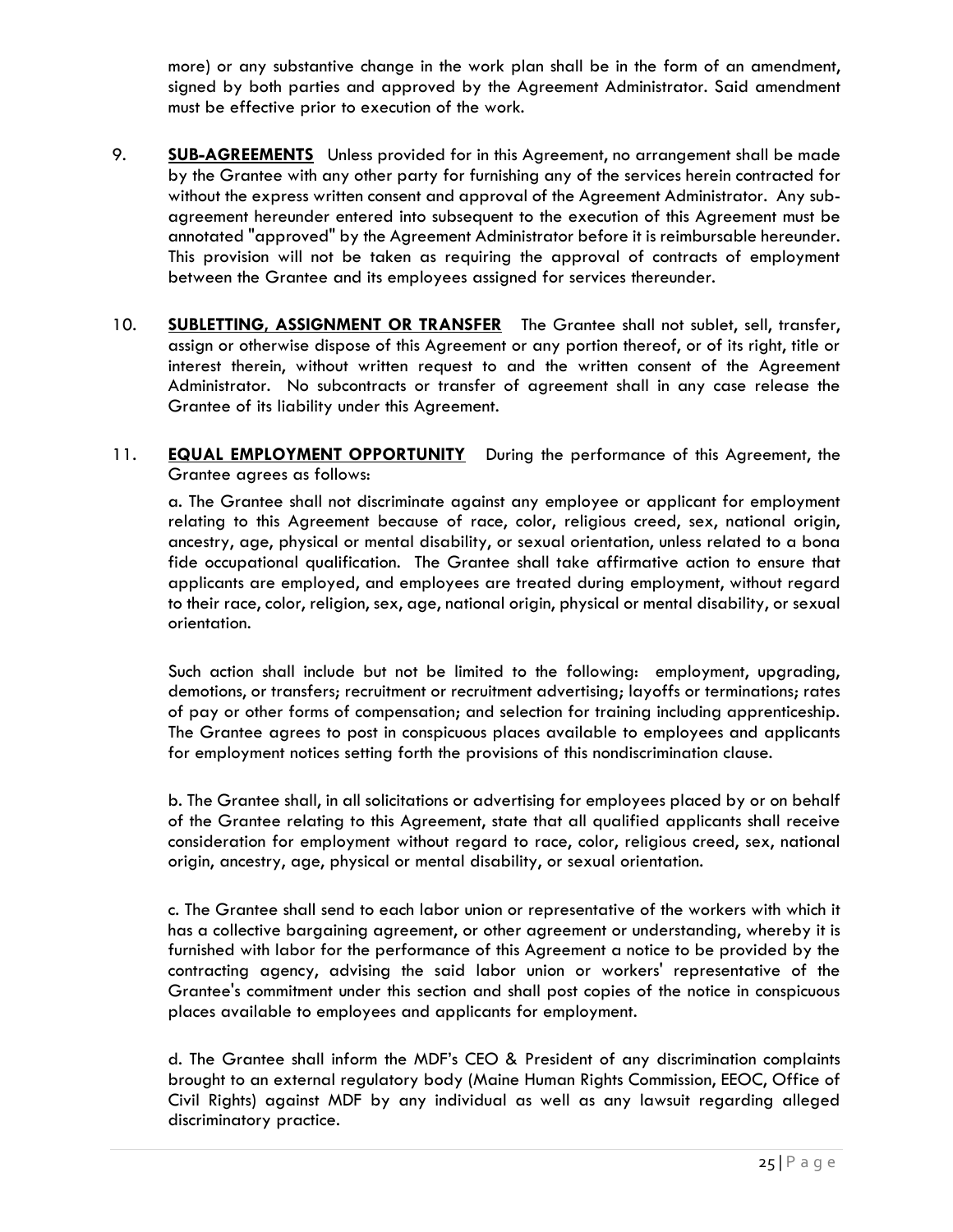e. The Grantee shall comply with all aspects of the Americans with Disabilities Act (ADA) in employment and in the provision of service to include accessibility and reasonable accommodations for employees and clients.

f. Contractors and subcontractors with contracts in excess of \$50,000 shall also pursue in good faith affirmative action programs.

g. The Grantee shall cause the foregoing provisions to be inserted in any subcontract for any work covered by this Agreement so that such provisions shall be binding upon each subcontractor, provided that the foregoing provisions shall not apply to contracts or subcontracts for standard commercial supplies or raw materials.

- 12. **WARRANTY** The Grantee warrants that it has not employed or contracted with any company or person, other than for assistance with the normal study and preparation of a proposal, to solicit or secure this Agreement and that it has not paid, or agreed to pay, any company or person, other than a bona fide employee working solely for the Provider, any fee, commission, percentage, brokerage fee, gifts, or any other consideration, contingent upon, or resulting from the award for making this Agreement. For breach or violation of this warranty, MDF shall have the right to annul this Agreement without liability or, in its discretion to otherwise recover the full amount of such fee, commission, percentage, brokerage fee, gift, or contingent fee.
- 13. **ACCESS TO RECORDS** The Grantee shall maintain all books, documents, payrolls, papers, accounting records and other evidence pertaining to this Agreement and make such materials available at its offices at all reasonable times during the period of this Agreement and for such subsequent period as specified under Maine Uniform Accounting and Auditing Practices for Community Agencies (MAAP) rules. The Grantee shall allow inspection of pertinent documents by MDF or any authorized representative of the Federal Government, and shall furnish copies thereof, if requested. This subsection applies to contracts, contract extensions and amendments executed on or after April 2, 2020.
- 14. **TERMINATION** The performance of work under the Agreement may be terminated by MDF in whole, or in part, whenever for any reason the Agreement Administrator shall determine that such termination is in the best interest of MDF. Any such termination shall be effected by delivery to the Grantee of a Notice of Termination specifying the extent to which performance of the work under the Agreement is terminated and the date on which such termination becomes effective. The Agreement shall be equitably adjusted to compensate for such termination and modified accordingly.
- 15. **GOVERNMENTAL REQUIREMENTS** The Grantee warrants and represents that it will comply with all applicable federal, state, tribal, and local governmental ordinances, laws and regulations.
- 16. **GOVERNING LAW** This Agreement shall be governed in all respects by the laws, statutes, and regulations of the United States of America and of the State of Maine. Any legal proceeding against MDF regarding this Agreement shall be brought in State of Maine administrative or judicial forums. The Grantee consents to personal jurisdiction in the State of Maine.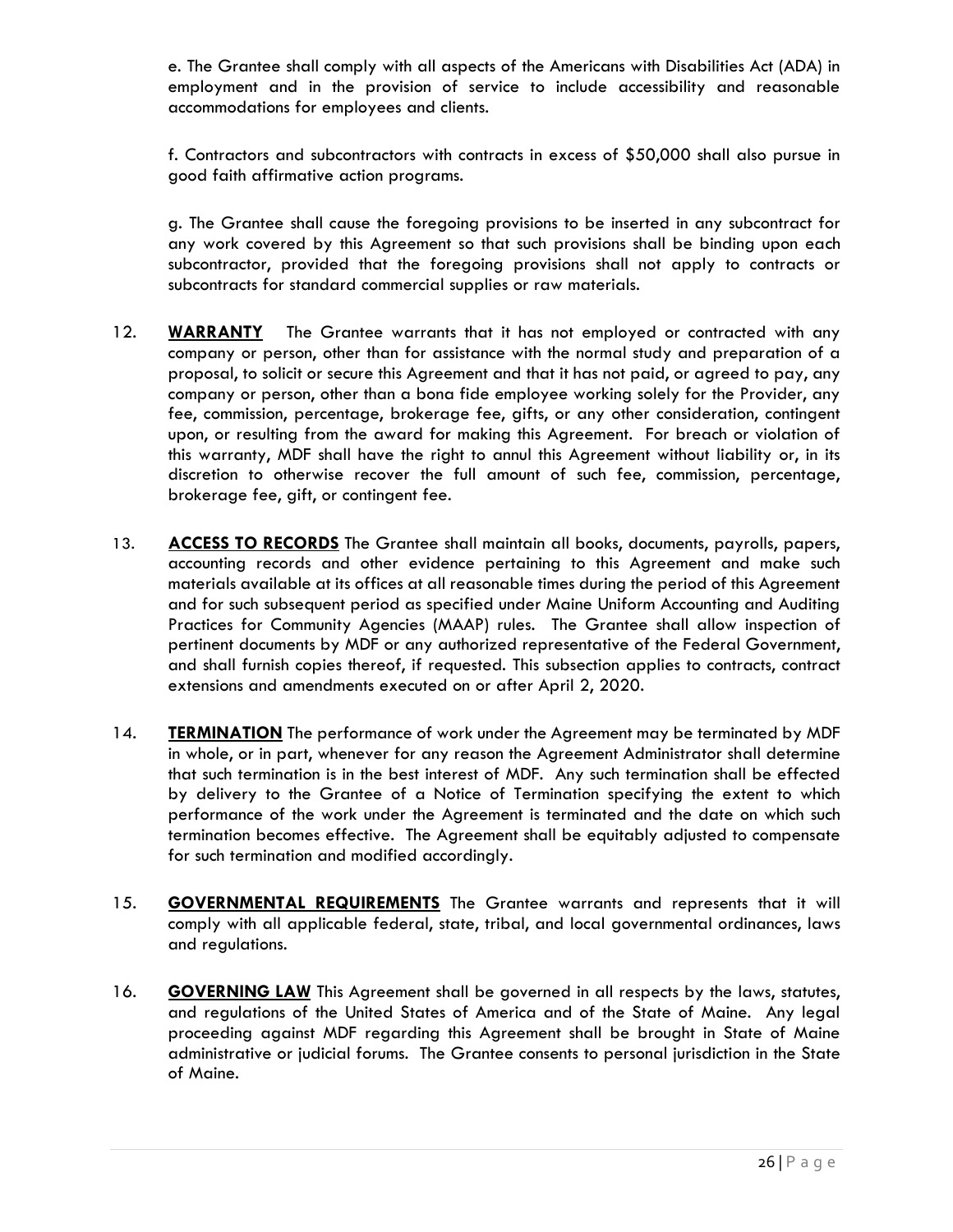- 17. **MDF HELD HARMLESS** The Grantee agrees to indemnify, defend and save harmless MDF, its officers, agents and employees from any and all claims, costs, expenses, injuries, liabilities, losses and damages of every kind and description (hereinafter in this paragraph referred to as "claims") resulting from or arising out of the performance of this Agreement by the Grantee, its employees, agents, or subcontractors. Claims to which this indemnification applies include, but without limitation, the following: (i) claims suffered or incurred by any contractor, subcontractor, materialman, laborer and any other person, firm, corporation or other legal entity (hereinafter in this paragraph referred to as "person") providing work, services, materials, equipment or supplies in connection with the performance of this Agreement; (ii) claims arising out of a violation or infringement of any proprietary right, copyright, trademark, right of privacy or other right arising out of publication, translation, development, reproduction, delivery, use, or disposition of any data, information or other matter furnished or used in connection with this Agreement; (iii) Claims arising out of a libelous or other unlawful matter used or developed in connection with this Agreement; (iv) claims suffered or incurred by any person who may be otherwise injured or damaged in the performance of this Agreement; and (v) all legal costs and other expenses of defense against any asserted claims to which this indemnification applies. This indemnification does not extend to a claim that results solely and directly from (i) MDF's negligence or unlawful act, or (ii) action by the Grantee taken in reasonable reliance upon an instruction or direction given by an authorized person acting on behalf of MDF in accordance with this Agreement.
- 18. **NOTICE OF CLAIMS** The Grantee shall give the Agreement Administrator immediate notice in writing of any legal action or suit filed related in any way to the Agreement or which may affect the performance of duties under the Agreement, and prompt notice of any claim made against the Grantee by any subcontractor which may result in litigation related in any way to the Agreement or which may affect the performance of duties under the Agreement.
- 19. **LIABILITY INSURANCE** The Grantee shall keep in force a liability policy issued by a company fully licensed or designated as an eligible surplus line insurer to do business in this State by the Maine Department of Professional & Financial Regulation, Bureau of Insurance, which policy includes the activity to be covered by this Agreement with adequate liability coverage to protect itself. MDF shall be named as an additional insured under the grantees insurance policy. Prior to or upon execution of this Agreement, the Grantee shall furnish MDF with written or photocopied verification of the existence of such liability insurance policy.
- 20. **NON-APPROPRIATION** Notwithstanding any other provision of this Agreement, if MDF does not receive sufficient funds to fund this Agreement, if funds are de-appropriated, or if MDF does not receive legal authority to expend funds from the National Park Service, then MDF is not obligated to make payment under this Agreement.
- 21. **SEVERABILITY** The invalidity or unenforceability of any particular provision or part thereof of this Agreement shall not affect the remainder of said provision or any other provisions, and this Agreement shall be construed in all respects as if such invalid or unenforceable provision or part thereof had been omitted.
- 22. **INTEGRATION** All terms of this Agreement are to be interpreted in such a way as to be always consistent with the terms of all Riders.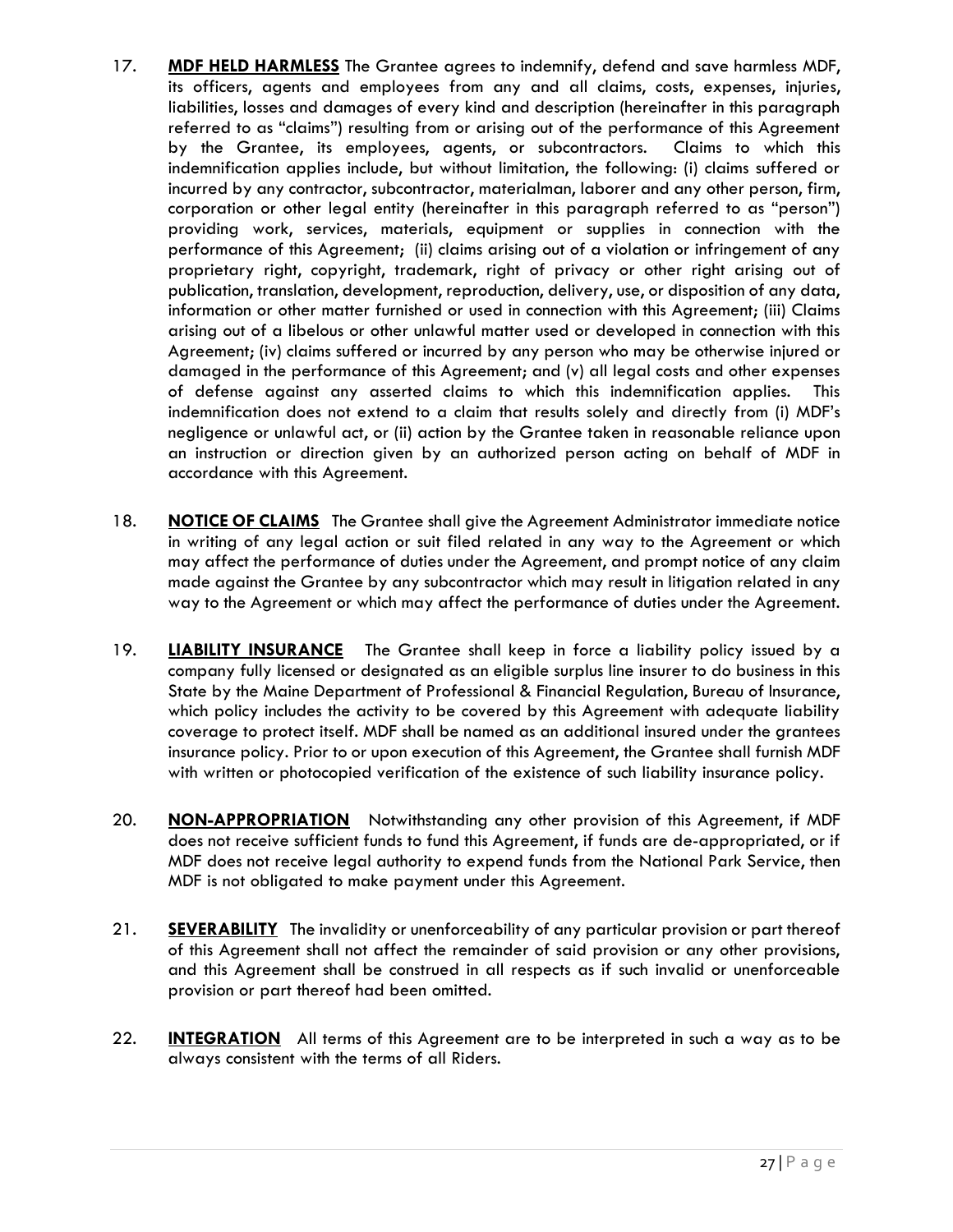- 23. **FORCE MAJEURE** MDF may, at its discretion, excuse the performance of an obligation by a party under this Agreement in the event that performance of that obligation by that party is prevented by an act of God, act of war, riot, fire, explosion, flood or other catastrophe, sabotage, severe shortage of fuel, power or raw materials, change in law, court order, national defense requirement, or strike or labor dispute, provided that any such event and the delay caused thereby is beyond the control of, and could not reasonably be avoided by, that party.
- 24. **ENTIRE AGREEMENT** This document contains the entire Agreement of the parties, and neither party shall be bound by any statement or representation not contained or referenced herein. No waiver shall be deemed to have been made by any of the parties unless expressed in writing and signed by the waiving party. The parties expressly agree that they shall not assert in any action relating to the Agreement that any implied waiver occurred between the parties which is not expressed in writing. The failure of any party to insist in any one or more instances upon strict performance of any of the terms or provisions of the Agreement, or to exercise an option or election under the Agreement, shall not be construed as a waiver or relinquishment for the future of such terms, provisions, option or election, but the same shall continue in full force and effect, and no waiver by any party of any one or more of its rights or remedies under the Agreement shall be deemed to be a waiver of any prior or subsequent rights or remedy under the Agreement or at law.
- 25. **SCOPE OF WORK AND TIMETABLE** The Grantee agrees to conduct the project in accordance with the Provider's 2021 REvitalizeME Gen2 Grant Application as submitted to Maine Development Foundation, and [list of specific tasks from grant award]

| <b>BEGINNING DATE</b>                          | Date of signed grant agreement |
|------------------------------------------------|--------------------------------|
| FIRST INTERIM REPORT DUE                       | September 30, 2022             |
| SECOND INTERIM REPORT DUE March 31, 2023       |                                |
| THIRD INTERIM REPORT DUE                       | September 30, 2023             |
| FOURTH INTERIM REPORT DUE                      | March 31, 2024                 |
| FINAL REPORT & FINAL BILLING September 1, 2024 |                                |

#### **This interim reporting schedule can be only changed with written approval from MDF. Interim reporting forms will be provided to grant recipients for their use.**

NO PROJECT EXTENSIONS WILL BE GIVEN BEYOND SEPTEMBER 1, 2024

#### **26. DELIVERABLES.**

The following products will be submitted to MDF, in the format specified in Appendix E and F of the REvitalizeME Gen2 Grant manual, prior to receiving the final grant payment:

[List of deliverables from grant award]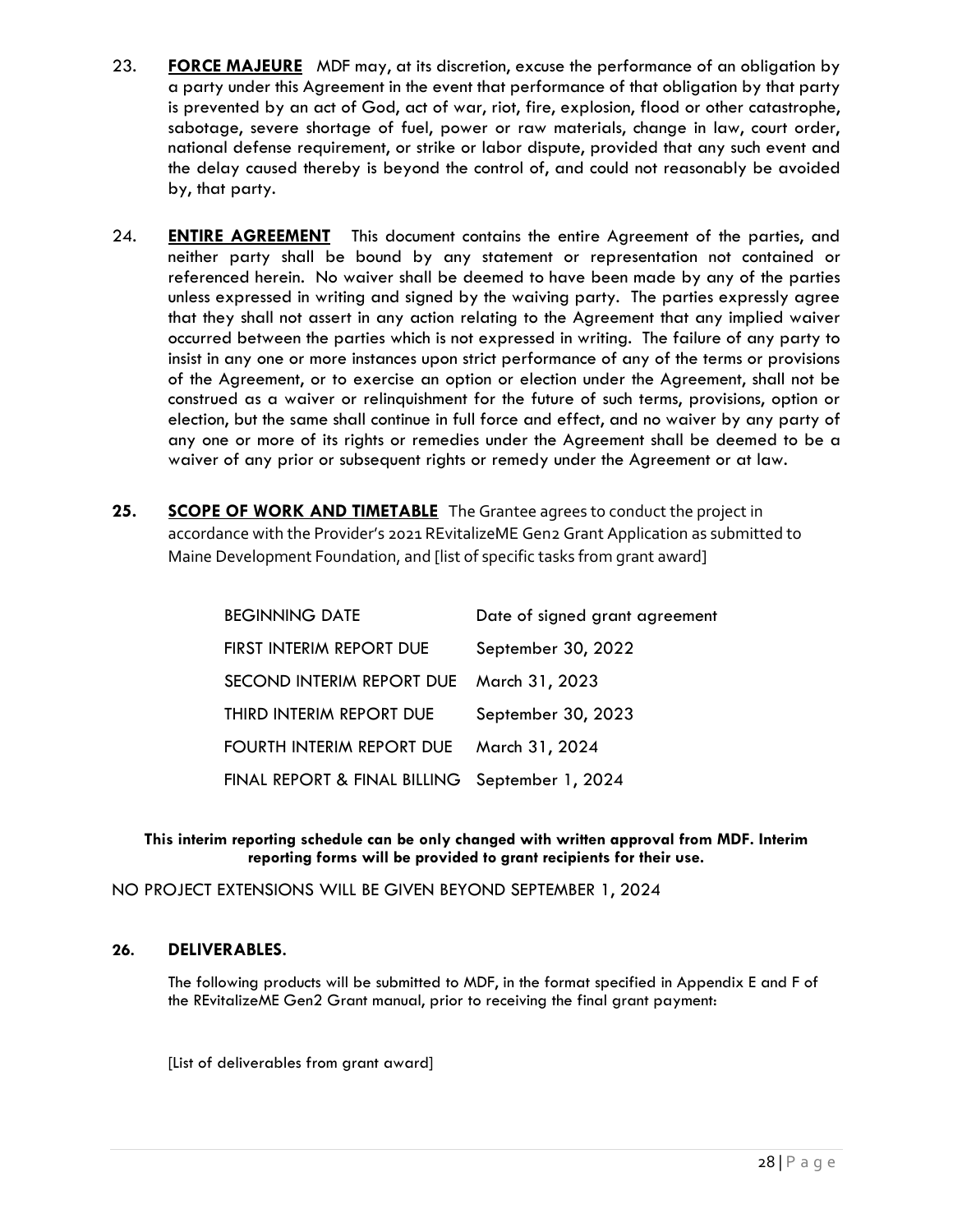#### **RIDER A COMPLIANCE INFORMATION**

The Recipient has been awarded a U.S. Department of the Interior grant-in-aid in an amount not to exceed the dollar value shown on the cover page of this Grant Agreement, for the purpose of developing plans and specifications for the project in accordance with the scope of work, and timetable provided with this grant agreement. These federal funds must be matched on a \_\_\_\_\_\_\_\_\_\_ basis.

#### **ARTICLE I – INSURANCE AND LIABILITY**

#### **See Method of Payment on page 27 above Paragraph 17, 18, 19**

#### **ARTICLE II – REPORTS AND/OR DELIVERABLES**

The Secretary of the Interior and the Comptroller General of the United States, or their duly authorized representatives, will have access, for the purpose of financial or programmatic review and examination, to any books, documents, papers, and records that are pertinent to the Agreement at all reasonable times during the period of retention in accordance with 2 CFR 200.333.

- 1. **Deliverables/ Publications**. The grantee must include acknowledgment of grant support from the Historic Preservation Fund of the National Park Service, Department of Interior, in all deliverables, press, and publications concerning NPS grant-supported activities.
	- a) One digital copy of any deliverable/publication must be furnished to MDF at the expiration of the grant agreement. All deliverables must contain the following disclaimer and acknowledgement:

"This material was produced with assistance from the Historic Preservation Fund, administered by the National Park Service, Department of the Interior. Any opinions, findings, and conclusions or recommendations expressed in this material are those of the author(s) and do not necessarily reflect the views of the Department of the Interior."

- b) Deliverables/publications include, but are not limited, to: grant project reports; books, pamphlets, brochures or magazines; video or audio files; documentation of events, including programs, invitations and photos, websites, mobile apps, exhibits, and interpretive signs.
- c) Refer to the supplemental guidance document "Digital Copies of Grant Products Worksheet" for instructions on creating, naming and submitting digital copies of deliverables/publications.
- d) All digital copies must follow this naming convention: HRSP\_21\_ME\_MEDevelopmentFdn\_P21AP11788`\_ [short file name]
- e) All consultants hired by the grantee must be informed of this requirement.
- f) The NPS shall have a royalty-free right to republish any materials produced under this grant. All photos included as part of the interim and final reporting, and deliverables/publication will be considered released to the NPS for future official use. Photographer, date, and caption should be identified on each photo, so NPS may provide proper credit for use.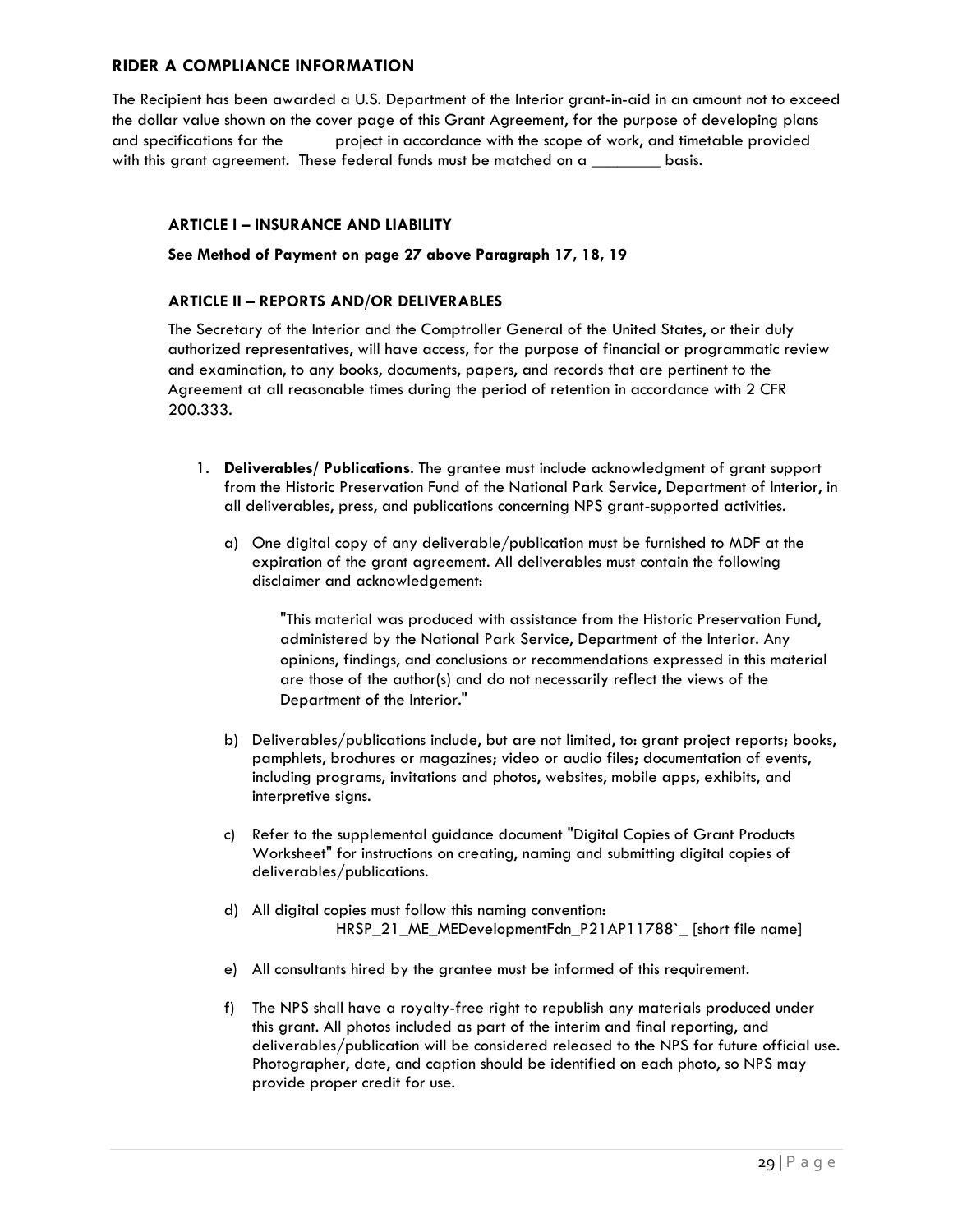2. **Requirement for Project Sign and Public Notification**. HPF funded projects must create public notification of the project in the form of a project sign, website posting, and proper credit for announcements and publications as appropriate. Signage/notification must be submitted for approval by the NPS in advance. The sign/notification must be of reasonable and adequate design and construction to withstand weather exposure (if appropriate); be of a size that can be easily read from the public right-of-way; and be accessible to the public throughout the project term as stipulated in this Grant Agreement. At a minimum, all notifications must contain the following statement:

*"[Project Name] is being supported in part by Historic Preservation Fund administered by the National Park Service, Department of the Interior".*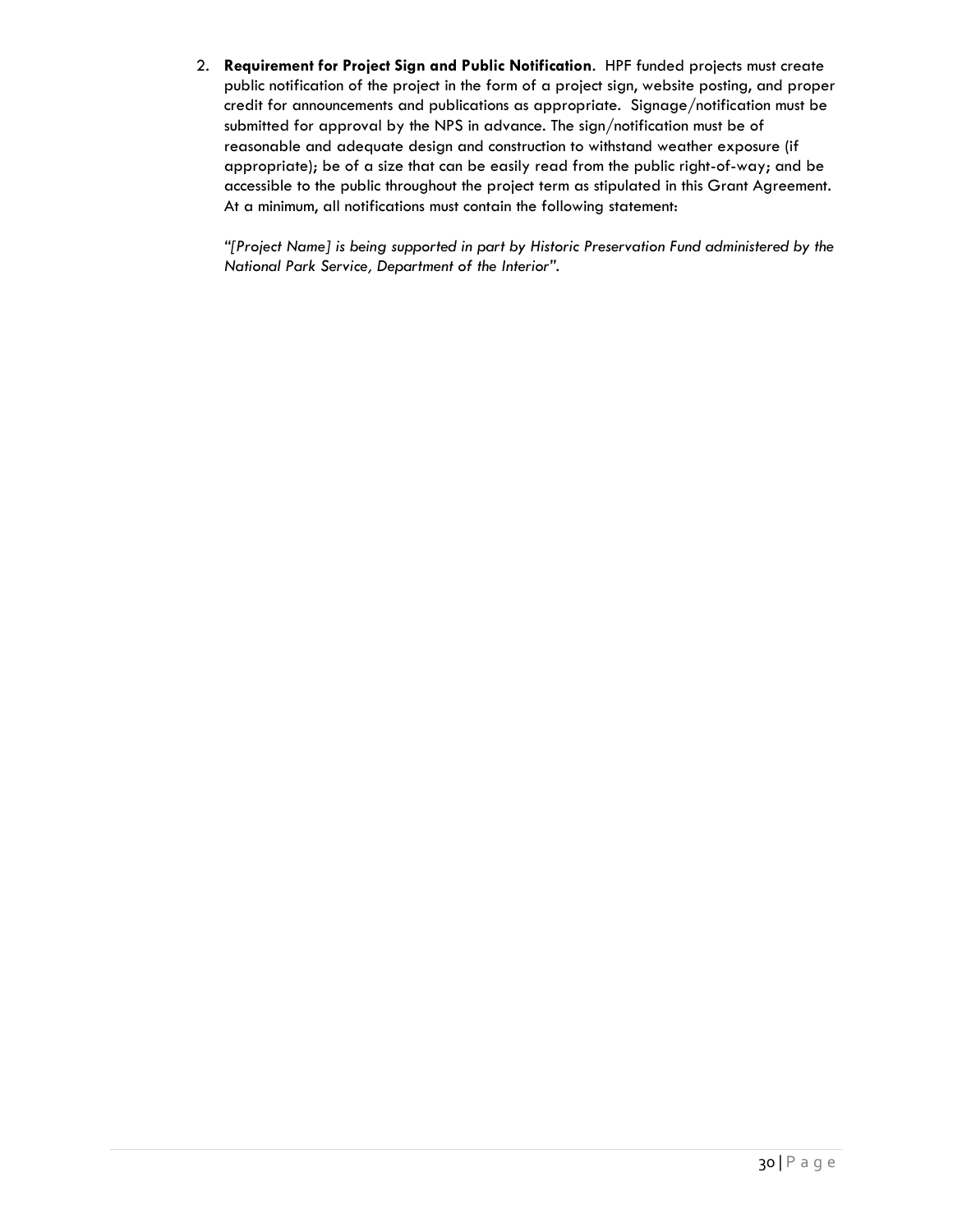Additional information briefly identifying the historical significance of the property or recognizing MDF or the Commission is encouraged and permissible. The NPS arrowhead logo may only be used in conjunction with the Historic Preservation Fund approved signage format that can be provided upon request. Photographs of the sign must be submitted to the Commission at the start of the construction process. The cost of fabricating and erecting this sign is an eligible cost for this grant.

The Grantee may request from MDF a standardized template with the National Park Service logo if desired; but the use of the template and logo is not required.

#### **ARTICLE III - EQUIPMENT PURCHASE AND PROPERTY UTILIZATION**

- A. Grantees must obtain written permission from MDF before expending grant funds for tangible, nonexpendable personal property, including exempt property, having a useful life of more than one year and an acquisition cost of \$5,000 or more per unit.
- B. Grantees must maintain a property inventory record and comply with the property management requirements set forth in 2 CFR 200.310 through 200.316 and in the *Historic Preservation Fund Grant Manual,* chapter 19, for all items purchased with grant funds.
- C. The Grantee must report on all equipment purchased with grant funds and must report on all equipment with each Interim Report. When Grantees are ready to dispose of equipment purchased with grant funds (under this grant or any past grant) and the equipment retains a value of \$5,000 or more per unit, written disposition instructions must be requested from, and approved by MDF through the submission of an SF428c, Tangible Personal Property Report - Disposition Request/Report.
- D. For the purposes of this article, "Grantee" includes equipment purchase and property utilization by such Subrecipients, contractors, or subcontractors awarded a subgrant from MDF.

#### **ARTICLE IV – MODIFICATION, REMEDIES FOR NONCOMPLIANCE TERMINATION**

- A. This Agreement may be modified only by a written instrument executed by MDF.
- B. Additional conditions may be imposed by MDF if it is determined that the Grantee is noncompliant to the terms and conditions of this agreement. Remedies for Noncompliance can be found in 2 CFR 200.338.
- C. This Agreement may be terminated consistent with applicable termination provisions for Agreements found in 2 CFR 200.339 through 200.342.

#### **ARTICLE V – AWARD AND PAYMENT**

- A. **Allowable and Eligible Costs.** Expenses charged against awards under the Agreement may not be incurred prior to the Period of Performance start date of the Agreement, and may be incurred only as necessary to carry out the approved objectives, scope of work and budget with prior approval from MDF. The Grantee shall not incur costs or obligate funds for any purpose pertaining to the operation of the project, program, or activities beyond the Period of Performance end date stipulated in the award.
- B. **Travel Costs.** For travel costs charged against awards under the Agreement, costs incurred must be considered reasonable and otherwise allowable only to the extent such costs do not exceed charges normally allowed by the Grantee in its regular operations as the result of the Grantee's written travel policy. If the Grantee does not have written travel policies established, the Grantee and its contractors shall follow the travel policies in the Federal Travel Regulation and may not be reimbursed for travel costs that exceed the standard rates. All charges for travel must conform to the applicable cost principles.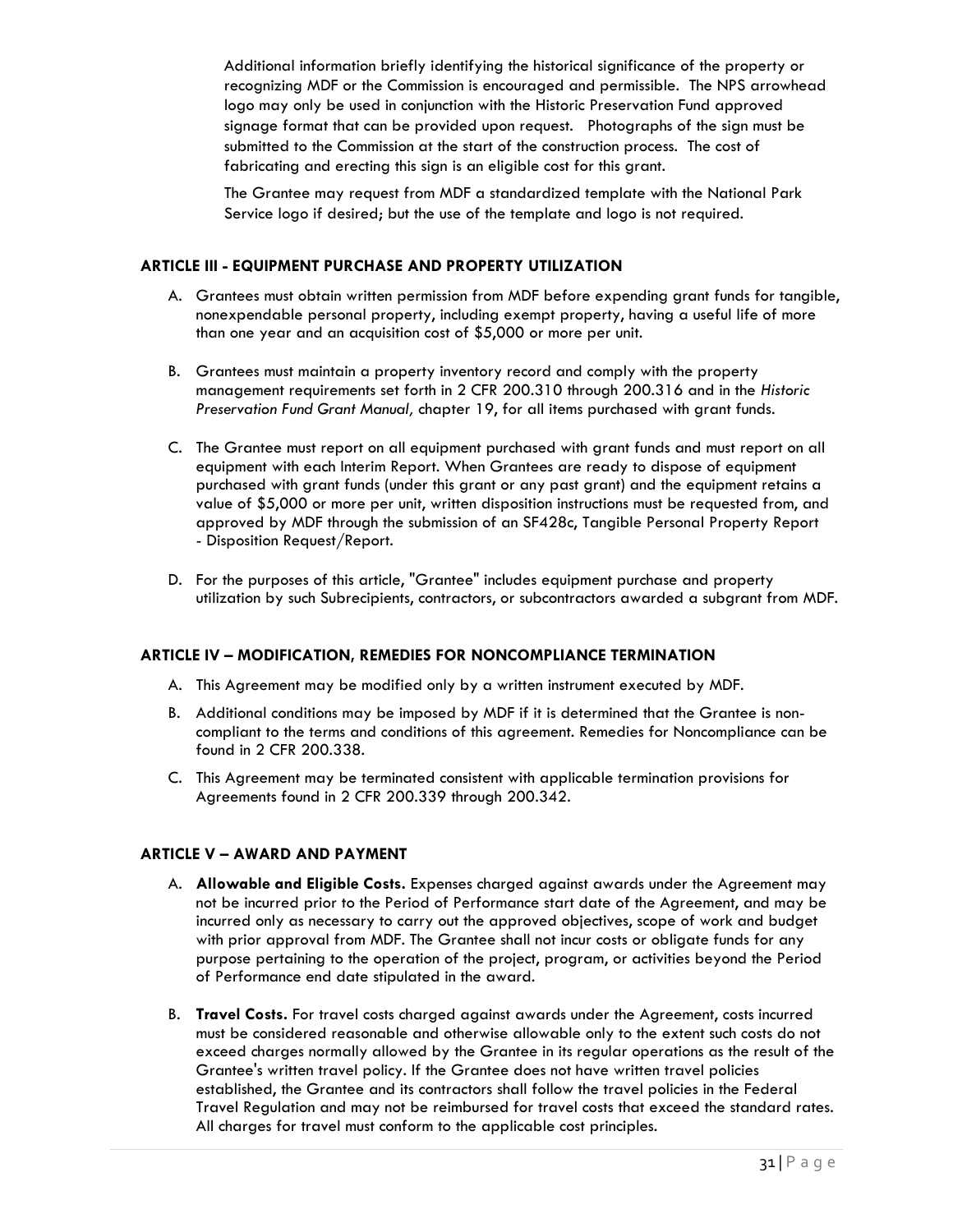C. **Indirect Costs**. Indirect costs will not be allowable charges against the award unless specifically included as a line item in the approved budget incorporated into the award.

#### **ARTICLE VI - GENERAL AND SPECIAL PROVISIONS**

- A. General Provisions
	- 1. OMB Circulars and Other Regulations. The following Federal regulations are incorporated by reference into this Agreement (full text can be found at [http://www.ecfr.gov:](http://www.ecfr.gov/))
		- Administrative Requirements: 2 CFR, Part 200 – Uniform Administrative Requirements, Cost Principles, and Audit Requirements for Federal Awards, in its entirety;
		- Determination of Allowable Costs: 2 CFR, Part 200 – Uniform Administrative Requirements, Cost Principles, and Audit Requirements for Federal Awards, Subpart E; and
			- **Audit Requirements:** 2 CFR, Part 200 – Uniform Administrative Requirements, Cost Principles, and Audit Requirements for Federal Awards, Subpart F.
		- Code of Federal Regulations/Regulatory Requirements:
			- a) [2 CFR Part 182 & 1401 "Government](http://ecfr.gpoaccess.gov/cgi/t/text/text-idx?c=ecfr&sid=50ff52492b15ab863ba3653823139c4e&tpl=/ecfrbrowse/Title43/43cfr43_main_02.tpl)-wide Requirements for a Drug-[Free Workplace](http://ecfr.gpoaccess.gov/cgi/t/text/text-idx?c=ecfr&sid=50ff52492b15ab863ba3653823139c4e&tpl=/ecfrbrowse/Title43/43cfr43_main_02.tpl)";
			- b) 2 CFR Part 180 &1400, "Non-Procurement Debarment and Suspension", previously located at 43 CFR Part 42, "Government wide Debarment and Suspension (Non Procurement)";
			- c) [43 CFR 18, "New Restrictions on Lobbying"](http://ecfr.gpoaccess.gov/cgi/t/text/text-idx?c=ecfr&sid=50ff52492b15ab863ba3653823139c4e&tpl=/ecfrbrowse/Title43/43cfr18_main_02.tpl);
			- d) [2 CFR Part 175, "Trafficking Victims Protection Act of 2000"](http://www.whitehouse.gov/omb/memoranda/fy2008/m08-03.pdf);
			- e) FAR Clause 52.203-12, Paragraphs (a) and (b), Limitation on Payments to Influence Certain Federal Transactions;
			- f) 2 CFR Part 25, System for Award Management (www.SAM.gov) and Data Universal Numbering System (DUNS); and
			- g) 2 CFR Part 170, "Reporting Subawards and Executive Compensation".
	- 2. Non-Discrimination. All activities pursuant to this Agreement shall be in compliance with the requirements of Executive Order 11246, as amended; Title VI of the Civil Rights Act of 1964, as amended, (78 Stat. 252; 42 U.S.C. §§2000d et seq.); Title V, Section 504 of the Rehabilitation Act of 1973, as amended, (87 Stat. 394; 29 U.S.C. §794); the Age Discrimination Act of 1975 (89 Stat. 728; 42 U.S.C. §§6101 et seq.); and with all other federal laws and regulations prohibiting discrimination on grounds of race, color, sexual orientation, national origin, disabilities, religion, age, or sex.
	- 3. Lobbying Prohibition. 18 U.S.C. §1913, Lobbying with Appropriated Moneys, as amended by Public Law 107-273, Nov. 2, 2002 - No part of the money appropriated by any enactment of Congress shall, in the absence of express authorization by Congress, be used directly or indirectly to pay for any personal service, advertisement, telegram, telephone, letter, printed or written matter, or other device, intended or designed to influence in any manner a Member of Congress, a jurisdiction, or an official of any government, to favor, adopt, or oppose, by vote or otherwise, any legislation, law, ratification, policy, or appropriation, whether before or after the introduction of any bill, measure, or resolution proposing such legislation, law, ratification, policy, or appropriation; but this shall not prevent officers or employees of the United States or of its departments or agencies from communicating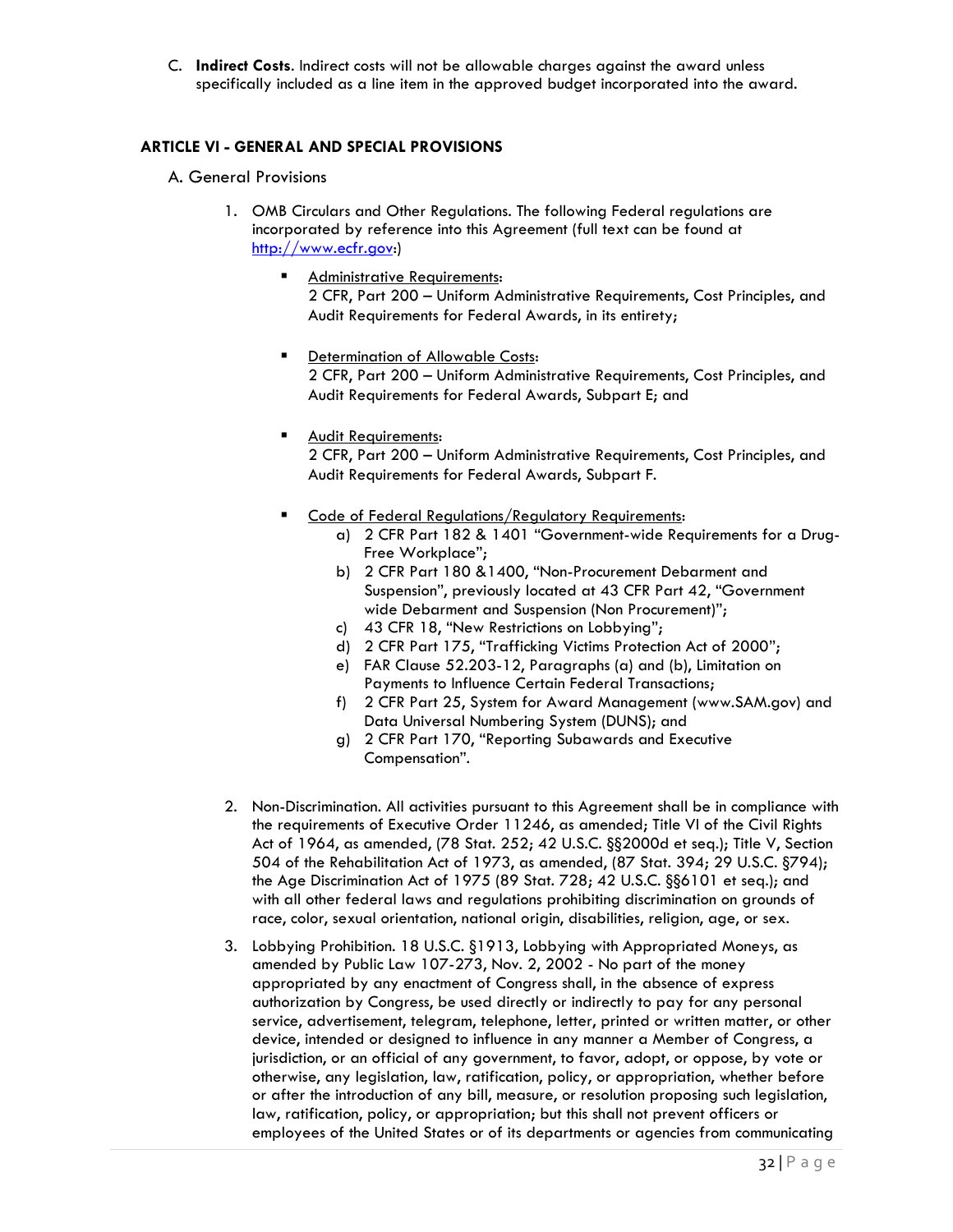to any such Members or official, at his request, or to Congress or such official, through the proper official channels, requests for legislation, law, ratification, policy, or appropriations which they deem necessary for the efficient conduct of the public business, or from making any communication whose prohibition by this section might, in the opinion of the Attorney General, violate the Constitution or interfere with the conduct of foreign policy, counter-intelligence, intelligence, or national security activities. Violations of this section shall constitute violations of section 1352(a) of title 31. In addition to the above, the related restrictions on the use of appropriated funds found in Div. F, § 402 of the Omnibus Appropriations Act of 2008 (P.L. 110-161) also apply.

- 4. Anti-Deficiency Act. Pursuant to 31 U.S.C. §1341 nothing contained in this Agreement shall be construed as binding the NPS to expend in any one fiscal year any sum in excess of appropriations made by Congress, for the purposes of this Agreement for that fiscal year, or other obligation for the further expenditure of money in excess of such appropriations.
- 5. Minority Business Enterprise Development. Pursuant to Executive Order 12432 it is national policy to award a fair share of contracts to small and minority firms. NPS is strongly committed to the objectives of this policy and encourages all recipients of its Grant Agreements to take affirmative steps to ensure such fairness by ensuring procurement procedures are carried out in accordance with the Executive Order.
- 6. Assignment. No part of this Agreement shall be assigned to any other party without prior written approval of the Foundation and the Assignee.
- 7. Member of Congress. Pursuant to 41 U.S.C. § 22, no Member of Congress shall be admitted to any share or part of any contract or agreement made, entered into, or adopted by or on behalf of the United States, or to any benefit to arise thereupon.
- 8. Agency. The Grantee is not an agent or representative of the United States, the Department of the Interior, NPS, or MDF, nor will the Grantee represent itsself as such to third parties. MDF employees are not agents of the Grantee and will not act on behalf of the Grantee.
- 9. Non-Exclusive Agreement. This Agreement in no way restricts the Grantee or MDF from entering into similar agreements, or participating in similar activities or arrangements, with other public or private agencies, organizations, or individuals.
- 10. Survival. Any and all provisions which, by themselves or their nature, are reasonably expected to be performed after the expiration or termination of this Agreement shall survive and be enforceable after the expiration or termination of this Agreement. Any and all liabilities, actual or contingent, which have arisen during the term of and in connection with this Agreement, shall survive expiration or termination of this Agreement.
- 11. Partial Invalidity. If any provision of this Agreement or the application thereof to any party or circumstance shall, to any extent, be held invalid or unenforceable, the remainder of this Agreement or the application of such provision to the parties or circumstances other than those to which it is held invalid or unenforceable, shall not be affected thereby and each provision of this Agreement shall be valid and be enforced to the fullest extent permitted by law.
- 12. Captions and Headings: The captions, headings, article numbers and paragraph numbers appearing in this Agreement are inserted only as a matter of convenience and in no way shall be construed as defining or limiting the scope or intent of the provision of this Agreement nor in any way affecting this Agreement.
- 13. No Employment Relationship. This Agreement is not intended to and shall not be construed to create an employment relationship between MDF and the Grantee or its representatives. No representative of the Grantee shall perform any function or make any decision properly reserved by law or policy to the Federal government or the State of Maine.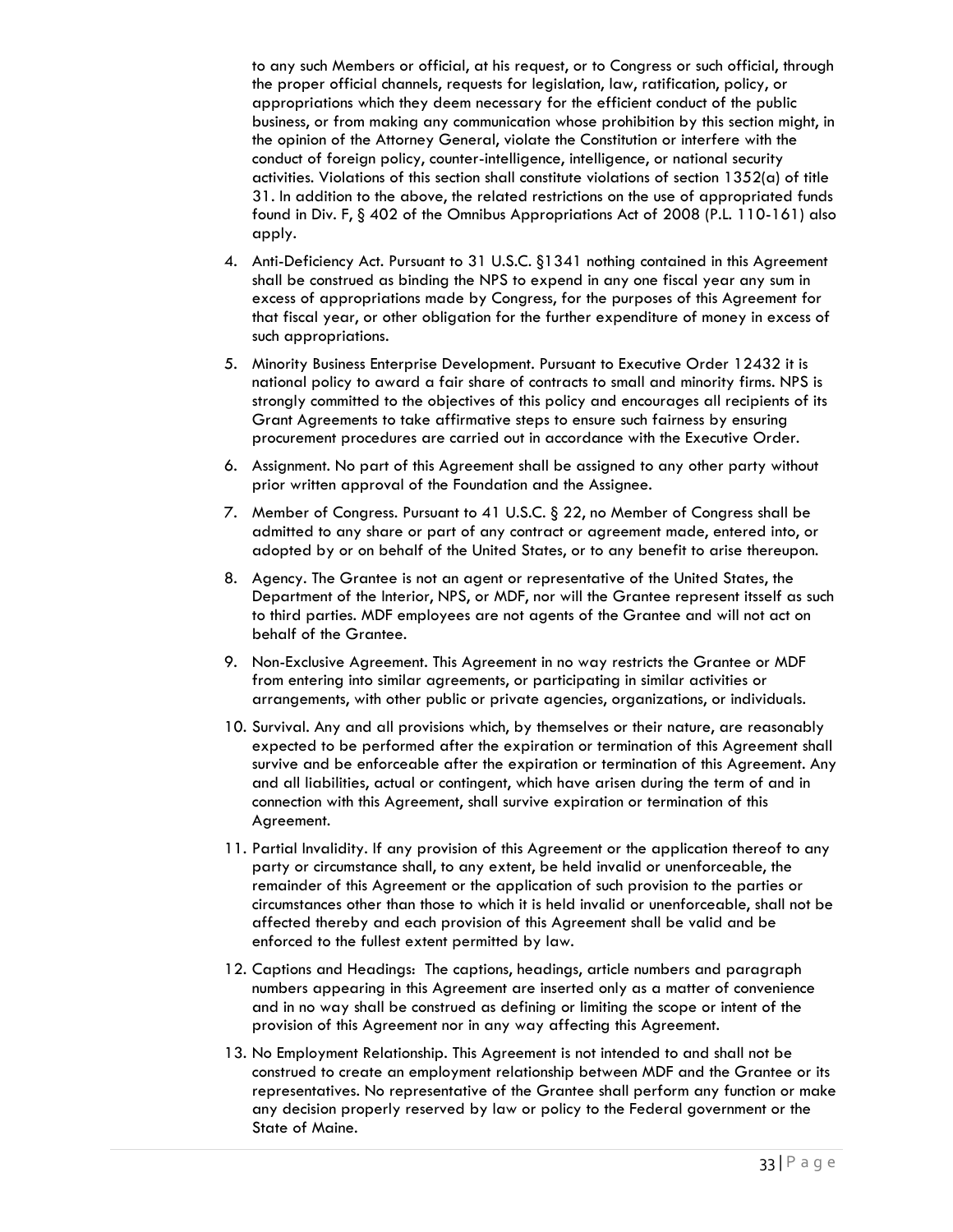- 14. No Third-Party Rights. This Agreement creates enforceable obligations between only MDF and the Grantee. Except as expressly provided herein, it is not intended nor shall it be construed to create any right of enforcement by or any duties or obligation in favor of persons or entities not a party to this Agreement.
- 15. Foreign Travel. The Grantee shall comply with the provisions of the Fly America Act (49 USC 40118). The implanting regulations of the Fly America Act are found at 41 CFR 301-10.131 through 301-10.143.

#### B. Special Provisions

- 1. Nonfederal Matching Share. At least \$\_\_\_\_\_\_\_ in eligible nonfederal matching contributions that are allowable and properly documented in accordance with 43 CFR 12.64 must be used by the Grantee during the grant period to share the costs for this grant. Failure to use the required non-Federal matching share will result in the disallowance of costs reimbursed, and/or the DE obligation of remaining unexpended funds.
- 2. MDF concurrence with Selection of Consultants/Contractors. The Grantee must submit documentation of responses to its competitive selection process, along with its justification and resume(s) for which consultant(s)/contractor(s) selected for grantassisted work, to MDF for approval. The consultant(s)/contractor(s) must have requisite experience and training in historic preservation to oversee any construction work to be performed and to manage this complex project. All consultant(s) and/or contractor(s) must be competitively selected and documentation of this selection must be maintained by the Grantee and be made readily available for examination by MDF. Maximum hourly rates charged to this grant may not exceed 120% of a Federal Civil Service GS-15, step 10 salary. Current salary tables can be found on the Office of Personnel and Management website: [www.opm.gov.](http://www.opm.gov/)
- 3. Review of Planning/Design Documents for Conformance to the S*OIS*. If plans or specifications have changed from those submitted with the Grantees application for a grant, the Grantee must submit revised construction documents to MDF for its review and approval to ensure conformance with the SOIS *for Historic Preservation and Archeology*, and with the conditions listed in this Grant Agreement, prior to the beginning of grant-assisted repair work on the property. Work that does not comply with these *Standards* in the judgment of MDF will not be reimbursed and may cause the grant to be terminated and funds DE-obligated.
- 4. Compliance with Section 106 of the National Historic Preservation Act. Pursuant to Section 106 of the National Historic Preservation Act, NPS, the Commission and the Grantee must complete the consultation process stipulated in the regulations issued by the Advisory Council for Historic Preservation in 36 CFR 800 prior to the commencement of all grant-assisted construction or ground disturbance on the property.
- 5. Requirement for Executing Preservation Easement or Stewardship Agreement where applicable, for development projects. The \_\_\_\_\_\_\_\_, as owner of the must agree to assume, after the completion of the project, the total cost of continued maintenance, repair and administration of the grant-assisted property in a manner satisfactory to the Secretary of the Interior. Accordingly, the \_\_\_\_*grantee name*\_\_\_\_\_\_ must sign a Preservation Agreement with the Commission. The term of the Agreement must run for \_\_\_\_\_\_\_\_\_ years from the end date of the Grant Agreement or any previous Preservation Agreement or Stewardship agreement held by the Commission on the same property. The Preservation Agreement must be executed by registering it with the deed of the property.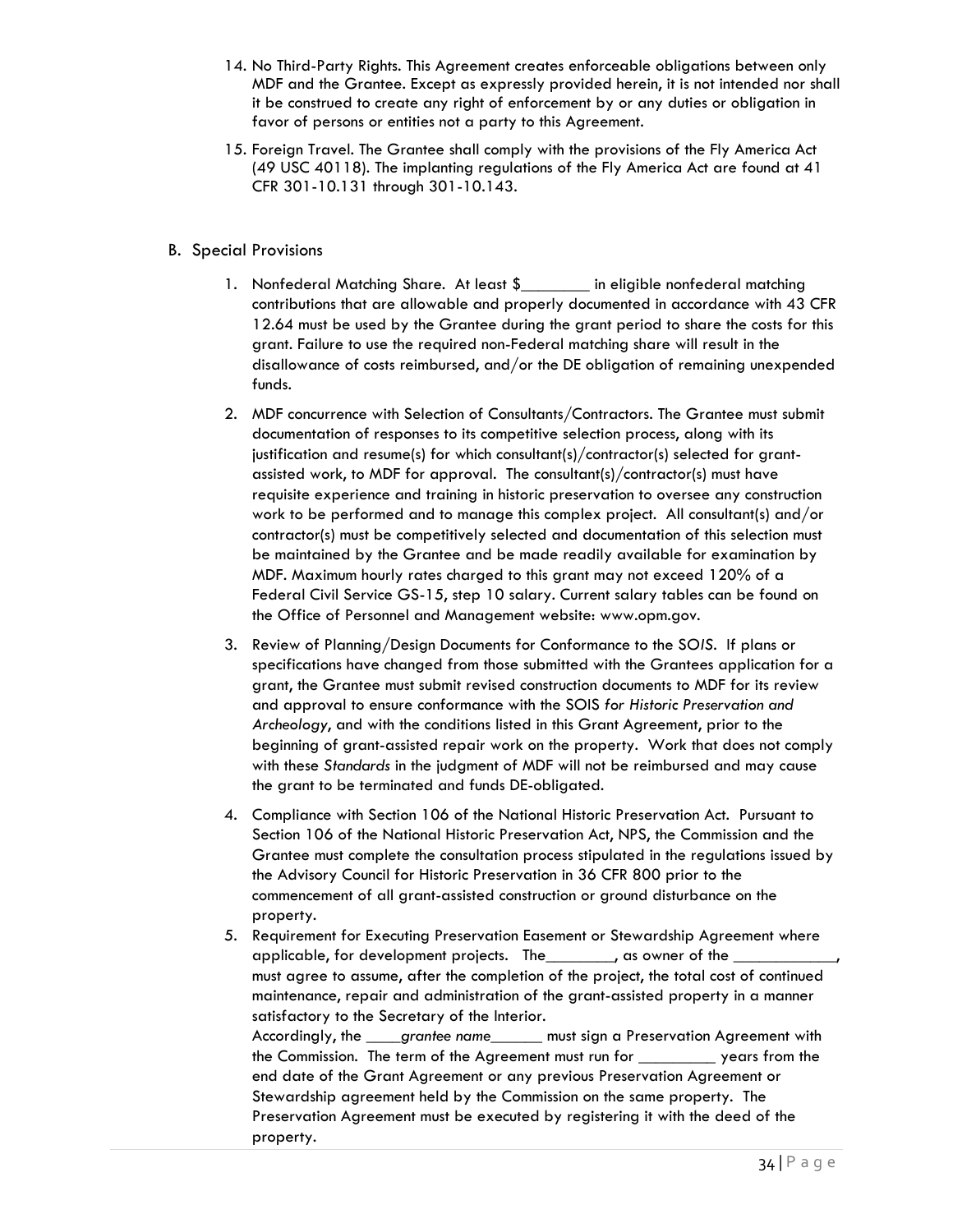6. Limitations on Administrative and Indirect Costs. Administrative costs charged to the subgrant may not exceed 15 percent of the total grant award. This limitation applies to the sum of the direct costs of administration and any indirect costs charged by the Grantees pursuant to a current Federally approved indirect cost rate.

Administrative costs are those costs defined in the *HPF Grants Manual*, Chapter 6, Section F.1, and in Chapter 7, Exhibit 7-B. [https://www.nps.gov/preservation-grants/HPF\\_Manual.pdf](https://www.nps.gov/preservation-grants/HPF_Manual.pdf)

- 7. Public Information and Endorsements.
	- a) Grantee shall not publicize or otherwise circulate promotional material (such as advertisements, sales brochures, press releases, speeches, still and motion pictures, articles, manuscripts or other publications) which states or implies governmental, Departmental, bureau, or government employee endorsement of a business, product, service, or position which the Grantee represents. No release of information relating to this award may state or imply that the Government approves of the Grantee's work products or considers the Grantee's work product to be superior to other products or services.
	- b) All information submitted for publication or other public releases of information regarding any project receiving HPF funds shall carry the following disclaimer:

*"The views and conclusions contained in this document are those of the authors and should not be interpreted as representing the opinions or policies of the*  U.S. Government. Mention of trade names or commercial products does not *constitute their endorsement by the U.S. Government."*

- c) Grantee must provide a digital copy of any public information releases concerning this award that refer to the Department of the Interior, or any bureau or employee (by name or title). The specific text, layout photographs, etc. of the proposed release must be submitted for prior approval.
- d) As stipulated in 36 CFR Part 800, public views and comments regarding all Federally funded undertakings on historic properties must be sought and considered by the authorizing Federal agency. Therefore, the Grantee is required to post a press release regarding the undertaking under this grant in one or more of the major newspapers or news sources that cover the area affected by the project within 30 days of receiving the signed grant agreement. A copy of the posted release must be submitted to MDF within 30 days of the posting.
- e) The grantee must transmit notice of any public ceremonies planned to publicize the project or its results in a timely enough manner so that MDF, the Commission, NPS, Department of the Interior, Congressional or other Federal officials can attend if desired.
- f) Grantee further agrees to include this provision in a subaward to a subrecipient, except for a subaward to a State government, a local government, or to a federally recognized Indian tribal government.
- 8. Publications of Results of Studies. Two copies of all products funded by this grant must be submitted to MDF to submit to NPS and must contain the required acknowledgement of support and nondiscrimination statements in accordance with Chapter 3 of the *HPF Grants Manual*. [https://www.nps.gov/preservation](https://www.nps.gov/preservation-grants/HPF_Manual.pdf)[grants/HPF\\_Manual.pdf](https://www.nps.gov/preservation-grants/HPF_Manual.pdf). No party will unilaterally publish a joint publication without consulting the other party. This restriction does not apply to popular publications of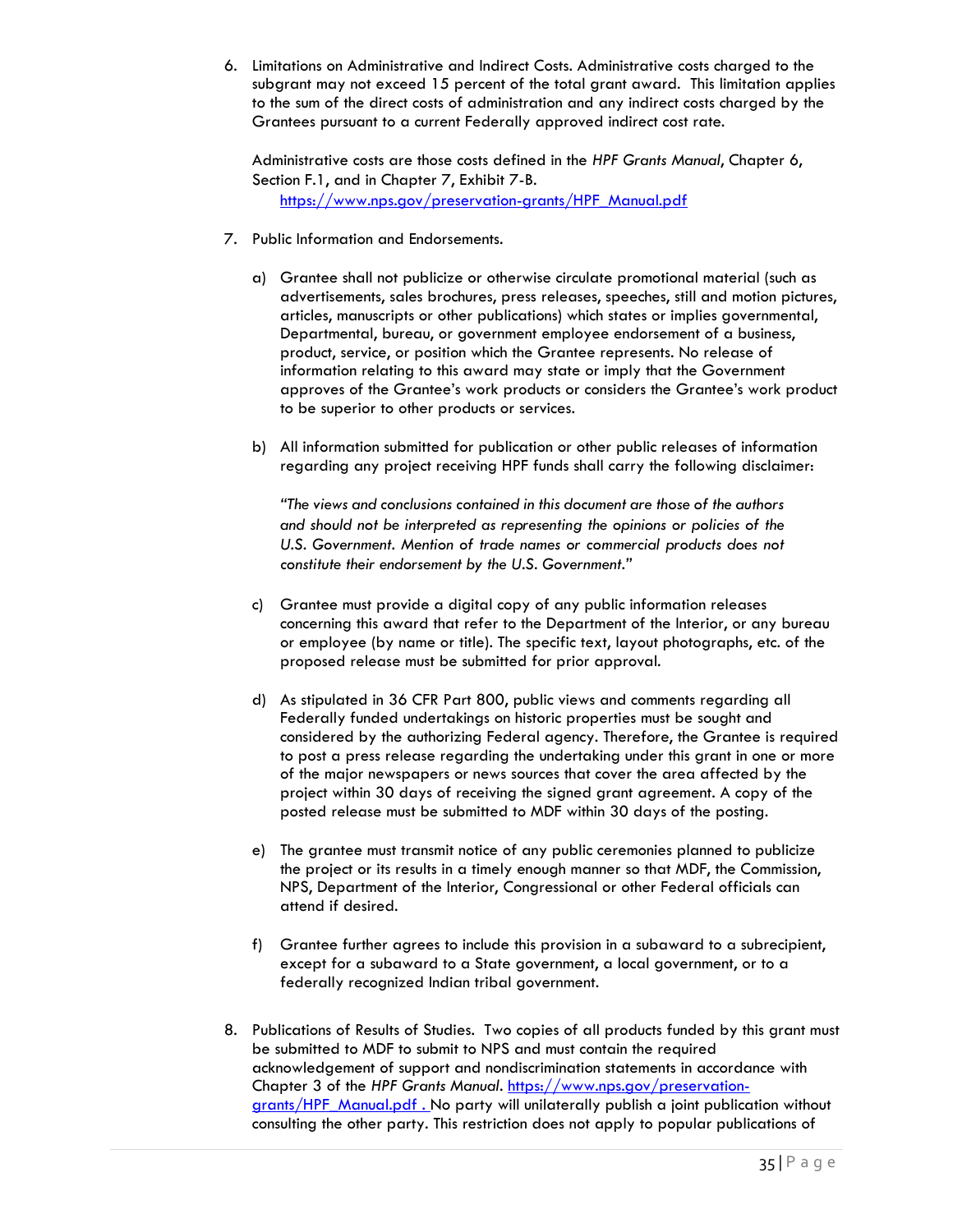previously published technical matter. Publications pursuant to this Agreement may be produced independently or in collaboration with others; however, in all cases proper credit will be given to the efforts of those parties contribution to the publication. In the event no agreement is reached concerning the manner of publication or interpretation of results, either party may publish data after due notice and submission of the proposed manuscripts to the other. In such instances, the party publishing the data will give due credit to the cooperation but assume full responsibility for any statements on which there is a difference of opinion.

- 9. Rights in Data. The Grantee must grant the United States of America a royalty-free, non-exclusive and irrevocable license to publish, reproduce and use, and dispose of in any manner and for any purpose without limitation, and to authorize or ratify publication, reproduction or use by others, of all copyrightable material first produced or composed under this the grant agreement by the Grantee, its employees or any individual or concern specifically employed or assigned to originate and prepare such material.
- 10. Retention and Access Requirements for Records. All Grantee financial and programmatic records, supporting documents, statistical records, and other grantsrelated records shall be maintained and available for access in accordance with 2 CFR Part 200.333-200.337 and the Historic Preservation Fund Grants Manual.
- 11. Audit Requirements.
	- a) Non-Federal entities that expend \$750,000 or more during a year in Federal awards shall have a single or program-specific audit conducted for that year in accordance with the Single Audit Act Amendments of 1996 (31 U.S.C. 7501- 7507) and2 CFR Part 200, Subpart F, which is available at [http://www.ecfr.gov/cgi-bin/text](http://www.ecfr.gov/cgi-bin/text-idx?SID=fd6463a517ceea3fa13e665e525051f4&node=sp2.1.200.f&rgn=div6)[idx?SID=fd6463a517ceea3fa13e665e525051f4&node=sp2.1.200.f&rgn=div6](http://www.ecfr.gov/cgi-bin/text-idx?SID=fd6463a517ceea3fa13e665e525051f4&node=sp2.1.200.f&rgn=div6)
	- b) Non-Federal entities that expend less than \$750,000 for a fiscal year in Federal awards are exempt from Federal audit requirements for that year, but records must be available for review or audit by appropriate officials of the Federal agency, pass-through entity, and General Accounting Office (GAO).
	- c) Audits shall be made by an independent auditor in accordance with generally accepted government auditing standards covering financial audits. Additional audit requirements applicable to this agreement are found at 2CFR Part 200, Subpart F, as applicable. General guidance on the single audit process is included in a pamphlet titled, Highlights of the Single Audit Process" which is available on the internet at [http://www.oig.dol.gov/public/reports/oa/documents/singleauditpamphlet.pdf.](http://www.oig.dol.gov/public/reports/oa/documents/singleauditpamphlet.pdf) Additional information on single audits is available from the Federal Audit Clearinghouse at<http://harvester.census.gov/sac/>.
- 12. Procurement Procedures. It is a national policy to place a fair share of purchases with minority business firms. The Department of the Interior is strongly committed to the objectives of this policy and encourages all recipients of its grants and cooperative agreements to take affirmative steps to ensure such fairness. Positive efforts shall be made by Grantees to utilize small businesses, minority-owned firms, and women's business enterprises, whenever possible. Grantees of Federal awards shall take all of the following steps to further this goal: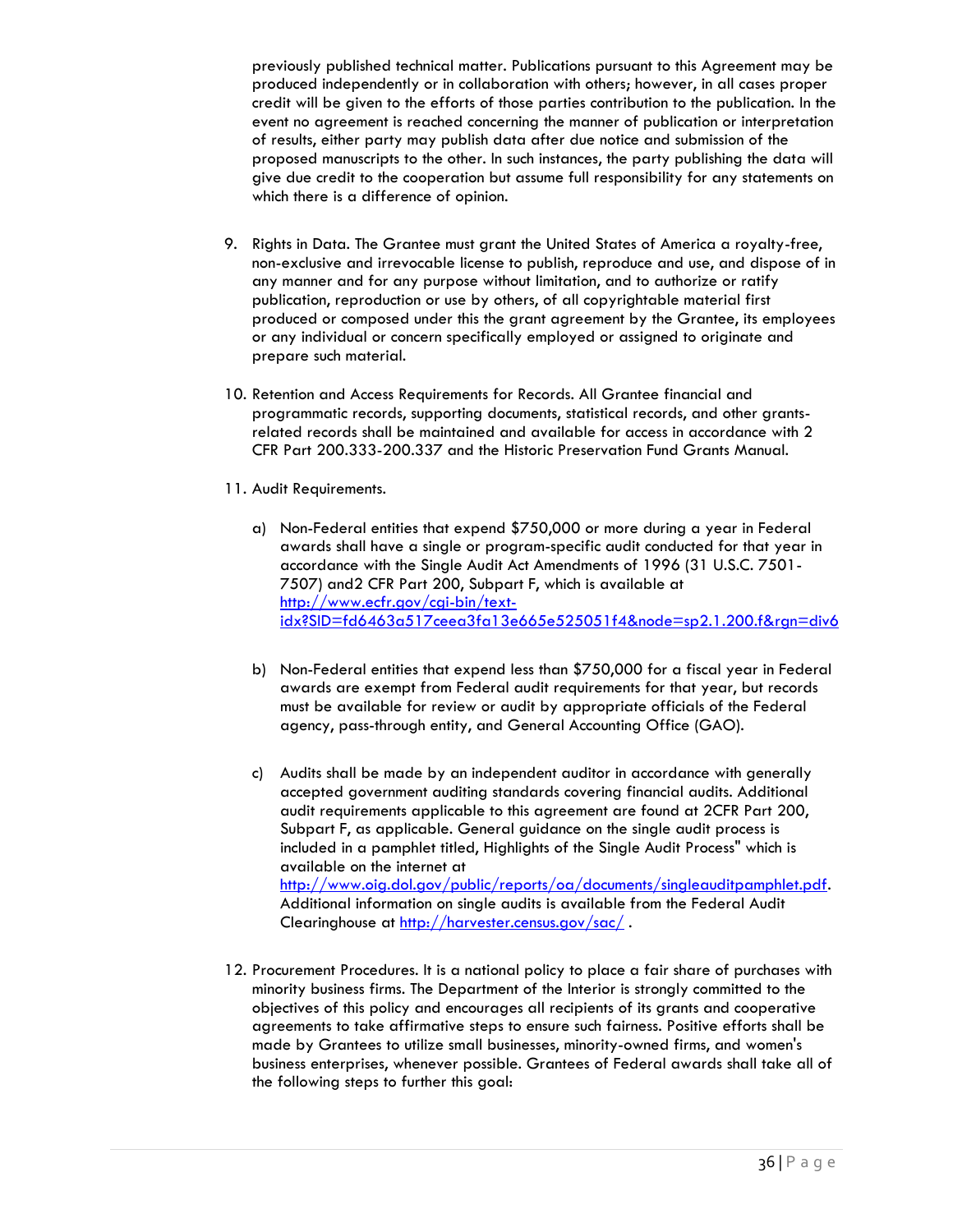- a) Ensure that small businesses, minority-owned firms, and women's business enterprises are used to the fullest extent practicable.
- b)Make information on forthcoming opportunities available and arrange time frames for purchases and contracts to encourage and facilitate participation by small businesses, minority-owned firms, and women's business enterprises.
- c) Consider in the contract process whether firms competing for larger contracts intend to subcontract with small businesses, minority-owned firms, and women's business enterprises.
- d) Encourage contracting with consortiums of small businesses, minority-owned firms and women's business enterprises when a contract is too large for one of these firms to handle individually.
- e) Use the services and assistance, as appropriate, of such organizations as the Small Business Development Agency in the solicitation and utilization of small business, minority-owned firms and women's business enterprises.
- A full description of procurement standards can be found in 2 CFR § 200.317 §200.326.
- 13. Prohibition on Text Messaging and Using Electronic Equipment Supplied by the Government while Driving. Executive Order 13513, Federal Leadership on Reducing Text Messaging While Driving, was signed by President Barack Obama on October 1. This Executive Order introduces a Federal Government-wide prohibition on the use of text messaging while driving on official business or while using Governmentsupplied equipment. Additional guidance enforcing the ban will be issued at a later date. In the meantime, please adopt and enforce policies that immediately ban text messaging while driving company-owned or –rented vehicles, government-owned or leased vehicles, or while driving privately owned vehicles when on official government business or when performing any work for or on behalf of the government.
- 14. Seat Belt Provision. The Grant is encouraged to adopt and enforce on-the-job seat belt use policies and programs for their employees when operating company-owned, rented, or personally owned vehicles. These measures include, but are not limited to, conducting education, awareness, and other appropriate programs for their employees about the importance of wearing seat belts and the consequences of not wearing them.
- 15. Trafficking in Persons. This term of award is pursuant to paragraph (g) of Section 106 of the Trafficking Victims Protections Act of 2000, as amended ((2CFR § 175.15).
- 16. Grantee Employee Whistleblower Rights and Requirement to Inform Employees of Whistleblower Rights.
	- a) This award and employees working on this financial assistance agreement will be subject to the whistleblower rights and remedies in the pilot program on Award Recipient employee whistleblower protections established at 41 U.S.C. 4712 by section 828 of the National Defense Authorization Act for Fiscal Year 2013 (Pub. L. 112-239).
	- b) The Grantee shall inform its employees in writing, in the predominant language of the workforce, of employee whistleblower rights and protections under 41 U.S.C. 4712.
	- c) The Grantee shall insert the substance of this clause, including this paragraph (c), in all subawards or subcontracts over the simplified acquisition threshold, 42 CFR  $\S$ 52.203-17 (as referenced in 42 CFR § 3.908-9).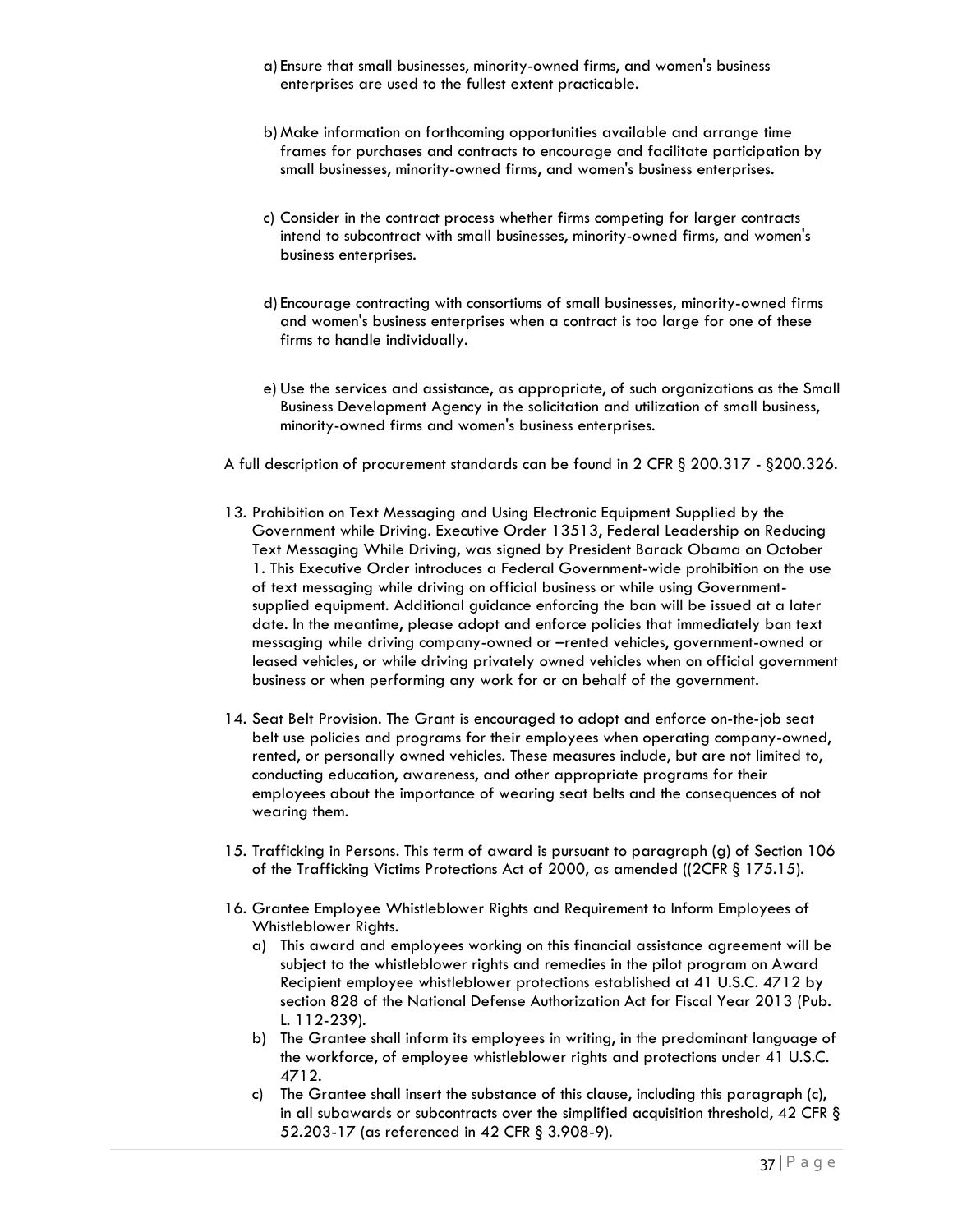- 17. Conflict of Interest
	- A. Applicability
		- 1) This section intends to ensure that non-Federal entities and their employees take appropriate steps to avoid conflicts of interest in their responsibilities under or with respect to Federal financial assistance agreements.
		- 2) In the procurement of supplies, equipment, construction, and services by recipients and by subrecipients, the conflict-of interest provisions in 2 CFR 200.318 apply.
	- B. Requirements
		- 1) Non-Federal entities must avoid prohibited conflicts of interest, including any significant financial interests that could cause a reasonable person to question the recipient's ability to provide impartial, technically sound, and objective performance under or with respect to a Federal financial assistance agreement.
		- 2) In addition to any other prohibitions that may apply with respect to conflicts of interest, no key official of an actual or proposed recipient or subrecipient, who is substantially involved in the proposal or project, may have been a former Federal employee who, within the last one (1) year, participated personally and substantially in the evaluation, award, or administration of an award with respect to that recipient or subrecipient or in development of the requirement leading to the funding announcement.
		- 3) No actual or prospective recipient or subrecipient may solicit, obtain, or use non-public information regarding the evaluation, award, or administration of an award to that recipient or subrecipient or the development of a Federal financial assistance opportunity that may be of competitive interest to that recipient or subrecipient.
	- C. Notification

Non-Federal entities, including applicants for financial assistance awards, must disclose in writing any conflict of interest to the DOI awarding agency or pass-through entity in accordance with 2 CFR 200.112, Conflicts of interest.

Grantees must establish internal controls that include, at a minimum, procedures to identify, disclose, and mitigate or eliminate identified conflicts of interest. The Grantee is responsible for notifying the Financial Assistance Officer in writing of any conflicts of interest that may arise during the life of the award, including those that have been reported by subrecipients.

D. Restrictions on Lobbying.

Non-Federal entities are strictly prohibited from using funds under this grant or cooperative agreement for lobbying activities and must provide the required certifications and disclosures pursuant to 43 CFR Part 18 and 31 USC 1352.

E. Review Procedures

The Financial Assistance Officer will examine each conflict of interest disclosure on the basis of its particular facts and the nature of the proposed grant or cooperative agreement, and will determine whether a significant potential conflict exists and, if it does, develop an appropriate means for resolving it.

F. Enforcement

Failure to resolve conflicts of interest in a manner that satisfies the Government may be cause for termination of the award. Failure to make required disclosures may result in any of the remedies described in 2 CFR 200.338, Remedies for Noncompliance, including suspension or debarment (see also 2 CFR Part 180).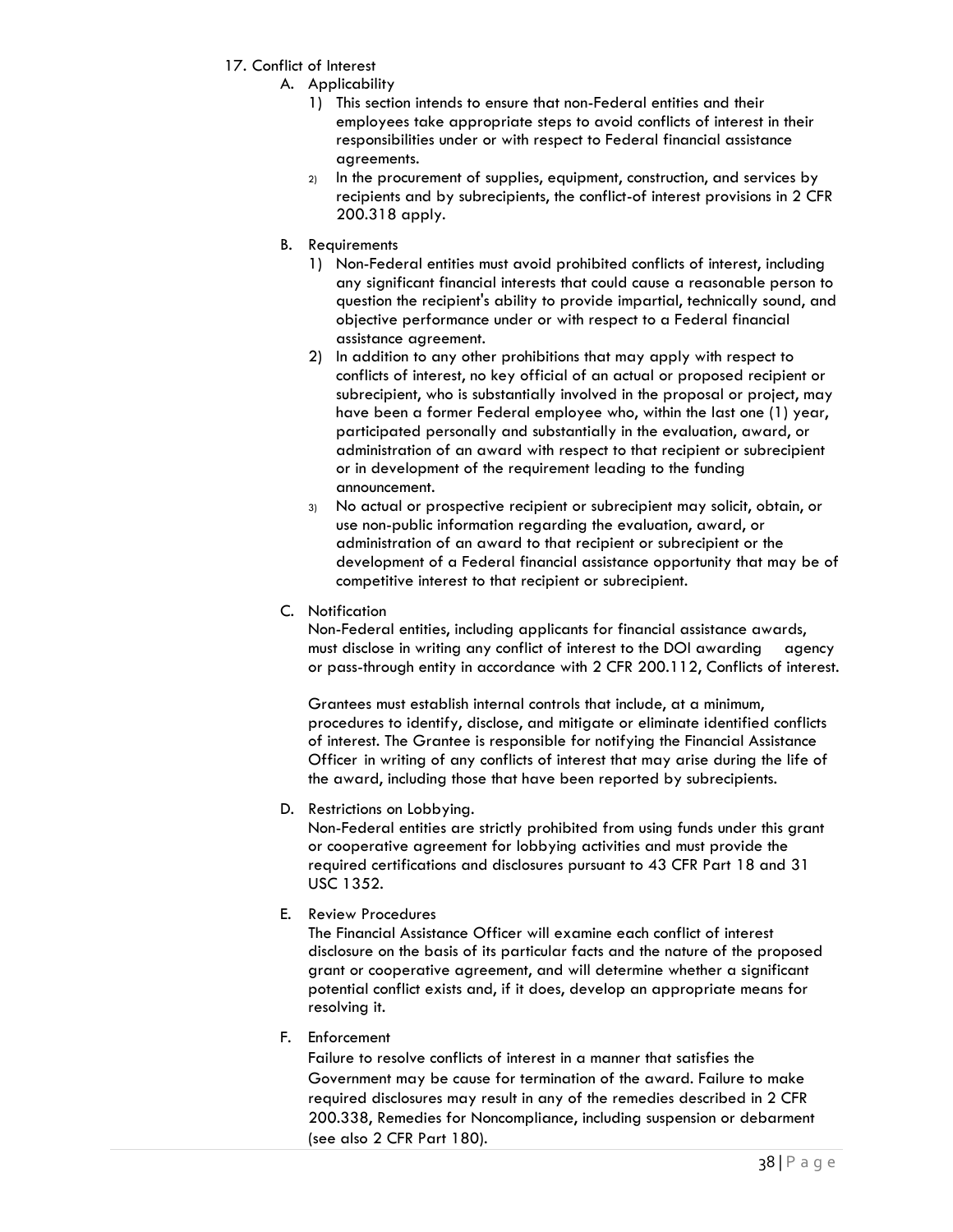- 18. Minimum Wages Under Executive Order 13658 (January 2016)
	- A. *Definitions*. As used in this clause -

"United States" means the 50 states and the District of Columbia, "Worker"

- 1. Means any person engaged in performing work on, or in connection with, an agreement covered by Executive Order 13658 and
	- (i) Whose wages under such agreements are governed by the Fair Labor Standards Act (29 U.S.C. chapter 8), the Service Contract Labor Standards statute (41 U.S.C. chapter 67), or the Wage Rate Requirements (Construction) statute (40 U.S.C. chapter 31, subchapter IV),
	- (ii) Other than individuals employed in a bona fide executive, administrative, or professional capacity, as those terms are defined in 29 C.F.R. §541,
	- (iii) Regardless of the contractual relationship alleged to exist between the individual and the employer.

2. Includes workers performing on, or in connection with, the agreement whose wages are calculated pursuant to special certificates issued under 29 U.S.C. § 214(c)

- 3. Also includes any person working on, or in connection with, the agreement and individually registered in a bona fide apprenticeship or training program registered with the Department of Labor's Employment and Training Administration, Office of Apprenticeship, or with a State Apprenticeship Agency recognized by the Office of Apprenticeship.
- B. Executive Order Minimum Wage rate
	- 1. The Grantee shall pay to workers, while performing in the United States, and performing on, or in connection with, this agreement, a minimum hourly wage rate of \$12.15 per hour beginning January l, 2021.
	- 2. The Grantee shall adjust the minimum wage paid, if necessary, beginning January 1, 2022, and annually thereafter, to meet the Secretary of Labor's annual E.O. minimum wage. The Administrator of the Department of Labor's Wage and Hour Division (the Administrator) will publish annual determinations in the Federal Register no later than 90 days before the effective date of the new E.O. minimum wage rate. The Administrator will also publish the applicable E.O. minimum wage on www.wdol.pov (or any successor Web site) and on all wage determinations issued under the Service Contract Labor Standards statute or the Wage Rate Requirements (Construction) statute. The applicable published E.O. minimum wage is incorporated by reference into this agreement.
	- 3. (i) The Grantee may request a price adjustment only after the effective date of the new annual E.O. minimum wage determination. Prices will be adjusted only if labor costs increase as a result of an increase in the annual E.O. minimum wage, and for associated labor costs and relevant subaward costs. Associated labor costs shall include increases or decreases that result from changes in social security and unemployment taxes and workers' compensation insurance but will not otherwise include any amount for general and administrative costs, overhead, or profit.

(ii) Grantees may be entitled to adjustments due to the new minimum wage, pursuant to paragraph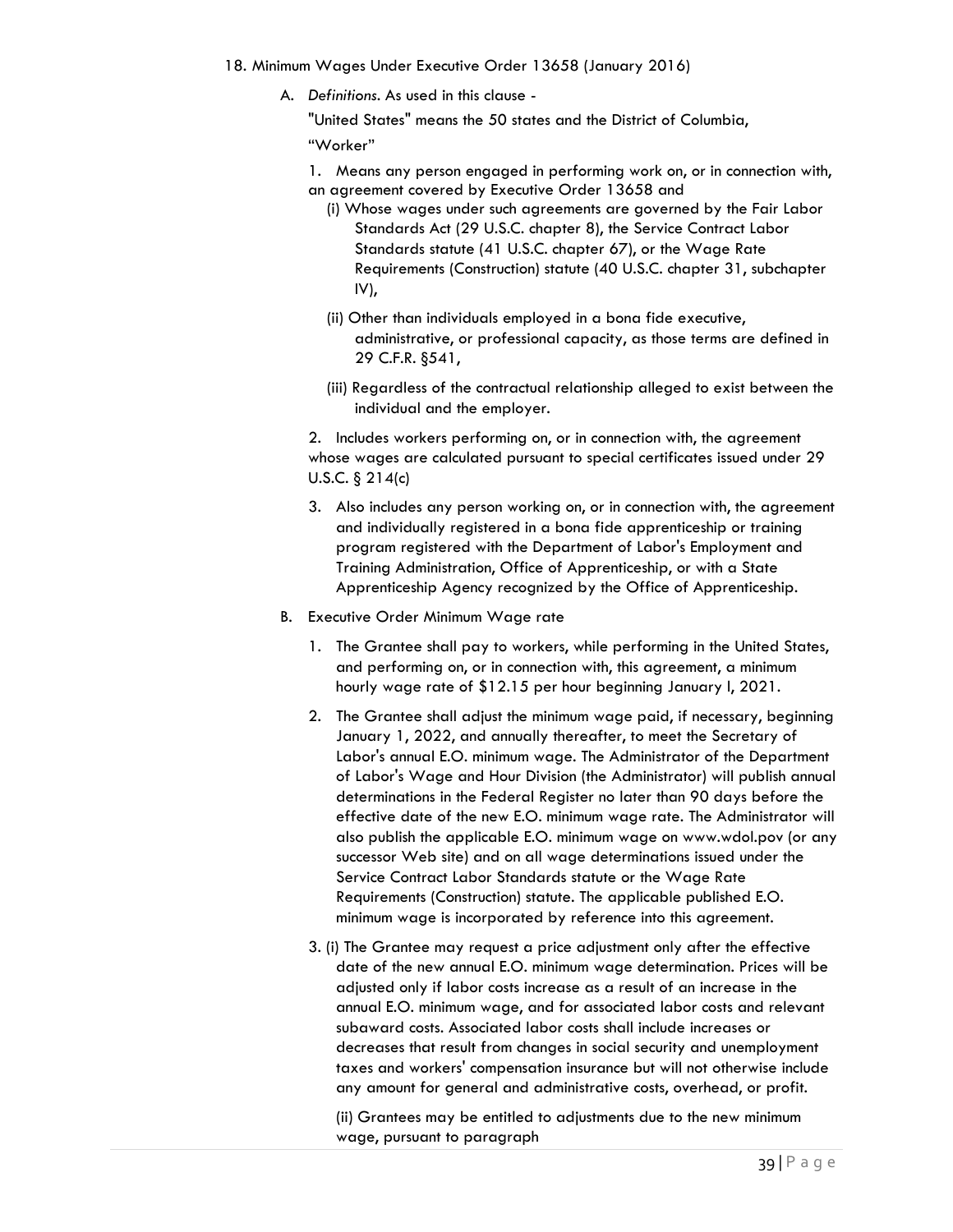(iii) Grantees shall consider any Subrecipient requests for such price adjustment.

(iv) The Program Director will not adjust the agreement price under this clause for any costs other than those identified in paragraph (b)(3)(i) of this clause and will not provide duplicate price adjustments with any price adjustment under clauses implementing the Service Contract Labor Standards statute or the Wage Rate Requirements (Construction) statute.

- 4. The Grantee warrants that the prices in this agreement do not include allowance for any contingency to cover increased costs for which adjustment is provided under this clause.
- 5. The Grantee shall pay, unconditionally to each worker, all wages due free and clear without subsequent rebate or kickback. The Grantee may make deductions that reduce a worker's wages below the E.O. minimum wage rate only if done in accordance with 29 C.F.R. §10.23. Deductions.
- 6. The Grantee shall not discharge any part of its minimum wage obligation under this clause by furnishing fringe benefits or, with respect to workers whose wages are governed by the Service Contract Labor Standards statute, the cash equivalent thereof.
- 7. Nothing in this clause shall excuse the Grantee from compliance with any applicable Federal or State prevailing wage law or any applicable law or municipal ordinance establishing a minimum wage higher than the E.O. minimum wage. However, wage increases under such other laws or municipal ordinances are not subject to price adjustment under this subpart.
- 8. The Grantee shall pay the E.O. minimum wage rate whenever it is higher than any applicable collective bargaining agreement(s) wage rate.
- 9. The Grantee shall follow the policies and procedures in 29 C.F.R. §10.24(b) and 10.28 for treatment of workers engaged in an occupation in which they customarily and regularly receive more than \$30 a month in tips.
- C. 1. This clause applies to workers as defined in paragraph (a). As provided in that definition-

(i) Workers are covered regardless of the contractual relationship alleged to exist between the Recipient or Subrecipient and the worker;

(ii) Workers with disabilities whose wages are calculated pursuant to special certificates issued under 29 U.S.C. § 214(c) are covered; and

(iii) Workers who are registered in a bona fide apprenticeship program or training program registered with the Department of Labor's Employment and Training Administration, Office of Apprenticeship, or with a State Apprenticeship Agency recognized by the Office of Apprenticeship, are covered.

2. This clause does not apply to-

(i) Fair Labor Standards Act (FLSA) - covered individuals performing in connection with contracts covered by the E.O., ie those individuals who perform duties necessary to the performance of the agreement, but who are not directly engaged in performing the specific work called for by the agreement, and who spend less than 20 percent of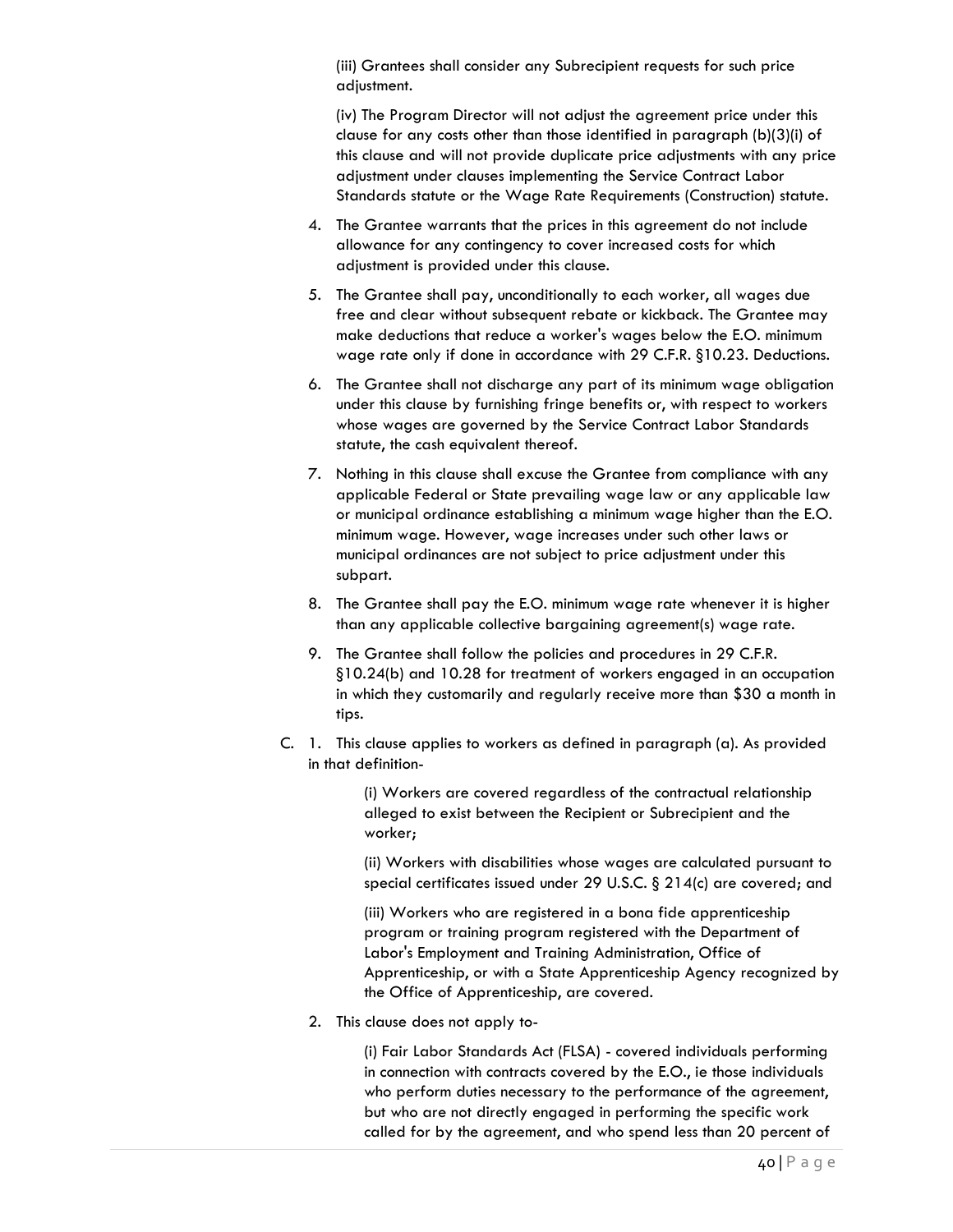their hours worked in a particular workweek performing in connection with such agreements;

(ii) Individuals exempted from the minimum wage requirements of the FLSA under 29 U.S.C. §213(a) and 214(a) and (b), unless otherwise covered by the Service Contract Labor Standards statute, or the Wage Rate Requirements (Construction) statute. These individuals include but are not limited to-

- (a) Learners, apprentices, or messengers whose wages are calculated pursuant to special certificates issued under 29 U.S.C. §214(a).
- (b) Students whose wages are calculated pursuant to special certificates issued under 29 U.S.C. §214(b).
- (c) Those employed in a bona fide executive, administrative, or professional capacity (29 U.S.C. §213(a)(l) and 29 C.F.R. § part 541).
- D. Notice. The Grantee shall notify all workers performing work on, or in connection with, this agreement of the applicable E.O. minimum wage rate under this clause. With respect to workers covered by the Service Contract Labor Standards statute or the Wage Rate Requirements (Construction) statute, the Contractor may meet this requirement by posting, in a prominent and accessible place at the worksite, the applicable wage determination under those statutes. With respect to workers whose wages are governed by the FLSA, the Recipient shall post notice, utilizing the poster provided by the Administrator, which can be obtained at www.dol.gov/whd/govcontracts. in a prominent and accessible place at the worksite. Grantee that customarily post notices to workers electronically may post the notice electronically provided the electronic posting is displayed prominently on any Web site that is maintained by the Grantee, whether external or internal, and customarily used for notices to workers about terms and conditions of employment.
- E. Payroll Records.
	- 1. The Grantee shall make and maintain records, for three years after completion of the work, containing the following information for each worker:
		- (i) Name, address, and social security number;
		- (ii) The worker's occupation(s) or classification(s);
		- (iii) The rate or rates of wages paid;
		- (iv) The number of daily and weekly hours worked by each worker;
		- (v) Any deductions made; and
		- (vi) Total wages paid
	- 2. The Grantee shall make records pursuant to paragraph (e)(1) of this clause available for inspection and transcription by authorized representatives of the Administrator. The Grantee shall also make such records available upon request of the Program Director.
	- 3. The Grantee shall make a copy of the agreement available, as applicable, for inspection or transcription by authorized representatives of the Administrator.
	- 4. Failure to comply with this paragraph (e) shall be a violation of 29 CFR. § 10.26 and this agreement. Upon direction of the Administrator or upon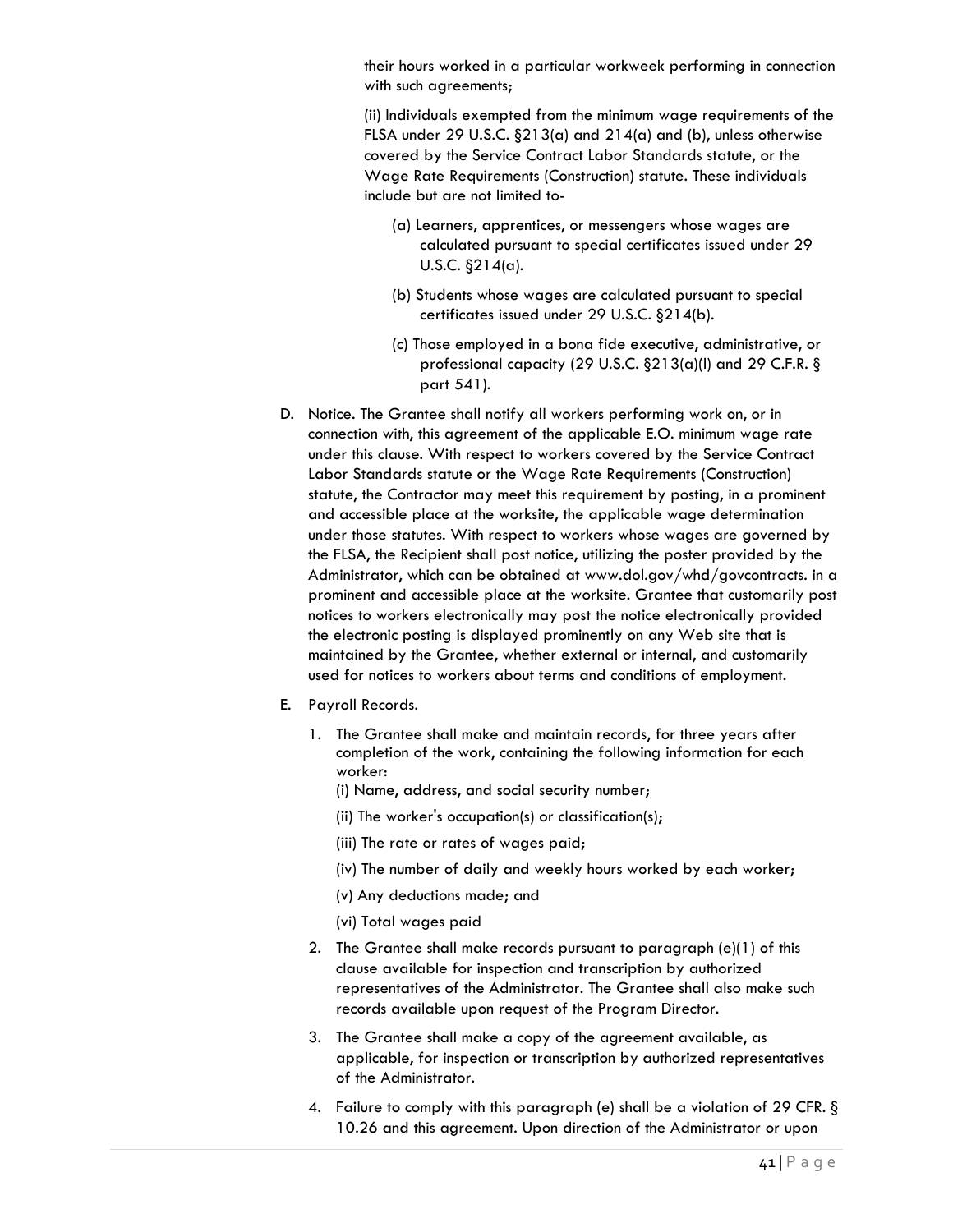the Program Director's own action, payment shall be withheld until such time as the noncompliance is corrected.

- 5. Nothing in this clause limits or otherwise modifies the Grantees payroll and recordkeeping obligations, if any, under the Service Contract Labor Standards statute, the Wage Rate Requirements (Construction) statute, the Fair Labor Standards Act, or any other applicable law.
- F. Access. The Grantee shall permit authorized representatives of the Administrator to conduct investigations, including interviewing workers at the worksite during normal working hours.
- G. Withholding. The Program Director, upon his or her own action or upon written request of the Program Director, will withhold funds or cause funds to be withheld from the Grantee under this or any other Federal agreement with the same Grantee, sufficient to pay workers the full amount of wages required by this clause.
- H. Disputes. Department of Labor has set forth in 29 CFR § 10.5 l, Disputes concerning Grantee compliance, the procedures for resolving disputes concerning an Grantee's compliance with Department of Labor regulations at 29 CFR § 10. Such disputes shall be resolved in accordance with those. This includes disputes between the Grantee (or any of its Subrecipients) and the contracting agency, the Department of Labor, or the workers or their representatives.
- I. Anti-retaliation. The Grantee shall not discharge or in any other manner discriminate against any worker because such worker has filed any complaint or instituted or caused to be instituted any proceeding under or related to compliance with the E.O. or this clause or has testified or is about to testify in any such proceeding.
- J. Subcontractor compliance. The Grantee is responsible for Subrecipient compliance with the requirements of this clause and may be held liable for unpaid wages due Subrecipient workers.
- K. Subawards. The Grantee shall include the substance of this clause, including this paragraph (k) in all subawards, regardless of dollar value, that are subject to the Service Contract Labor Standards statute or the Wage Rate Requirements (Construction) statute, and are to be performed in whole or in part in the United States.
- 19. NPS Review of Planning/Design Documents for National Historic Landmarks

The grantee must submit two (2) copies of the following:

- a site plan that has the north direction clearly marked;
- a city/county map with the site of the property clearly labeled;
- set of plans and specifications for the project;
- photographs (or digital images) of all exterior elevations of the building or site, with views identified and oriented and keyed to the site plan;
- interior photographs of all major rooms and those involved in the project, labeled and keyed to a floor plan;
- for NHL Districts include overall views of the district from the project area; and
- any additional information that will better enable a technical review of the project to be completed.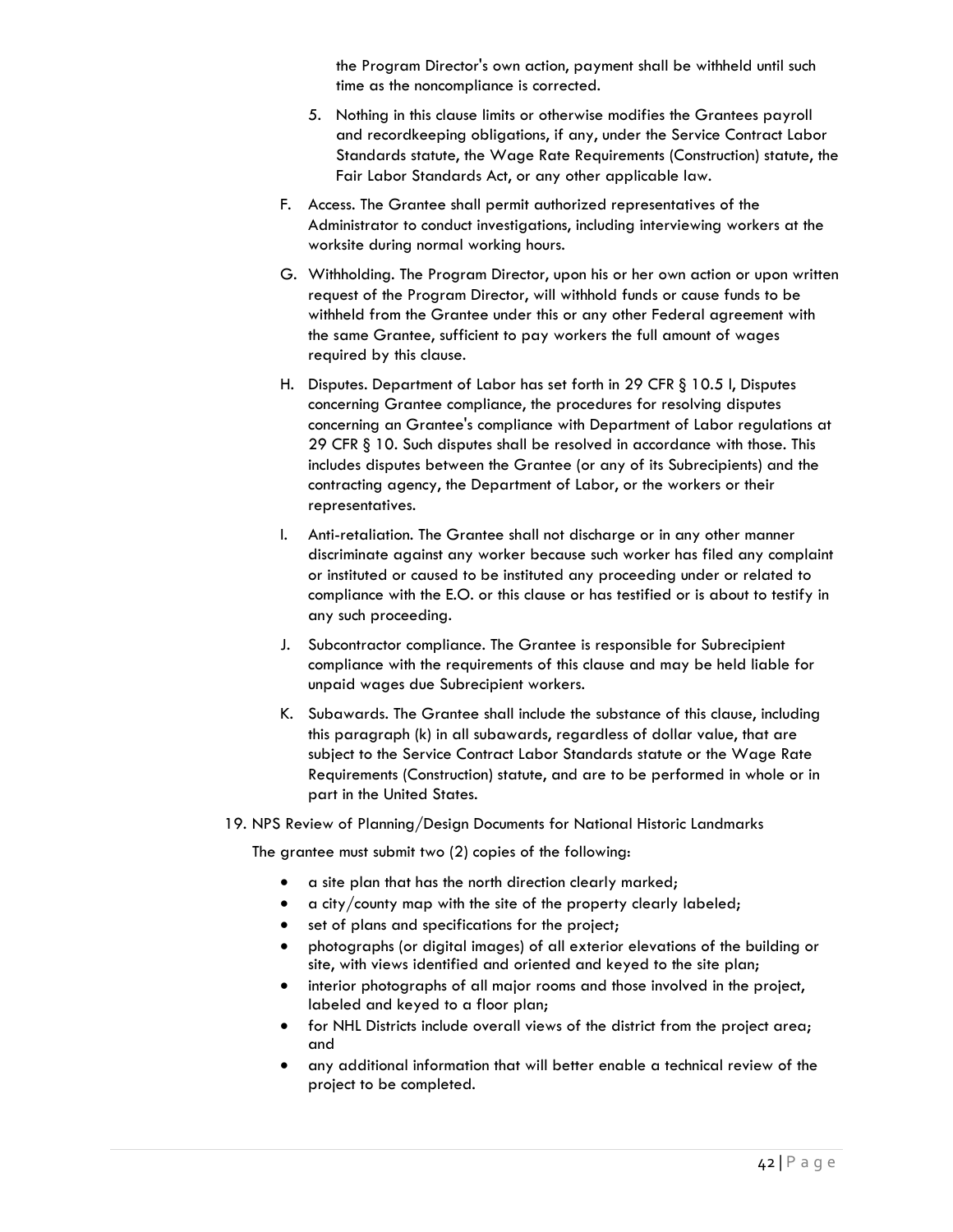The grantee must submit documents for the entire undertaking to NPS for its review and approval to ensure conformance with the Secretary of the Interior's Standards and Guidelines for Historic Preservation and Archeology, Historic Preservation FundGrant Manual, and with the conditions listed in this Grant Agreement, prior to the beginning of grant-assisted work. Work that does not comply with these Standards in the judgment of NPS will not be reimbursed and may cause the grant to be terminated and funds de-obligated.

20. Patents and Inventions

Recipients of agreements which support experimental, developmental, or research work shall be subject to applicable regulations governing patents and inventions, including the governmentwide regulations issued by the Department of Commerce at37 CFR 401, Rights to Inventions Made by Non-profit Organizations and Small Business Firms Under Government Grants, Contracts and Cooperative Agreements. These regulations do not apply to any agreement made primarily for educational purposes. See <https://www.law.cornell.edu/cfr/text/37/part-401> or contact the State Historic Preservation Office for more information.

#### 21. S**ection 508 of the Rehabilitation Act of 1973 (29 U.S.C.§794(d))**

All electronic documents prepared under this Agreement must meet the requirements of Section 508 of the Rehabilitation Act of 1973, as amended. The Act requires that all electronic products prepared for the Federal Government be accessible to persons with disabilities, including those with vision, hearing, cognitive and mobility impairments. View Section 508 of the Rehabilitation Act, Standards and Guidelines for detailed information [https://www.access-board.gov/law/ra.html#text-of-section-508-of-the-rehabilitation](https://www.access-board.gov/law/ra.html#text-of-section-508-of-the-rehabilitation-act-of-1973-as-amended-29-usc-794d)[act-of-1973-as-amended-29-usc-794d](https://www.access-board.gov/law/ra.html#text-of-section-508-of-the-rehabilitation-act-of-1973-as-amended-29-usc-794d) Contact the Maine Historic Preservation Commission to determine if this requirement pertains to your project deliverables.

#### **ARTICLE VII - Additional Requirements**

- A. Provide MDF with copies of all contracts entered into in connection with the project.
- B. Send draft copies of all RFPs or statements of work to MDF for review and approval.
- C. Ensure that no member, officer, or employee MDF will benefit financially from the project, except that such persons may provide technical, consultative, or oversight assistance in a voluntary capacity.

#### **APPLICANTS FOR DEVELOPMENT PROJECTS**

#### *ENVIRONMENTAL SCREENING WORKSHEET WILL BE* **ATTACHED TO THE APPLICATION**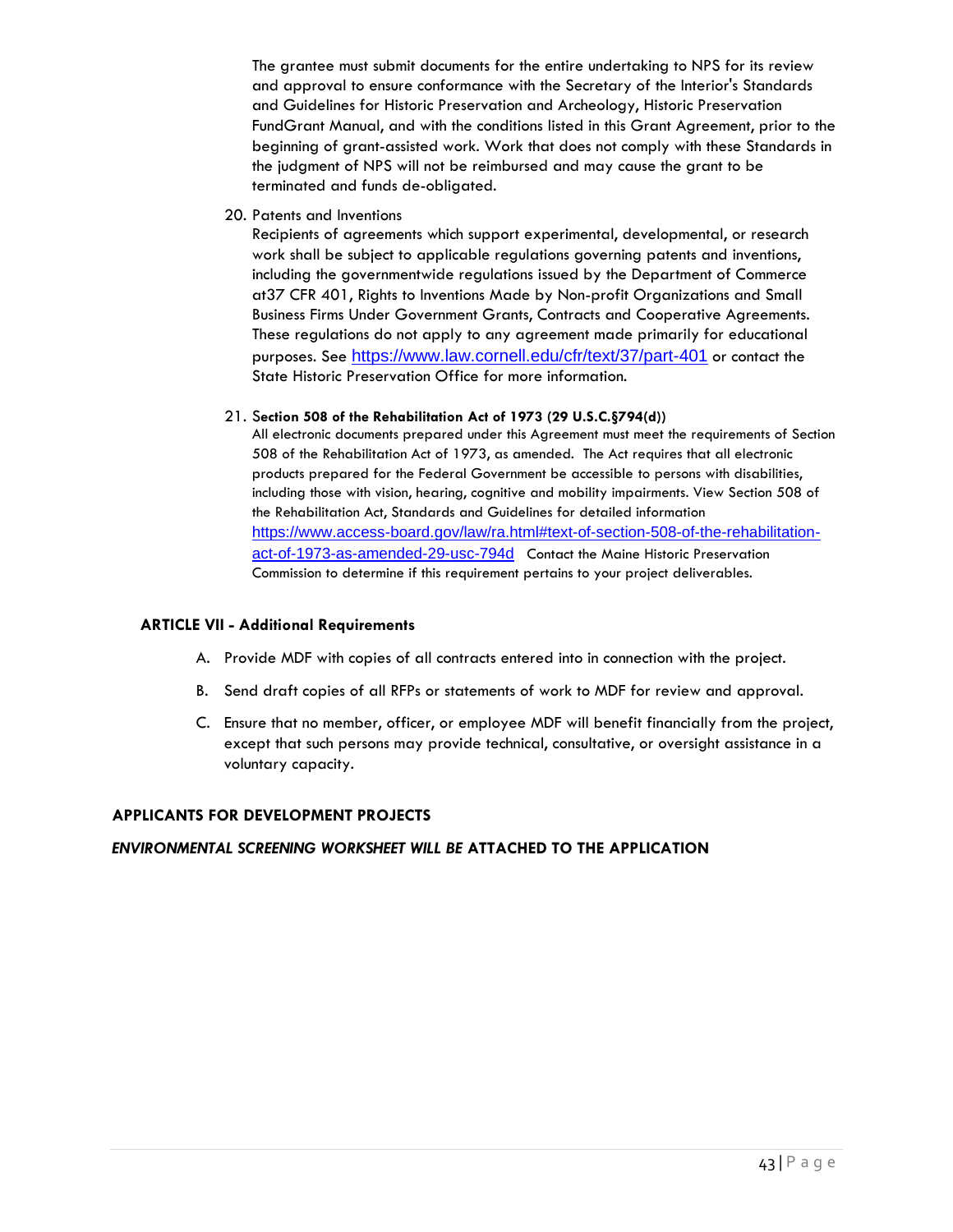[The agreed upon budget will be inserted into this section.]

#### **RIDER C: ATTACHMENTS**

The following completed document is attached to and made a part of this Agreement:

[The Grantee's application will be listed here. Any plans and specifications would be listed here.]

#### **RIDER D: EXCEPTIONS**

#### **RIDER E**

IDENTIFICATION OF COUNTRY

#### IN WHICH CONTRACTED WORK WILL BE PERFORMED

Please identify the country in which the services purchased through this grant agreement will be performed:

- United States. Please identify state: Maine
- $\Box$ Other. Please identify country:

Notification of Changes to the Information

The Provider agrees to notify the Division of Purchases of any changes to the information provided above.

#### <span id="page-46-0"></span>**APPENDIX C: SAMPLE PRESERVATION AGREEMENT**

#### HISTORIC PRESERVATION FUND PRESERVATION AGREEMENT

**THIS CONVEYANCE** is made this [date] day of [month], 20[yr.] pursuant to 33 MRSA §§ 1551-1555 by and between the [property owner], a non-profit organization having its location in [town], Maine, hereinafter sometimes called the Grantor, and the State of Maine through the Director of the Maine Historic Preservation Commission, hereinafter sometimes called the Grantee.

#### **WITNESSETH**

**WHEREAS THE** Grantor is owner of certain premises known as the [name of property] located at [street address], [town], [county], Maine, which premises has been listed in the National Register of Historic Places under the National Historic Preservation Act of 1966 (P.L. 89665, 16 U.S.C. § 470a, et. seq.); and

**WHEREAS THE** State of Maine through the Director of the Maine Historic Preservation Commission is presently responsible for precluding any activity or omission at the premises which would destroy or impair its value to the public as an historic place; and

**WHEREAS THE** Grantor is willing to grant to the State of Maine the preservation interest as hereinafter expressed for the purpose of insuring that the value of the premises for such purposes will not be destroyed or impaired;

**NOW THEREFORE** in consideration of the sum of One Dollar and other valuable consideration paid to the Grantor, the receipt whereof is hereby acknowledged, the Grantor does hereby give, grant, bargain, sell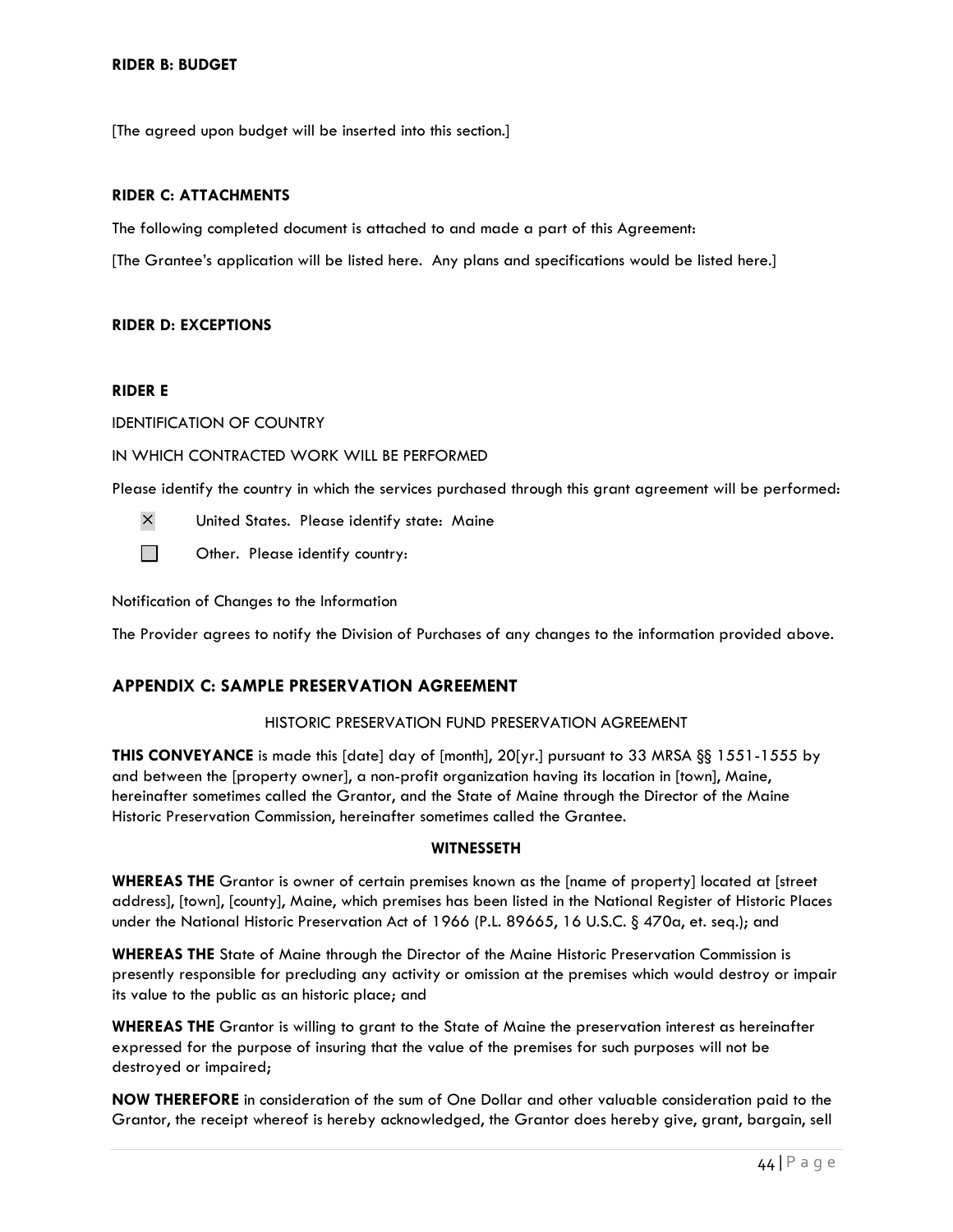and convey, with covenant of warranty, to the State of Maine a preservation interest in the following described lots or parcel of land, with the buildings and improvements thereon (the real property together with the buildings and improvements thereon and the fixtures attached thereto and the appurtenances thereof, being hereinafter collectively referred to as the "Property") located in [town, county], Maine and described in the [county name] County Registry of Deeds, Book number \_\_\_\_\_\_\_\_\_\_\_\_\_\_, Page number

The preservation interest herein granted shall be of the nature and character hereinafter expressed and shall be binding upon the Grantor; its successors and assigns.

The Property is comprised of grounds, collateral or appurtenant improvements, and the [property name]. The [property name] is more particularly described as follows:

#### [Insert property description here]

\_\_\_\_\_\_\_\_\_\_\_\_.

The foregoing description of the [property name] may be amended, replaced, or elaborated upon in more detail, and a description of the style, landscaping and similar particulars of the grounds, and any collateral or appurtenant improvements on the Property may be added, by an instrument in writing, signed by both parties hereto, making reference to this Preservation Agreement and filed of record in the [county name] County Registry of Deeds. If and when such an instrument is placed of record, it shall be deemed to be a part of this Preservation Agreement as if set out herein.

For the purpose of preserving, protecting, maintaining the Property, including its significance and value to the public as an historic place, the Grantor does hereby covenant and agree, on behalf of itself, its successors and assigns with the Grantee, its successors and assigns, to the following for a period of [ ] ( ) years [enter the required term]:

1. The grantor agrees to assume the cost of continued maintenance and repair of the property, in accordance with the Secretary of the Interior's Standards for the Treatment of Historic Properties (see 36 C.F.R. Part 67), so as to preserve the architectural, historical, or archaeological integrity of the property in order to protect and enhance those qualities that made the property eligible for listing in the National Register of Historic Places. Nothing in this agreement shall prohibit the grantor from seeking financial assistance from any source available to him.

2. For recipients of grants through the Historic Revitalization Subgrant Program, baseline documentation of the character defining features of the property will be detailed in photographs prior to construction. Following the completion of all work, the grant assisted condition of the property and the character defining features will again be photographed, and both sets of photographs attached as Appendix 1 to this agreement.

3. No construction, alteration, remodeling, changes of color or surfacing, or any other thing shall be undertaken or permitted to be undertaken on the Property which would affect the structural integrity, the appearance, the cultural use, or archaeological value of the Property without the express prior written approval of the State of Maine through the Director of the Maine Historic Preservation Commission, or any successor agency.

4. Grantee, its agents and designees shall have the right to inspect the Property at all reasonable times in order to ascertain whether or not the terms and conditions of this Preservation Agreement are being complied with.

5. Grantor agrees to provide public access to view the grant-assisted work or property no less than 12 days a year on an equitably spaced basis. At the Grantor's option, the property may also be open at other times by appointment, in addition to the scheduled 12 days a year. Nothing in this agreement will prohibit a reasonable nondiscriminatory admission fee, comparable to fees charged at similar facilities in the area.

6. The Grantor agrees to comply with Title VI of the Civil Rights Act of 1964 (42 U.S.C. 2000 (d)), the Americans with Disabilities Act (42 U.S.C. 12204), and with Section 504 of the Rehabilitation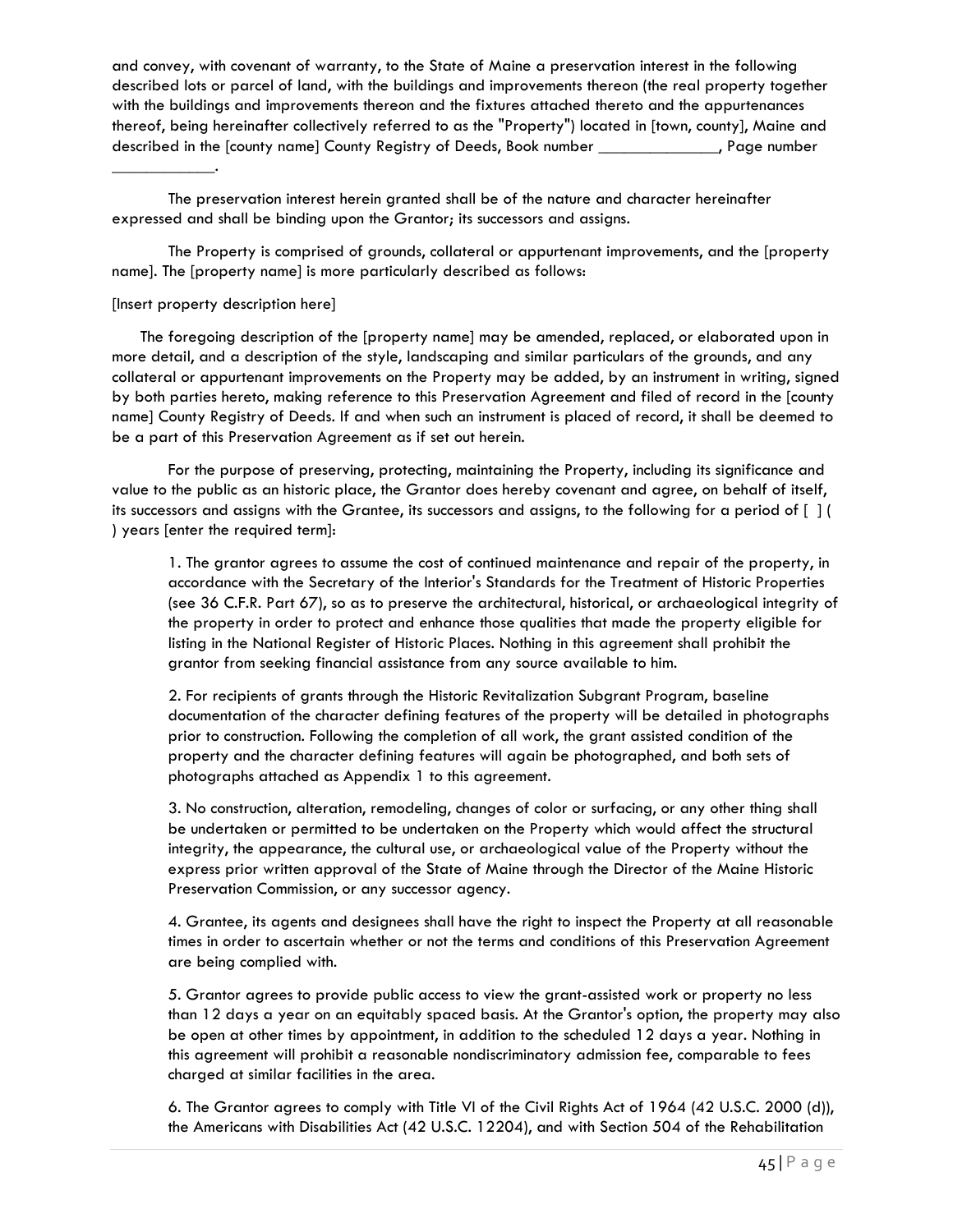Act of 1973 (29 U.S.C. 794). These laws prohibit discrimination on the basis of race, religion, national origin, or disability. In implementing public access, reasonable accommodation to qualified disabled persons shall be made in consultation with the Maine Historic Preservation Commission.

7. If the Grantor fails to observe or if the Grantor violates any covenant, agreement, or provision contained herein, then the Grantee shall in addition to all other remedies available at law or in equity, have the right to enforce this Preservation Agreement, including each of its provisions, by specific performance or injunctive relief.

8. The Preservation Agreement set forth herein is intended by the parties hereto to preserve the historic integrity of the Property pursuant to the provisions of 33 MRSA §§ 1551-1555, or other provisions of law that may be applicable.

9. This Preservation Agreement provides the Grantee with additional legal rights and does not supersede or replace any pre-existing legal obligations of the Grantor or legal rights of the Grantee.

10. The Preservation Agreement set forth herein shall be binding upon and shall inure to the benefit of the Grantor and the Grantee and their respective successors and assigns. To have and to hold the aforegranted and bargained Preservation Agreement with all the privileges and appurtenances thereof to the said State of Maine through the Director of the Maine Historic Preservation Commission, its successors and assigns, to its and their use and behoove for a period of [X ] years from and after the date hereof.

11. SEVERABILITY CLAUSE It is understood and agreed by the parties hereto that if any part, term, or provision of this agreement is held to be illegal by the courts, the validity of the remaining portions or provisions shall not be affected, and the rights and obligations of the parties shall be construed and enforced as if the contract did not contain the particular part, term, or provision held to be invalid.

| IN WITNESS WHEREOF, the [property owner], signed by |  |  |  |
|-----------------------------------------------------|--|--|--|
|-----------------------------------------------------|--|--|--|

\_\_\_\_\_\_\_\_\_\_\_\_\_\_\_\_\_\_\_\_\_\_\_\_\_, and \_\_\_\_\_\_\_\_\_\_\_\_\_\_\_\_\_\_\_\_\_\_\_\_\_\_, its officers duly authorized and have hereunto set hand and seal for the purpose set forth above, all as of the day and year first written above.

[PROPERTY OWNER]

 $By$ 

 $\overline{\phantom{a}}$  , which is a set of the set of the set of the set of the set of the set of the set of the set of the set of the set of the set of the set of the set of the set of the set of the set of the set of the set of th

\_\_\_\_\_\_\_\_\_\_\_\_\_\_\_\_\_\_\_\_\_\_\_\_\_\_\_\_\_\_\_\_\_\_\_

Then personally appeared the above named \_\_\_\_\_\_\_\_\_\_\_\_\_\_\_\_\_\_\_\_\_\_\_\_\_\_\_\_\_\_\_\_\_\_\_\_\_\_\_\_\_\_,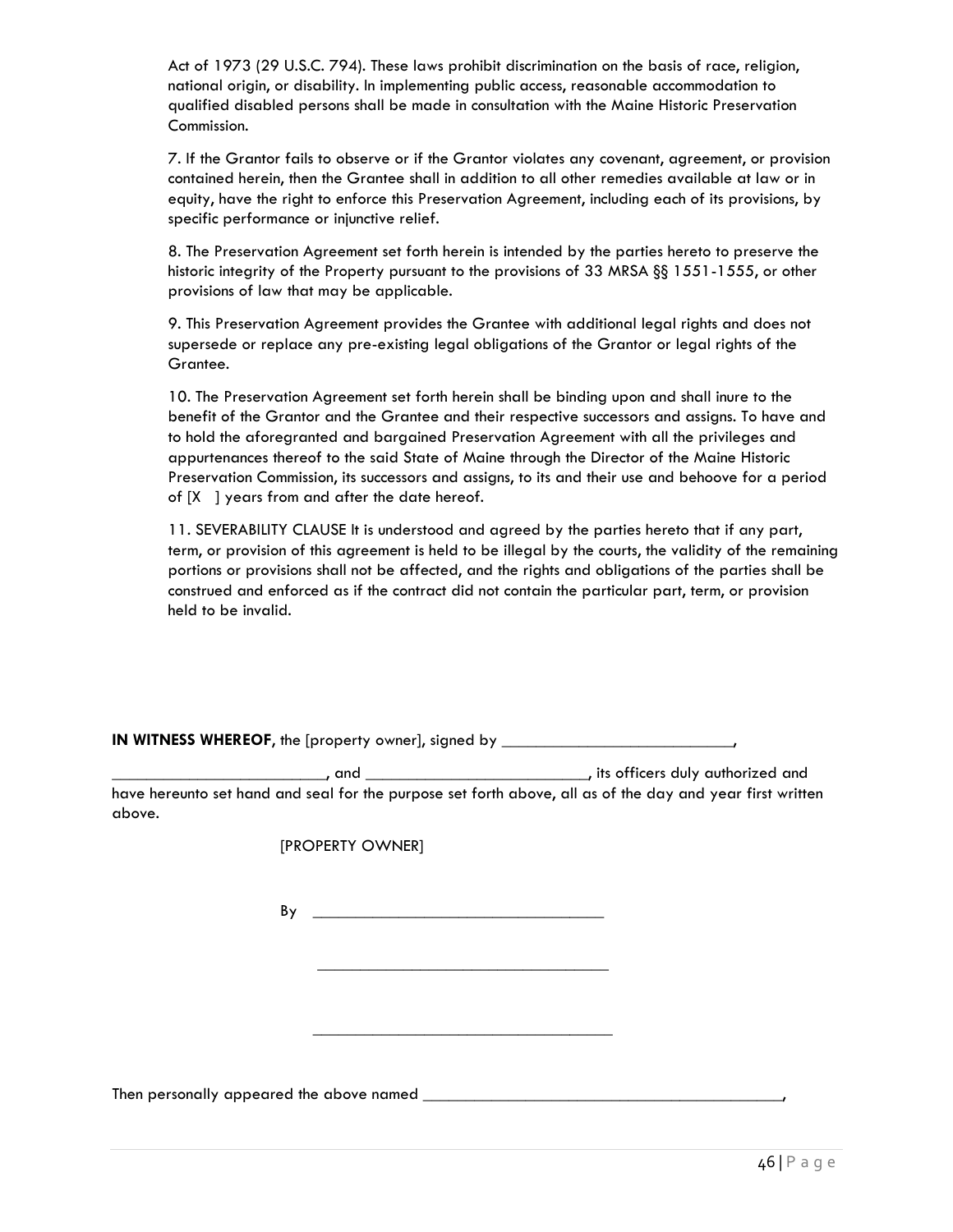|            | [property owner], and acknowledged the foregoing instrument to be their free act and deed in said<br>capacity and the free act and deed of the [property owner], [town], Maine. |                       |                                                                                                          |
|------------|---------------------------------------------------------------------------------------------------------------------------------------------------------------------------------|-----------------------|----------------------------------------------------------------------------------------------------------|
| Before me, | Notary Public                                                                                                                                                                   | Date                  |                                                                                                          |
|            |                                                                                                                                                                                 | <b>STATE OF MAINE</b> |                                                                                                          |
|            |                                                                                                                                                                                 |                       |                                                                                                          |
|            |                                                                                                                                                                                 |                       |                                                                                                          |
|            |                                                                                                                                                                                 |                       |                                                                                                          |
| deed.      |                                                                                                                                                                                 |                       | Maine Historic Preservation Commission, and acknowledged the foregoing instrument to be his free act and |

#### <span id="page-49-0"></span>**APPENDIX D: DIGITAL PRODUCT SUBMISSION GUIDELINES FOR REPORTING**

Notary Public **Date** 

The National Park Service's (NPS) State, Tribal, Local, Plans & Grants (STLPG) Division developed these guidelines to outline the digital product submission process for grant recipients. These guidelines specify the types of products that should be submitted, supply guidance on the file names and formats grant recipients should use and define how submissions should be made.

Products submitted digitally may be uploaded and shared with the general public through the Integrated Resource Management Applications (IRMA), the NPS's digital repository system. To see grant products that have already been uploaded, go to IRMA, choose Historic Preservation Fund (HPF) under "Select a Park, Office, Program or Region" and select a category of featured content.

What to submit:

- **1.** Provide one digital copy of each deliverable or publication under your grant agreement.
- **2.** Deliverables and publications include, but are not limited to, the following materials:

Before me,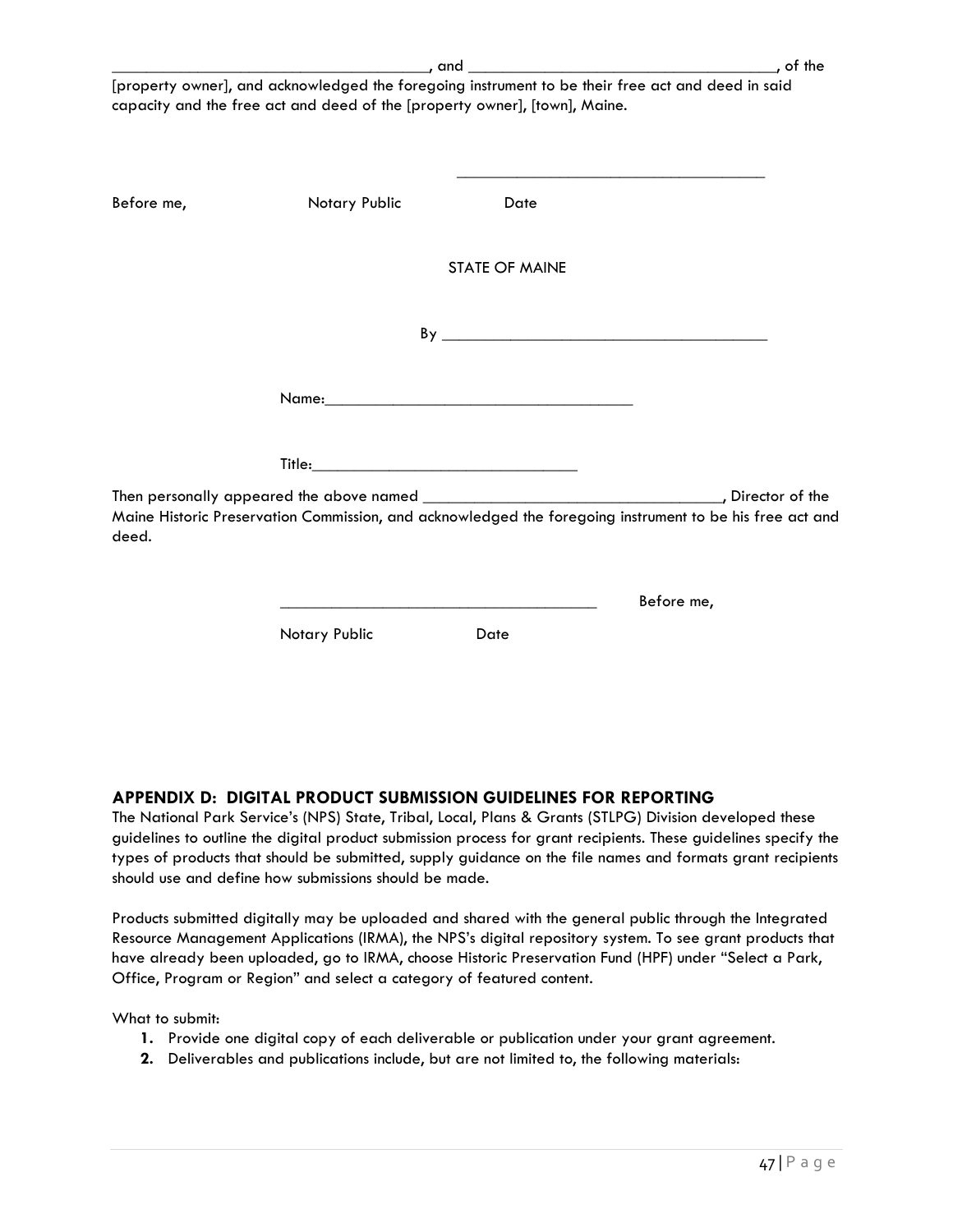| <b>SUBMIT</b>                                                                                                                                                                                 | <b>DO NOT SUBMIT</b>                                                                                                                                                                   |
|-----------------------------------------------------------------------------------------------------------------------------------------------------------------------------------------------|----------------------------------------------------------------------------------------------------------------------------------------------------------------------------------------|
| Reports, plans and guidelines (including<br>historic structure reports, design guidelines,<br>economic impact studies, treatment reports,<br>historic context statements, preservation plans) | Digital copies saved on CD/DVD-Rs or flash<br>drives (unless arrangements have been made with<br>your grant administrator)                                                             |
| <b>Substantive event materials (including</b><br>programs, proceedings, handouts, photographs)                                                                                                | Confidential/restricted reports that cannot be<br>viewed by the general public (including<br>archeological reports, architectural reports on<br>federal buildings or restricted sites) |
| Professionally produced content (including<br>books, documentaries, oral histories,<br>presentations and PSAs)                                                                                | Other documentation not intended for the<br>general public (including survey forms, financial<br>records, correspondence)                                                              |
| Interpretive products (including books,<br>brochures, posters, interpretive tours, coloring<br>books or other youth-focused products, lesson<br>plans)                                        | Ephemeral products unlikely to be of future<br>value to the general public (including flyers,<br>postcards, invitations, meeting minutes)                                              |
| Online content (including websites, story maps,<br>and other web-based projects)                                                                                                              |                                                                                                                                                                                        |

#### **Final grant products may be made available to the general public and should, by default, feature the NPS disclaimer.**

• Printed products must feature a printed disclaimer when feasible. Audio products must include a spoken version of the disclaimer. Video products must include the disclaimer as an on-screen graphic. A disclaimer is not required when it would be unreasonable to do so, such as on size-restrictive publications like postcards or flyers. For additional questions about the required disclaimer, consult with your NPS grant manager.

#### **Naming files for submission:**

- Name each file you will be submitting using the following naming convention:
- **HRSP\_21\_ME\_MEDevelopmentFdn\_P21AP11788 [short file description]**
- Do not use spaces or special characters  $(\#$ ,  $\%$ ,  $\&$ ,  $\frac{2}{3}$ ) in the file name.
	- o For "Short File Description," write a brief (less than 50 characters), unique description that would help someone easily and quickly identify the file.
		- If files are part of a series, append the number 001, 002, etc. to the end of the description.
	- o Ex: Audio files submitted under a FY2022 grant by the DC State Historic Preservation Office **HRSP\_21\_ME\_MEDevelopmentFdn\_P21AP11788**\_JohnDoeInterview001.mp3 **HRSP\_21\_ME\_MEDevelopmentFdn\_P21AP11788**\_JohnDoeInterview002.mp3
	- $\circ$  Use the appropriate abbreviation for your grant program in the file name:

#### **Required file formats and resolution standards:**

- o Reports and publications: PDF files saved at 300 dpi (pixels per inch) and 100% of the original document size. When possible, convert original documents to PDFs (for example, saving as PDFs from Word or InDesign files). Otherwise, save high resolution scans of printed materials as PDFs.
- o Photos: JPEG or TIFF files saved at a minimum resolution of 3000 x 2000 pixels (or 6megapixels).
- When submitting photographs, include captions, photo credit, and a signed release form (if needed). Photo release forms are available on the STLPG website.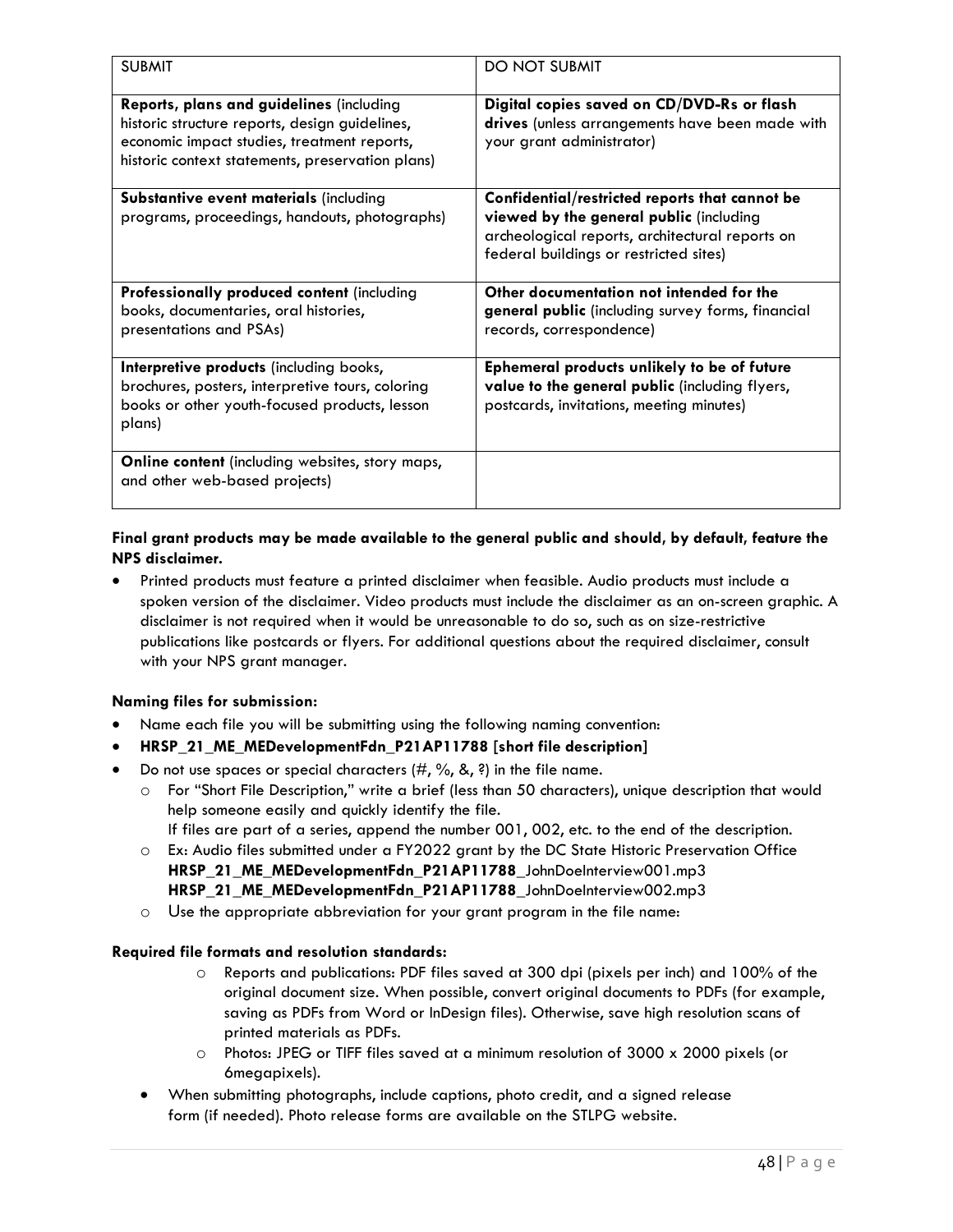- Development (construction) grants must submit at least one before and one after photograph of work completed under the grant. Refer to the NPS Documenting Historic Places on Film guidelines for more information on photographing a variety of historic environments and buildings.
	- o Videos: MP4 files saved at a resolution of 1280 by 720 pixels. All videos produced with HPF funding should include closed captioning. When reasonable, provide transcripts of videos as Word documents.
	- o Audio: Uncompressed WAV files. When reasonable, provide transcripts of audio files as Word documents.
	- o For more information about formatting deliverables, consult the National Archives' Tables of File Formats.

#### **Creating an index file for your submission:**

Include this information in the index file for each product that is being submitted:

- Grant Number
- Subgrant Number (if applicable)
- Title of Product
- Filename
- Product Creator(s) (give full names and their roles; include up to 5 names or
- organizations)
- Date Completed
- Extent (number of pages, photographs, or length of audio/video files; use when applicable)
- Description (up to 200 words)

Save the index file as a Microsoft Word document using the following naming convention: **HRSP\_21\_ME\_MEDevelopmentFdn\_P21AP11788**\_Index.docx

#### **Submitting your files:**

Consult the Program Director at MDF to determine the best format for transferring your digital files.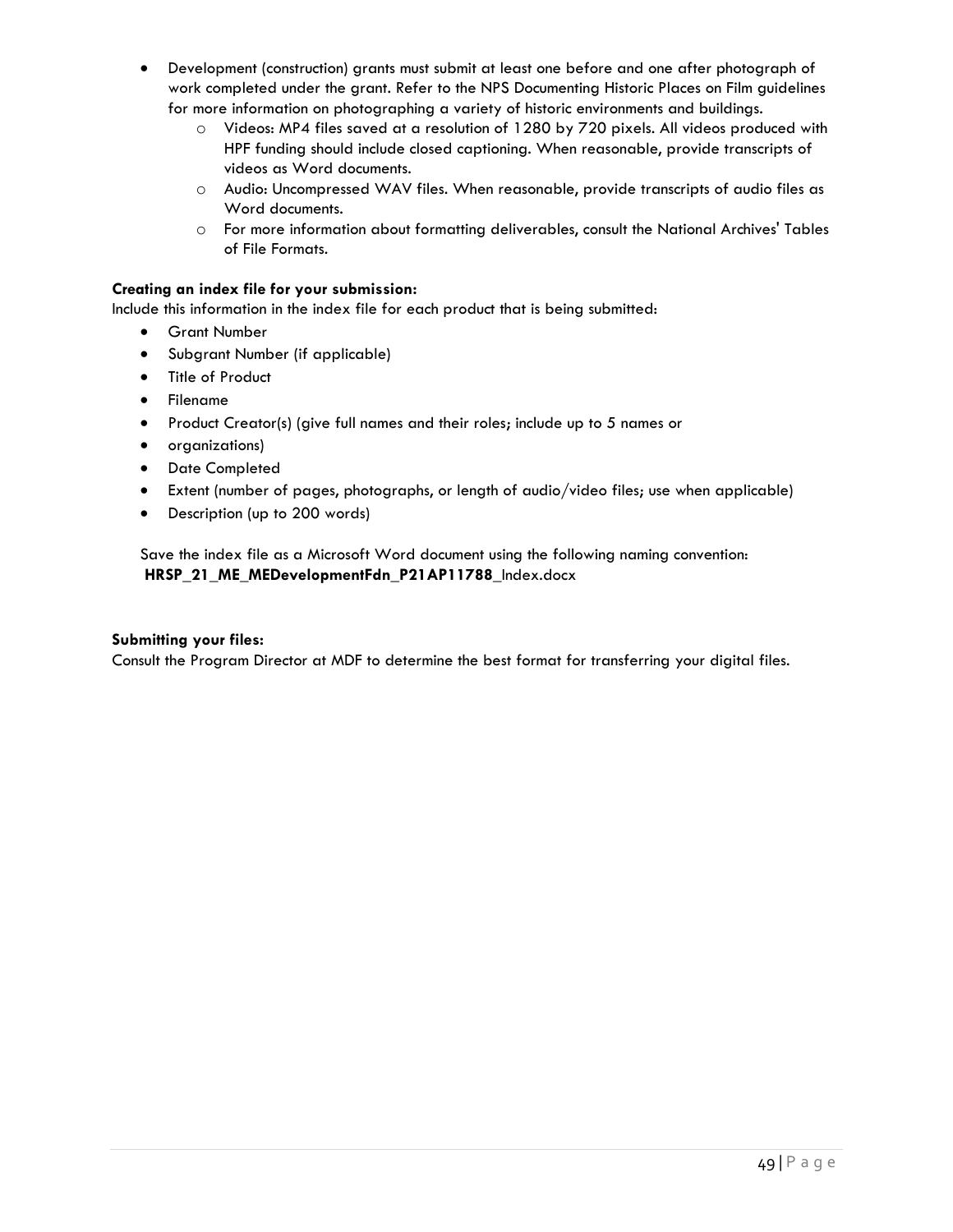#### <span id="page-52-0"></span>**APPENDIX E: FORMAT FOR FINAL PROJECT REPORT**

The following material will form the basis for the final project report for each development project.

#### **I. Property and Ownership Identification**

- 1. National Register name and address of the assisted property.
- 2. Name and address of the property's owner.
- 3. Name and address of architectural/engineering firm.
- 4. Dates of project work (including development of plans and specifications).

#### **II. Fiscal Report**

1. Provide actual project budget, including expenses with work cost breakdown and income including the REvitalizeME Gen2 Grant received and any other funds received for the project.

- 2. Provide accounting of the proposed and actual match of the project.
- 3. Explain any differences between original project budget and the actual final cost.

#### **III. Project Impact**

- 1. Describe the impact of your work on the downtown and in the community. Do you have any indication that your project will draw more people downtown, provide a community hub, spur additional investment in downtown, etc.?
- 2. What was the use before the project and what is the use after the project?
- 3. Describe a public-private partnership involved in your project and how the partnership will help sustain and continue to support your historic resource/building and the community after the subgrant is complete.
- 4. Data Points to be collected:
	- a. Total  $#$  of square footage impacted by the project
	- b. # of housing units created (if applicable)
	- c.  $#$  of jobs created during the project
	- d. # of people employed in the building before the project
	- e. # of people employed in the building after the project
	- f. Assessed Tax value prior to the project
	- g. Assessed Tax value after the project (if this can be captured by the end of the project)
- 5. Did the project create a third space in your downtown? If yes, please describe.
- 6. Energy Efficiency Impact (if the project included any energy efficiency upgrades) Please report out any reduction in energy use or cost saving in energy consumption to the extent that this can be captured by the end of the project.

#### **IV. Narrative (Grantees will complete A or B depending on their project)**

#### **A. Development Projects**

1. Describe the preservation, energy efficiency upgrades or restoration needs prior to grant award.

2. Describe the completed project work, including reference to consultants' reports, test results, and products and materials used to accomplish the preservation, energy upgrades or restoration objective(s).

3. Submit at least one, color photograph of the condition of each work category prior to grant funded work.

4. Submit at least one, color photograph of work in progress for each work category.